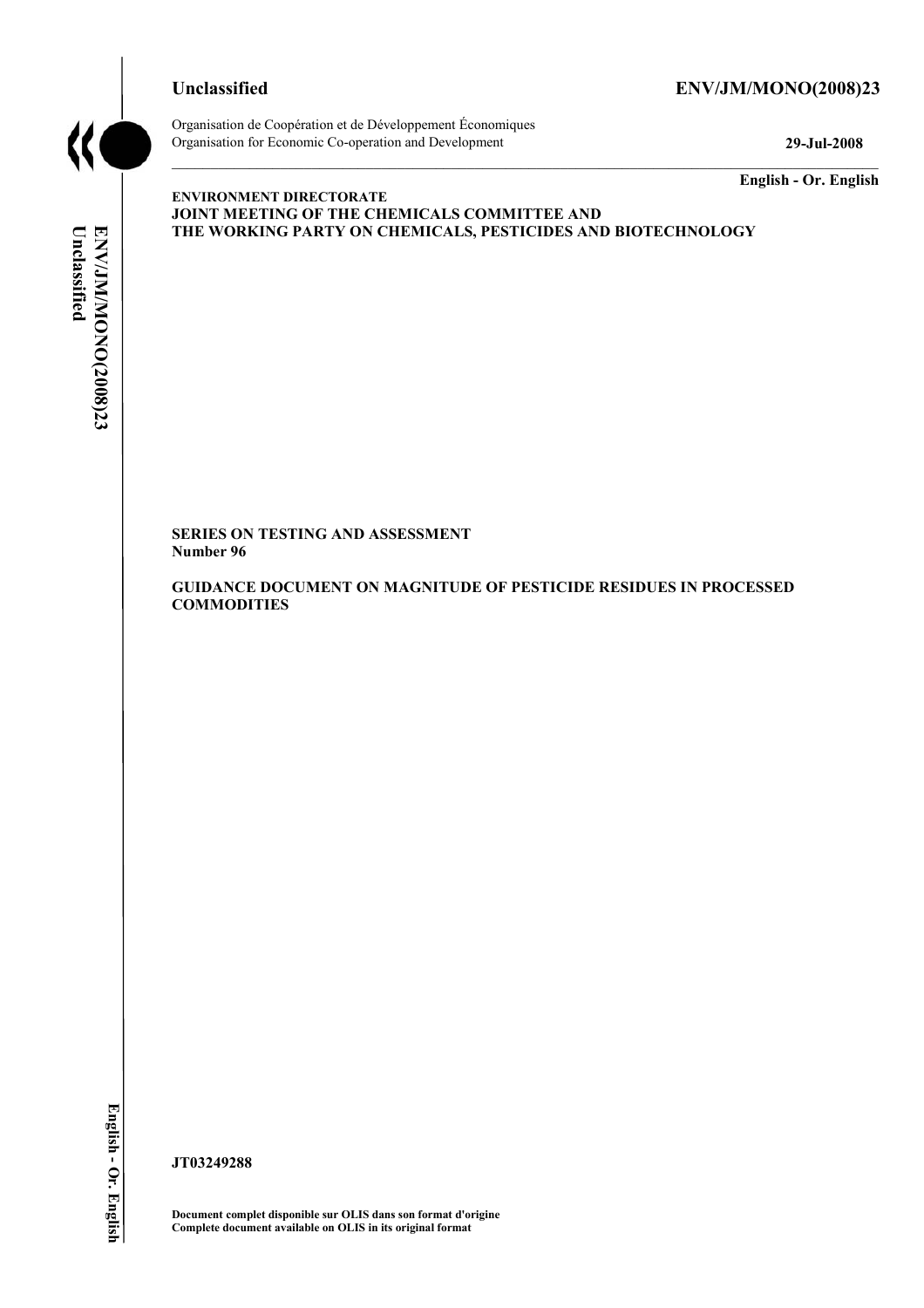### **OECD Environment, Health and Safety Publications**

#### **Series on Testing and Assessment**

**No. 96** 

#### **GUIDANCE DOCUMENT ON MAGNITUDE OF PESTICIDE RESIDUES IN PROCESSED COMMODITIES**



INTER-ORGANIZATION PROGRAMME FOR THE SOUND MANAGEMENT OF CHEMICALS

A cooperative agreement among UNEP, ILO, FAO, WHO, UNIDO, UNITAR and OECD

**Environment Directorate ORGANISATION FOR ECONOMIC CO-OPERATION AND DEVELOPMENT Paris 2008**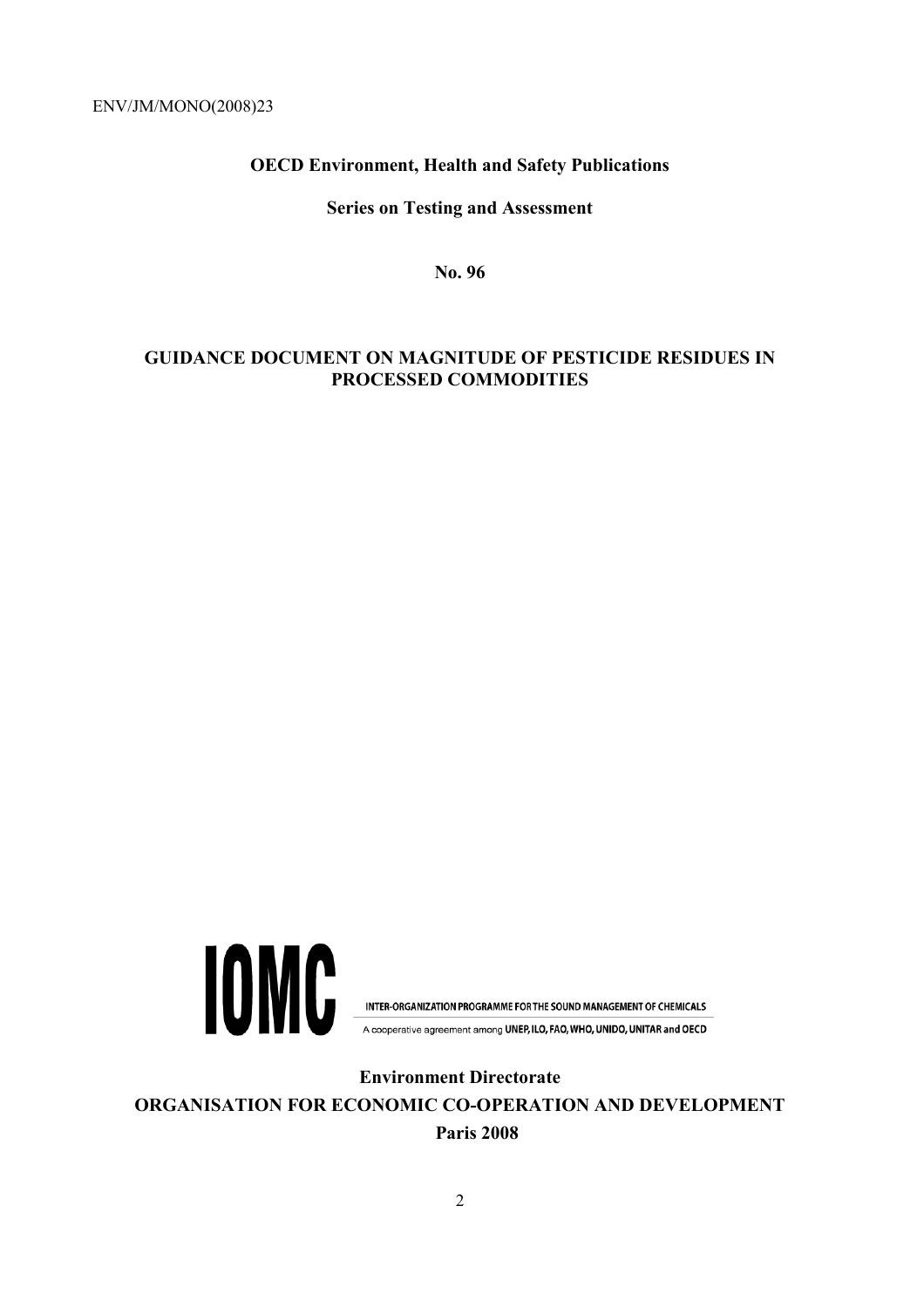#### **Also published in the Series on Testing and Assessment:**

No. 1, *Guidance Document for the Development of OECD Guidelines for Testing of Chemicals (1993; reformatted 1995, revised 2006)*

No. 2, *Detailed Review Paper on Biodegradability Testing (1995)*

No. 3, *Guidance Document for Aquatic Effects Assessment (1995)* 

No. 4, *Report of the OECD Workshop on Environmental Hazard/Risk Assessment (1995)*

No. 5, *Report of the SETAC/OECD Workshop on Avian Toxicity Testing (1996)*

No. 6, *Report of the Final Ring-test of the Daphnia magna Reproduction Test (1997)*

No. 7, *Guidance Document on Direct Phototransformation of Chemicals in Water (1997)* 

No. 8, *Report of the OECD Workshop on Sharing Information about New Industrial Chemicals Assessment (1997)*

No. 9, *Guidance Document for the Conduct of Studies of Occupational Exposure to Pesticides during Agricultural Application (1997)*

No. 10, *Report of the OECD Workshop on Statistical Analysis of Aquatic Toxicity Data (1998)*

No. 11, *Detailed Review Paper on Aquatic Testing Methods for Pesticides and industrial Chemicals (1998)*

No. 12, *Detailed Review Document on Classification Systems for Germ Cell Mutagenicity in OECD Member Countries (1998)*

No. 13, *Detailed Review Document on Classification Systems for Sensitising Substances in OECD Member Countries 1998)*

No. 14, *Detailed Review Document on Classification Systems for Eye Irritation/Corrosion in OECD Member Countries (1998)*

No. 15, *Detailed Review Document on Classification Systems for Reproductive Toxicity in OECD Member Countries (1998)*

No. 16, *Detailed Review Document on Classification Systems for Skin Irritation/Corrosion in OECD Member Countries (1998)*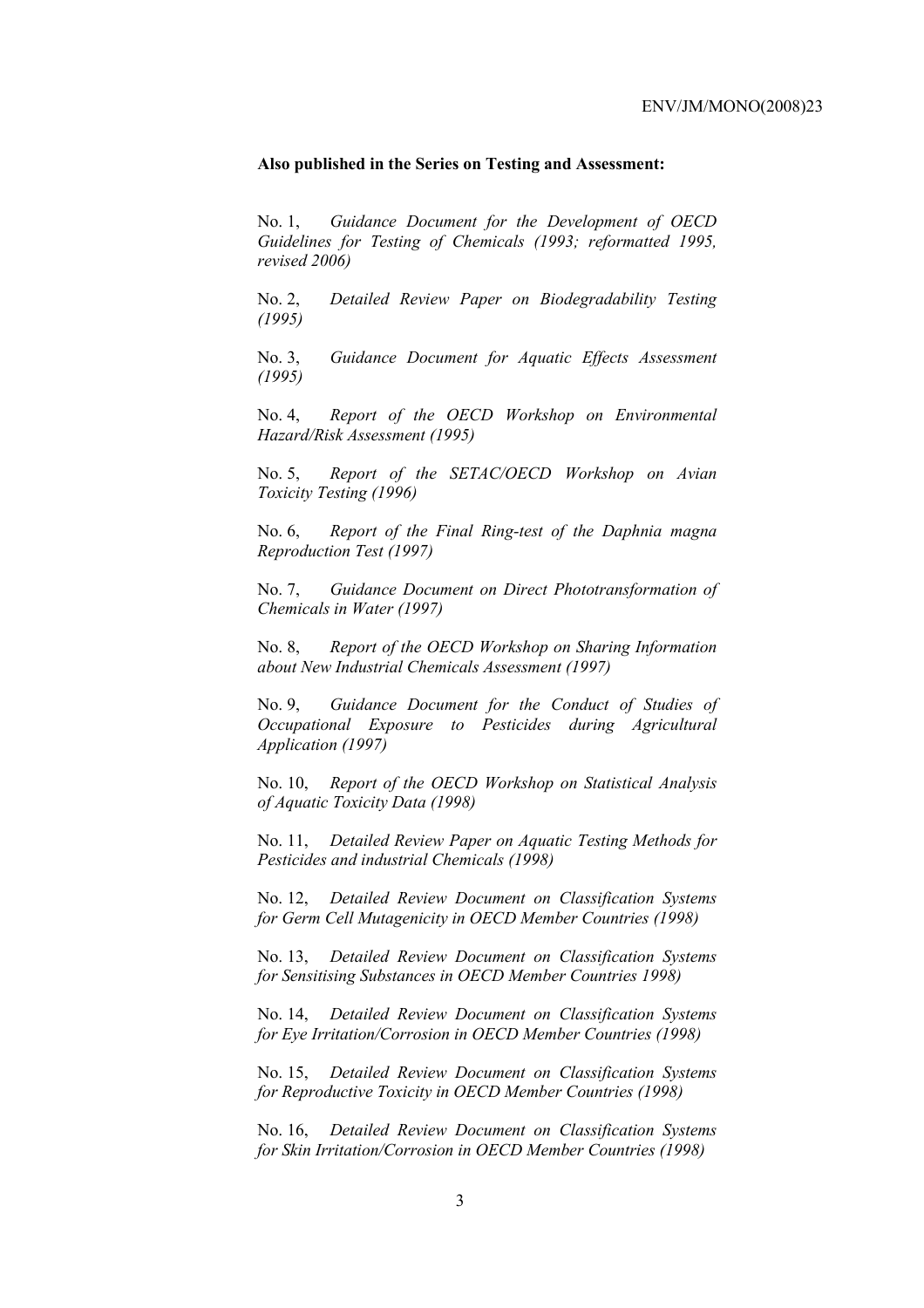No. 17, *Environmental Exposure Assessment Strategies for Existing Industrial Chemicals in OECD Member Countries (1999)*

No. 18, *Report of the OECD Workshop on Improving the Use of Monitoring Data in the Exposure Assessment of Industrial Chemicals (2000)*

No. 19, *Guidance Document on the Recognition, Assessment and Use of Clinical Signs as Humane Endpoints for Experimental Animals used in Safety Evaluation (1999)*

No. 20, *Revised Draft Guidance Document for Neurotoxicity Testing (2004)*

No. 21, *Detailed Review Paper: Appraisal of Test Methods for Sex Hormone Disrupting Chemicals (2000)*

No. 22, *Guidance Document for the Performance of Out-door Monolith Lysimeter Studies (2000)*

No. 23, *Guidance Document on Aquatic Toxicity Testing of Difficult Substances and Mixtures (2000)*

No. 24, *Guidance Document on Acute Oral Toxicity Testing (2001)*

No. 25, *Detailed Review Document on Hazard Classification Systems for Specifics Target Organ Systemic Toxicity Repeated Exposure in OECD Member Countries (2001)*

No. 26, *Revised Analysis of Responses Received from Member Countries to the Questionnaire on Regulatory Acute Toxicity Data Needs (2001)*

No 27, *Guidance Document on the Use of the Harmonised System for the Classification of Chemicals Which are Hazardous for the Aquatic Environment (2001)*

No 28, *Guidance Document for the Conduct of Skin Absorption Studies (2004)*

No 29, *Guidance Document on Transformation/Dissolution of Metals and Metal Compounds in Aqueous Media (2001)*

No 30, *Detailed Review Document on Hazard Classification Systems for Mixtures (2001)*

No 31, *Detailed Review Paper on Non-Genotoxic Carcinogens Detection: The Performance of In-Vitro Cell Transformation Assays (2007)*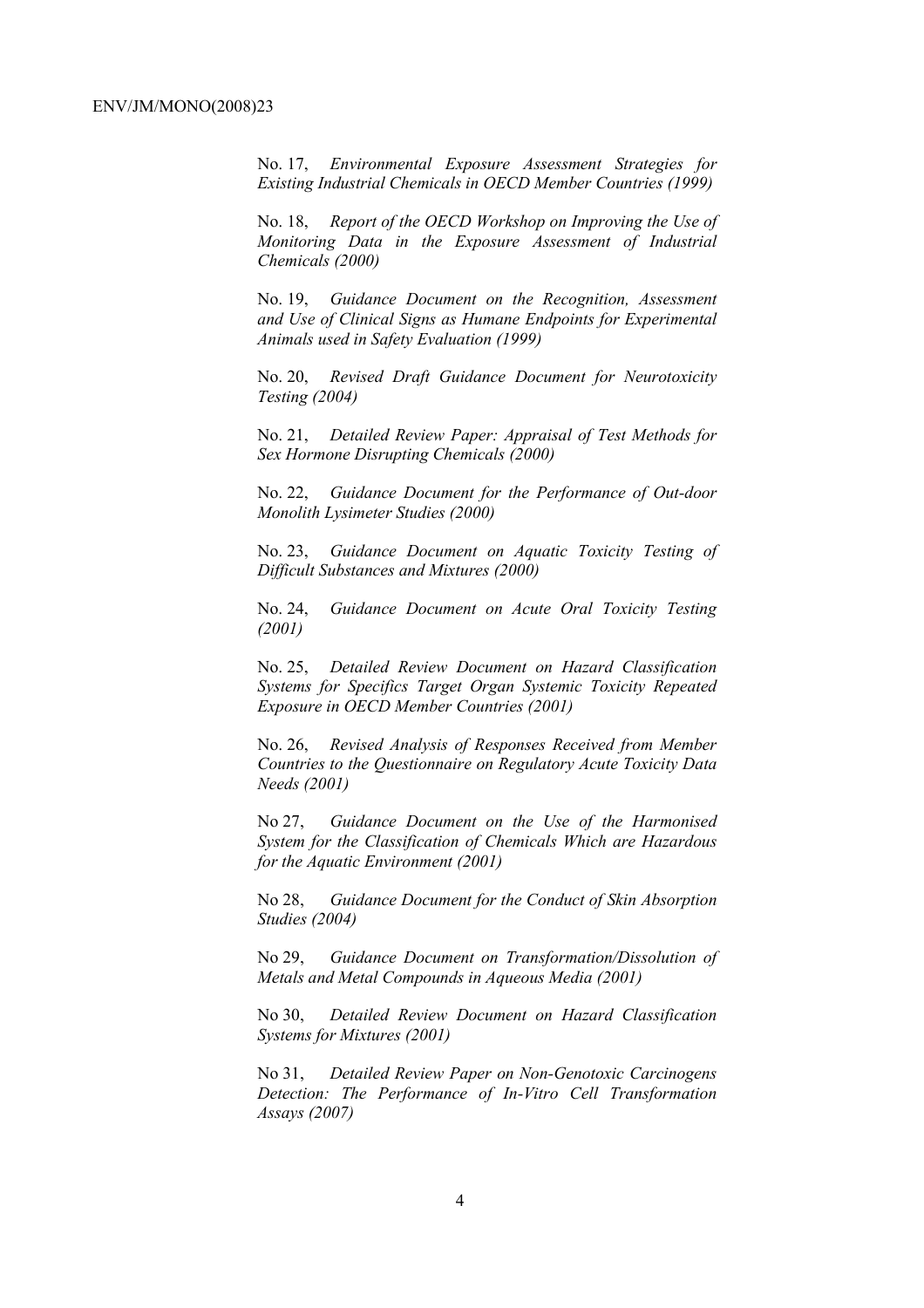No. 32, *Guidance Notes for Analysis and Evaluation of Repeat-Dose Toxicity Studies (2000)*

No. 33, *Harmonised Integrated Classification System for Human Health and Environmental Hazards of Chemical Substances and Mixtures (2001)*

No. 34, *Guidance Document on the Development, Validation and Regulatory Acceptance of New and Updated Internationally Acceptable Test Methods in Hazard Assessment (2005)*

No. 35, *Guidance notes for analysis and evaluation of chronic toxicity and carcinogenicity studies (2002)*

No. 36, *Report of the OECD/UNEP Workshop on the use of Multimedia Models for estimating overall Environmental Persistence and long range Transport in the context of PBTS/POPS Assessment (2002)*

No. 37, *Detailed Review Document on Classification Systems for Substances Which Pose an Aspiration Hazard (2002)*

No. 38, *Detailed Background Review of the Uterotrophic Assay Summary of the Available Literature in Support of the Project of the OECD Task Force on Endocrine Disrupters Testing and Assessment (EDTA) to Standardise and Validate the Uterotrophic Assay (2003)*

No. 39, *Guidance Document on Acute Inhalation Toxicity Testing (in preparation)*

No. 40, *Detailed Review Document on Classification in OECD Member Countries of Substances and Mixtures Which Cause Respiratory Tract Irritation and Corrosion (2003)*

No. 41, *Detailed Review Document on Classification in OECD Member Countries of Substances and Mixtures which in Contact with Water Release Toxic Gases (2003)*

No. 42, *Guidance Document on Reporting Summary Information on Environmental, Occupational and Consumer Exposure (2003)*

No. 43, *Guidance Document on Mammalian Reproductive Toxicity Testing and Assessment (2008)*

No. 44, *Description of Selected Key Generic Terms Used in Chemical Hazard/Risk Assessment (2003)* 

No. 45, *Guidance Document on the Use of Multimedia Models for Estimating Overall Environmental Persistence and Long-range Transport (2004)*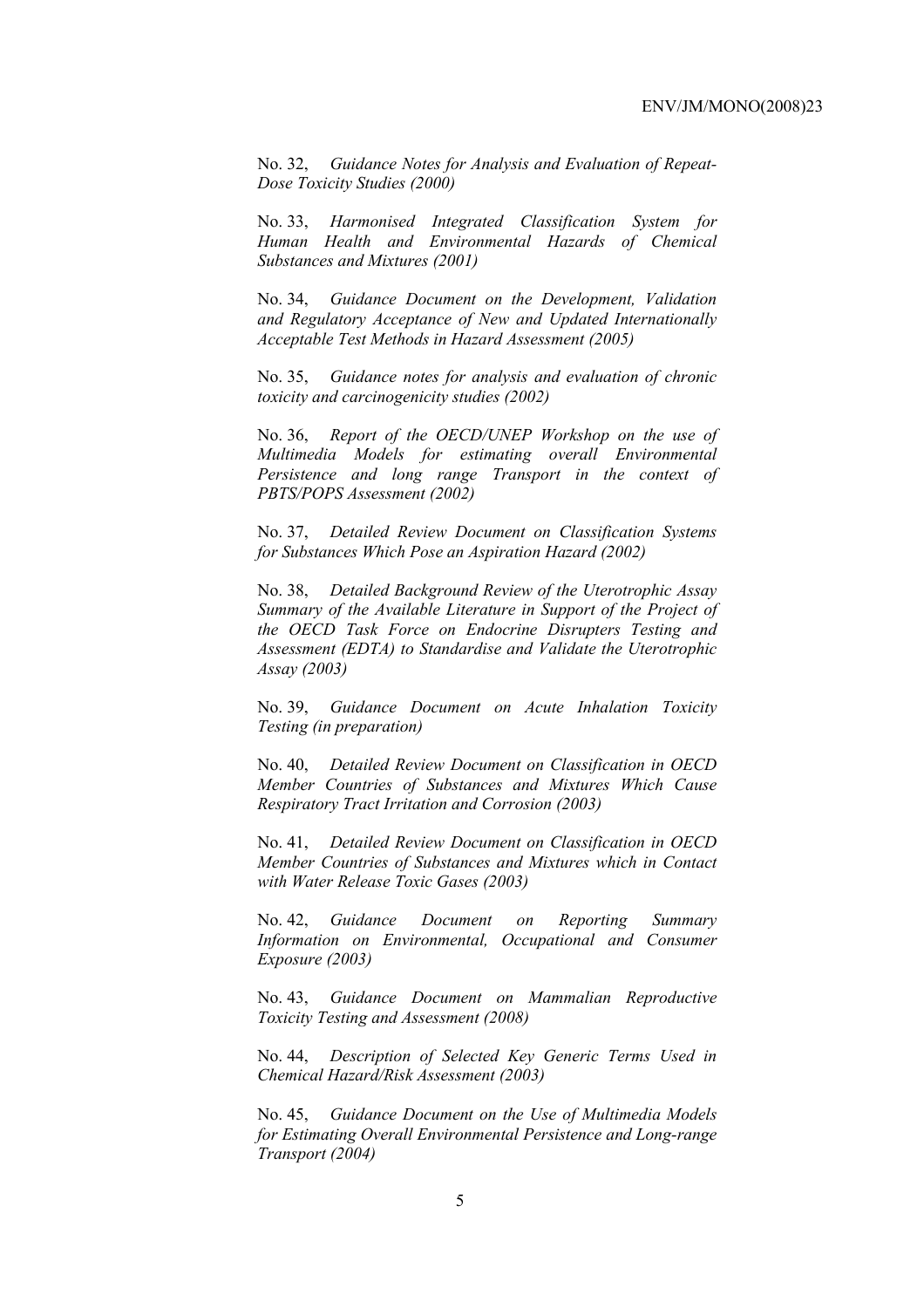No. 46*, Detailed Review Paper on Amphibian Metamorphosis Assay for the Detection of Thyroid Active Substances (2004)* 

No. 47, *Detailed Review Paper on Fish Screening Assays for the Detection of Endocrine Active Substances (2004)* 

No. 48, *New Chemical Assessment Comparisons and Implications for Work Sharing (2004)* 

No. 49, *Report from the Expert Group on (Quantitative) Structure-Activity Relationships [(Q)SARs] on the Principles for the Validation of (Q)SARs (2004)* 

No. 50, *Report of the OECD/IPCS Workshop on Toxicogenomics (2005)* 

No. 51, *Approaches to Exposure Assessment in OECD Member Countries: Report from the Policy Dialogue on Exposure Assessment in June 2005 (2006)* 

No. 52, *Comparison of emission estimation methods used in Pollutant Release and Transfer Registers (PRTRs) and Emission Scenario Documents (ESDs): Case study of pulp and paper and textile sectors (2006)* 

No. 53, *Guidance Document on Simulated Freshwater Lentic Field Tests (Outdoor Microcosms and Mesocosms) (2006)* 

No. 54*, Current Approaches in the Statistical Analysis of Ecotoxicity Data: A Guidance to Application (2006)* 

No. 55, *Detailed Review Paper on Aquatic Arthropods in Life Cycle Toxicity Tests with an Emphasis on Developmental, Reproductive and Endocrine Disruptive Effects (2006)* 

No. 56, *Guidance Document on the Breakdown of Organic Matter in Litter Bags (2006)* 

No. 57, *Detailed Review Paper on Thyroid Hormone Disruption Assays (2006)* 

No. 58, *Report on the Regulatory Uses and Applications in OECD Member Countries of (Quantitative) Structure-Activity Relationship [(Q)SAR] Models in the Assessment of New and Existing Chemicals (2006)* 

No. 59, *Report of the Validation of the Updated Test Guideline 407: Repeat Dose 28-Day Oral Toxicity Study in Laboratory Rats (2006)*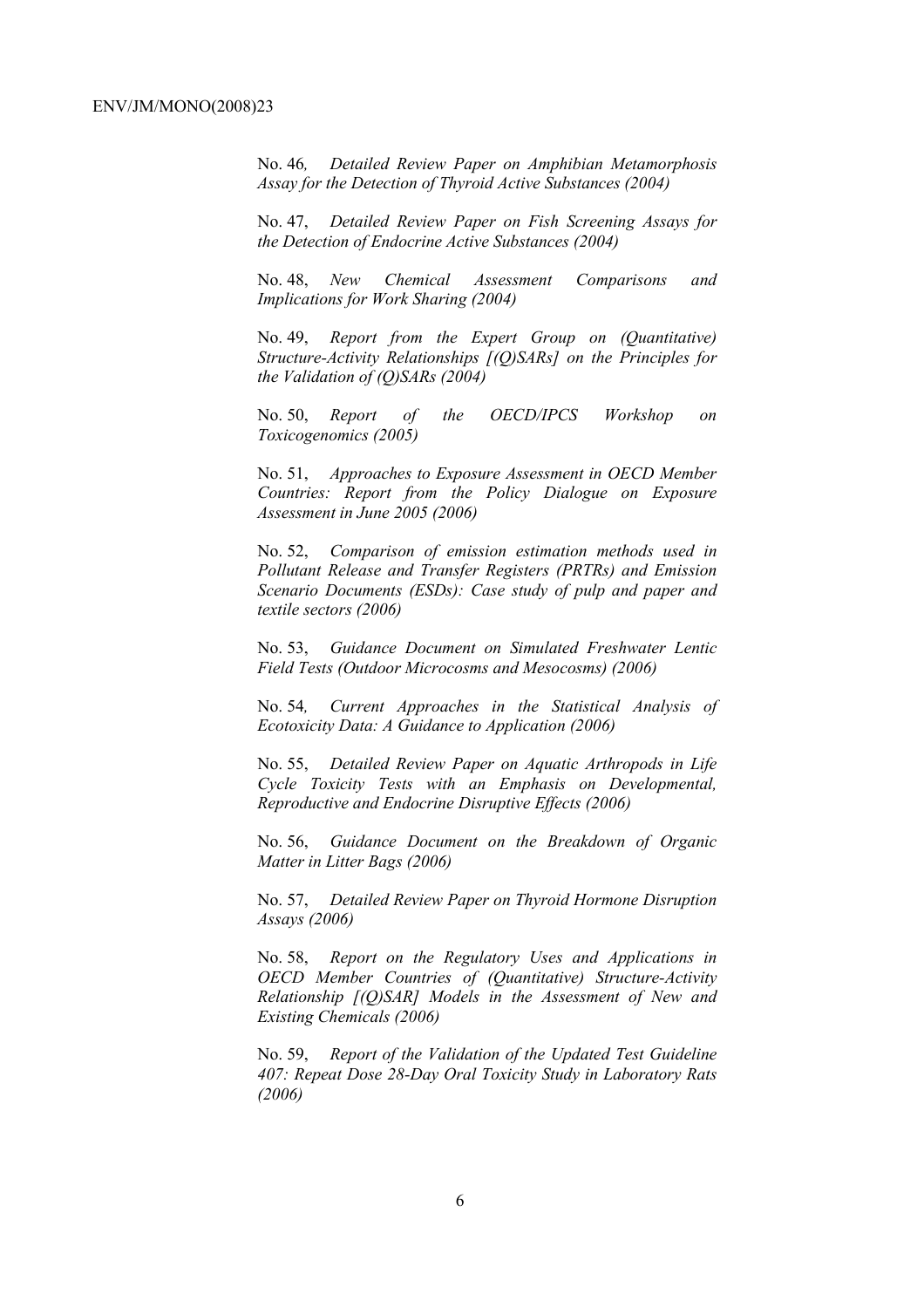No. 60, *Report of the Initial Work Towards the Validation of the 21-Day Fish Screening Assay for the Detection of Endocrine Active Substances (Phase 1A) (2006)* 

No. 61, *Report of the Validation of the 21-Day Fish Screening Assay for the Detection of Endocrine Active Substances (Phase 1B) (2006)* 

No. 62, *Final OECD Report of the Initial Work Towards the Validation of the Rat Hershberger Assay: Phase-1, Androgenic Response to Testosterone Propionate, and Anti-Androgenic Effects of Flutamide (2006)* 

No. 63, *Guidance Document on the Definition of Residue (2006)* 

No. 64, *Guidance Document on Overview of Residue Chemistry Studies (2006)* 

No. 65, *OECD Report of the Initial Work Towards the Validation of the Rodent Utertrophic Assay - Phase 1 (2006)* 

No. 66, *OECD Report of the Validation of the Rodent Uterotrophic Bioassay: Phase 2. Testing of Potent and Weak Oestrogen Agonists by Multiple Laboratories (2006)* 

No. 67, *Additional data supporting the Test Guideline on the Uterotrophic Bioassay in rodents (2007)* 

No. 68, *Summary Report of the Uterotrophic Bioassay Peer Review Panel, including Agreement of the Working Group of the National Coordinators of the Test Guidelines Programme on the follow up of this report (2006)* 

No. 69, *Guidance Document on the Validation of (Quantitative) Structure-Activity Relationship [(Q)SAR] Models (2007)* 

No. 70, *Report on the Preparation of GHS Implementation by the OECD Countries (2007)*

No. 71, *Guidance Document on the Uterotrophic Bioassay - Procedure to Test for Antioestrogenicity (2007)*

No. 72, *Guidance Document on Pesticide Residue Analytical Methods (2007)* 

No. 73, *Report of the Validation of the Rat Hershberger Assay: Phase 3: Coded Testing of Androgen Agonists, Androgen Antagonists and Negative Reference Chemicals by Multiple Laboratories. Surgical Castrate Model Protocol (2007)* 

No. 74, *Detailed Review Paper for Avian Two-generation Toxicity Testing (2007)*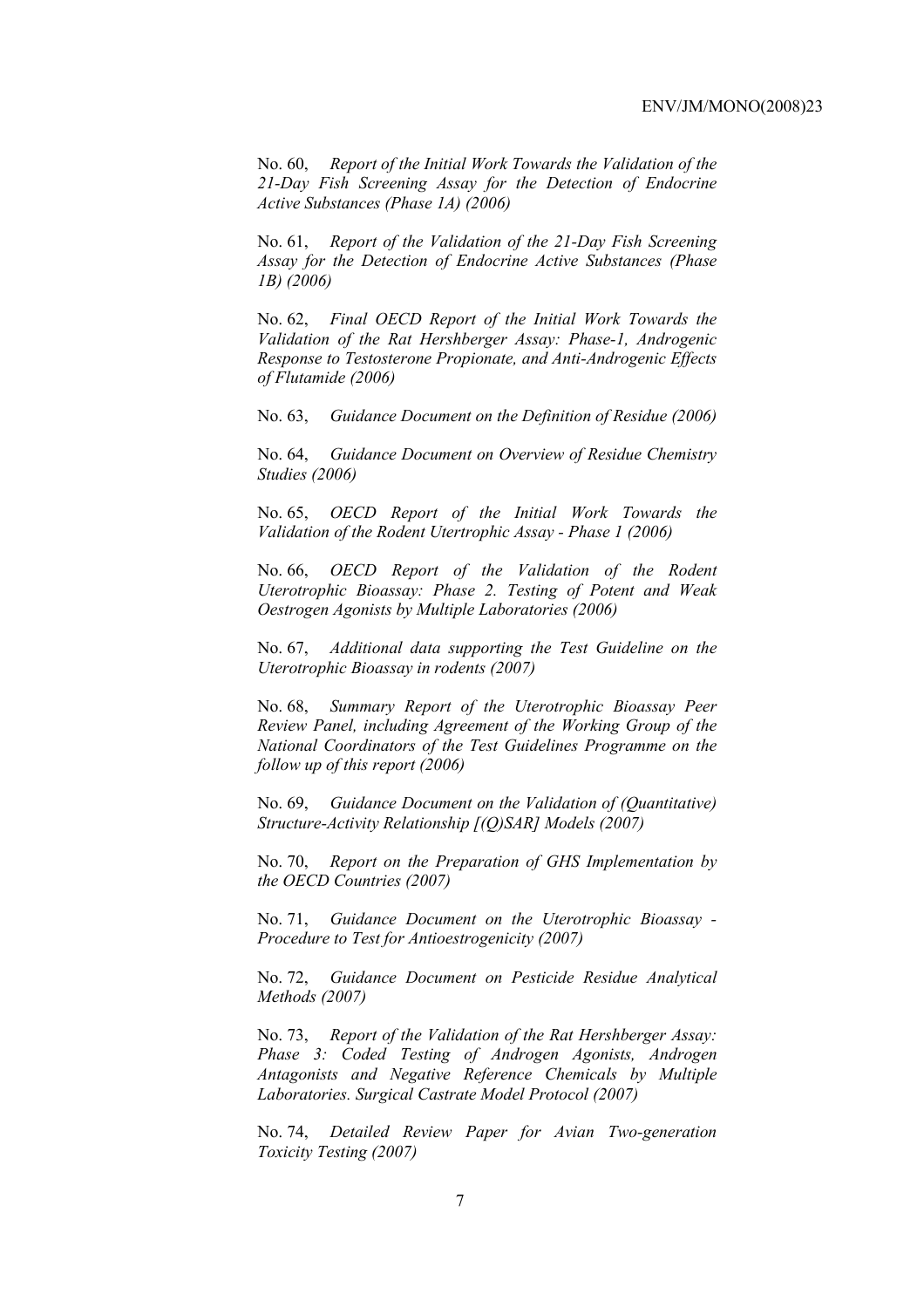No. 75, *Guidance Document on the Honey Bee (Apis Mellifera L.) Brood test Under Semi-field Conditions (2007)* 

No. 76, *Final Report of the Validation of the Amphibian Metamorphosis Assay for the Detection of Thyroid Active Substances: Phase 1 - Optimisation of the Test Protocol (2007)* 

No. 77, *Final Report of the Validation of the Amphibian Metamorphosis Assay: Phase 2 - Multi-chemical Interlaboratory Study (2007)* 

No. 78, *Final Report of the Validation of the 21-day Fish Screening Assay for the Detection of Endocrine Active Substances. Phase 2: Testing Negative Substances (2007)* 

No. 79, *Validation Report of the Full Life-cycle Test with the Harpacticoid Copepods Nitocra Spinipes and Amphiascus Tenuiremis and the Calanoid Copepod Acartia Tonsa - Phase 1 (2007)* 

No. 80, *Guidance on Grouping of Chemicals (2007)* 

No. 81, *Summary Report of the Validation Peer Review for the Updated Test Guideline 407, and Agreement of the Working Group of National Coordinators of the Test Guidelines Programme on the follow-up of this report (2007)* 

No. 82, *Guidance Document on Amphibian Thyroid Histology (2007)* 

No. 83, *Summary Report of the Peer Review Panel on the Stably Transfected Transcriptional Activation Assay for Detecting Estrogenic Activity of Chemicals, and Agreement of the Working Group of the National Coordinators of the Test Guidelines Programme on the Follow-up of this Report (2007)* 

No. 84, *Report on the Workshop on the Application of the GHS Classification Criteria to HPV Chemicals, 5-6 July Bern Switzerland (2007)* 

No. 85, *Report of the Validation Peer Review for the Hershberger Bioassay, and Agreement of the Working Group of the National Coordinators of the Test Guidelines Programme on the Follow-up of this Report (2007)* 

No. 86, *Report of the OECD Validation of the Rodent Hershberger Bioassay: Phase 2: Testing of Androgen Agonists, Androgen Antagonists and a 5 α-Reductase Inhibitor in Dose Response Studies by Multiple Laboratories (2008)*

No. 87, *Report of the Ring Test and Statistical Analysis of Performance of the Guidance on Transformation/Dissolution of*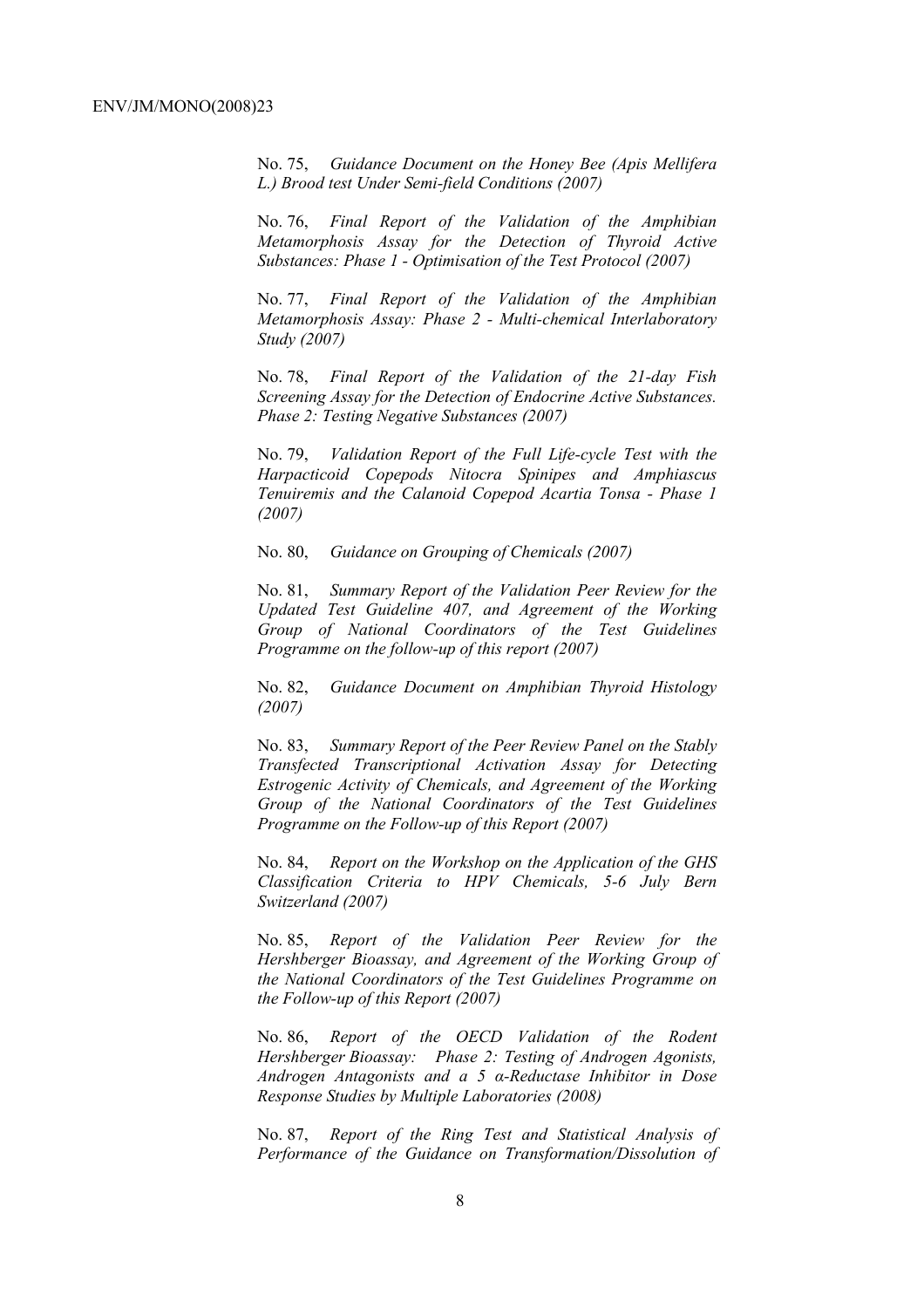*Metals and Metal Compounds in Aqueous Media (Transformation/ Dissolution Protocol) (2008)*

No.88 *Workshop on Integrated Approaches to Testing and Assessment (2008)* 

No.89 *Retrospective Performance Assessment of the Test Guideline 426 on Developmental Neurotoxicity (2008)* 

No.90 *Background Review Document on the Rodent Hershberger Bioassay (2008)* 

No.91 *Report of the Validation of the Amphibian Metamorphosis Assay (Phase 3) (2008)* 

No.92 *Report of the Validation Peer Review for the Amphibian Metamorphosis Assay and Agreement of the Working Group of the National Coordinators of the Test Guidelines Programme on the Follow-Up of this Report (2008)* 

No.93 *Report of the Validation of an Enhancement of OECD TG 211: Daphnia Magna Reproduction Test (2008)* 

No.94 *Report of the Validation Peer Review for the 21-Day Fish Endocrine Screening Assay and Agreement of the Working Group of the National Coordinators of the Test Guidelines Programme on the Follow-up of this Report (2008)* 

No.95 *Detailed Review Paper on Fish Life-Cycle Tests (2008)* 

No.96 *Guidance Document on Magnitude of Pesticide Residues in Processed Commodities (2008)* 

#### **© OECD 2008**

Applications for permission to reproduce or translate all or part of this material should be made to: Head of Publications Service, OECD, 2 rue André-Pascal, 75775 Paris Cedex 16, France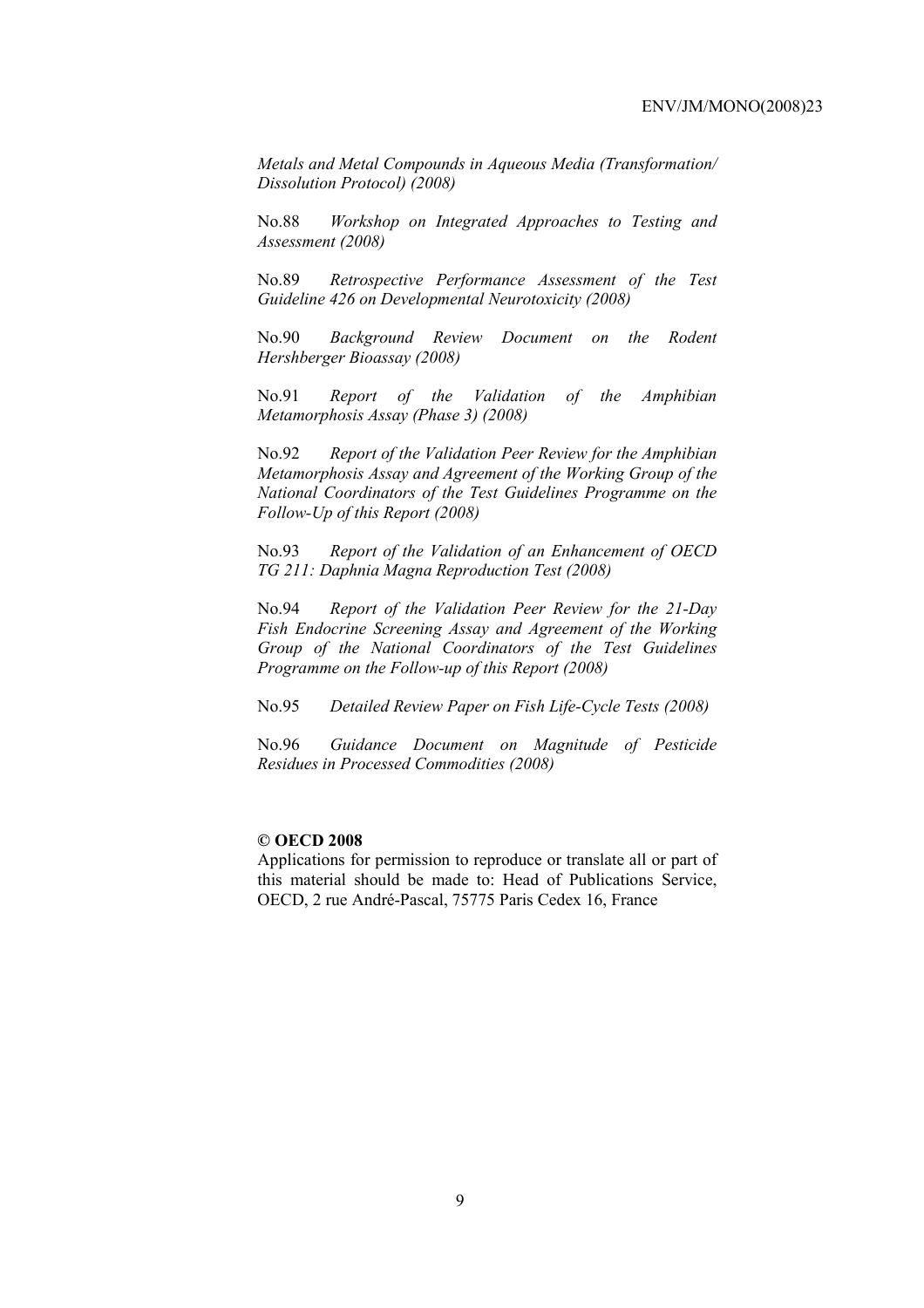#### **About the OECD**

The Organisation for Economic Co-operation and Development (OECD) is an intergovernmental organisation in which representatives of 30 industrialised countries in North America, Europe and the Asia and Pacific region, as well as the European Commission, meet to co-ordinate and harmonise policies, discuss issues of mutual concern, and work together to respond to international problems. Most of the OECD's work is carried out by more than 200 specialised committees and working groups composed of member country delegates. Observers from several countries with special status at the OECD, and from interested international organisations, attend many of the OECD's workshops and other meetings. Committees and working groups are served by the OECD Secretariat, located in Paris, France, which is organised into directorates and divisions.

The Environment, Health and Safety Division publishes free-of-charge documents in ten different series: **Testing and Assessment**; **Good Laboratory Practice and Compliance Monitoring**; **Pesticides and Biocides**; **Risk Management**; **Harmonisation of Regulatory Oversight in Biotechnology**; **Safety of Novel Foods and Feeds; Chemical Accidents; Pollutant Release and Transfer Registers; Emission Scenario Documents; and the Safety of Manufactured Nanomaterials.** More information about the Environment, Health and Safety Programme and EHS publications is available on the OECD's World Wide Web site (http://www.oecd.org/ehs/).

**This publication was developed in the IOMC context. The contents do not necessarily reflect the views or stated policies of individual IOMC Participating Organizations.** 

**The Inter-Organisation Programme for the Sound Management of Chemicals (IOMC) was established in 1995 following recommendations made by the 1992 UN Conference on Environment and Development to strengthen co-operation and increase international coordination in the field of chemical safety. The participating organisations are FAO, ILO, OECD, UNEP, UNIDO, UNITAR and WHO. The World Bank and UNDP are observers. The purpose of the IOMC is to promote co-ordination of the policies and activities pursued by the Participating Organisations, jointly or separately, to achieve the sound management of chemicals in relation to human health and the environment.**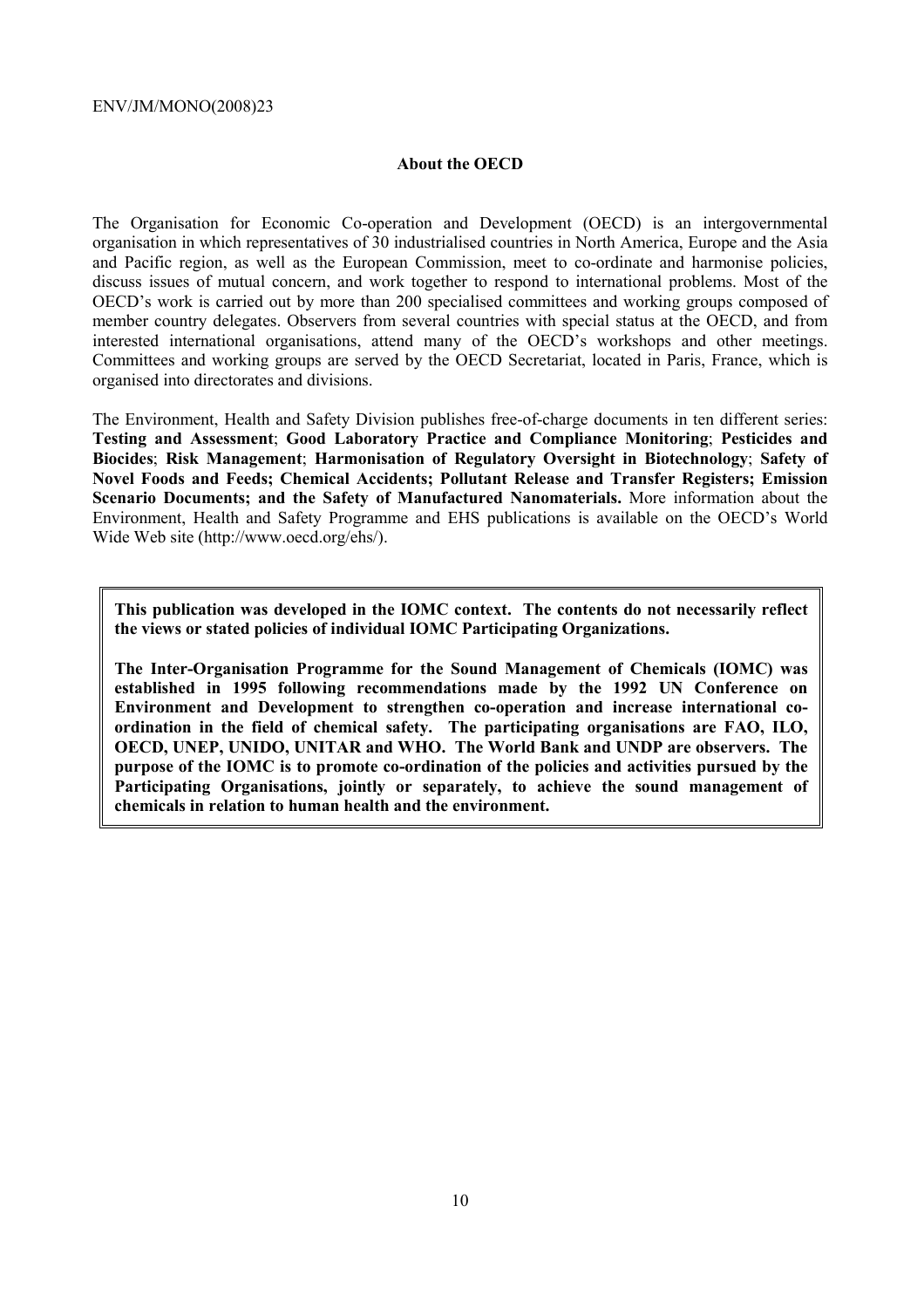**This publication is available electronically, at no charge. For this and many other Environment, Health and Safety publications, consult the OECD's World Wide Web site (www.oecd.org/ehs/) or contact: OECD Environment Directorate, Environment, Health and Safety Division 2 rue André-Pascal 75775 Paris Cedex 16 France Fax: (33-1) 44 30 61 80** 

**E-mail: ehscont@oecd.org**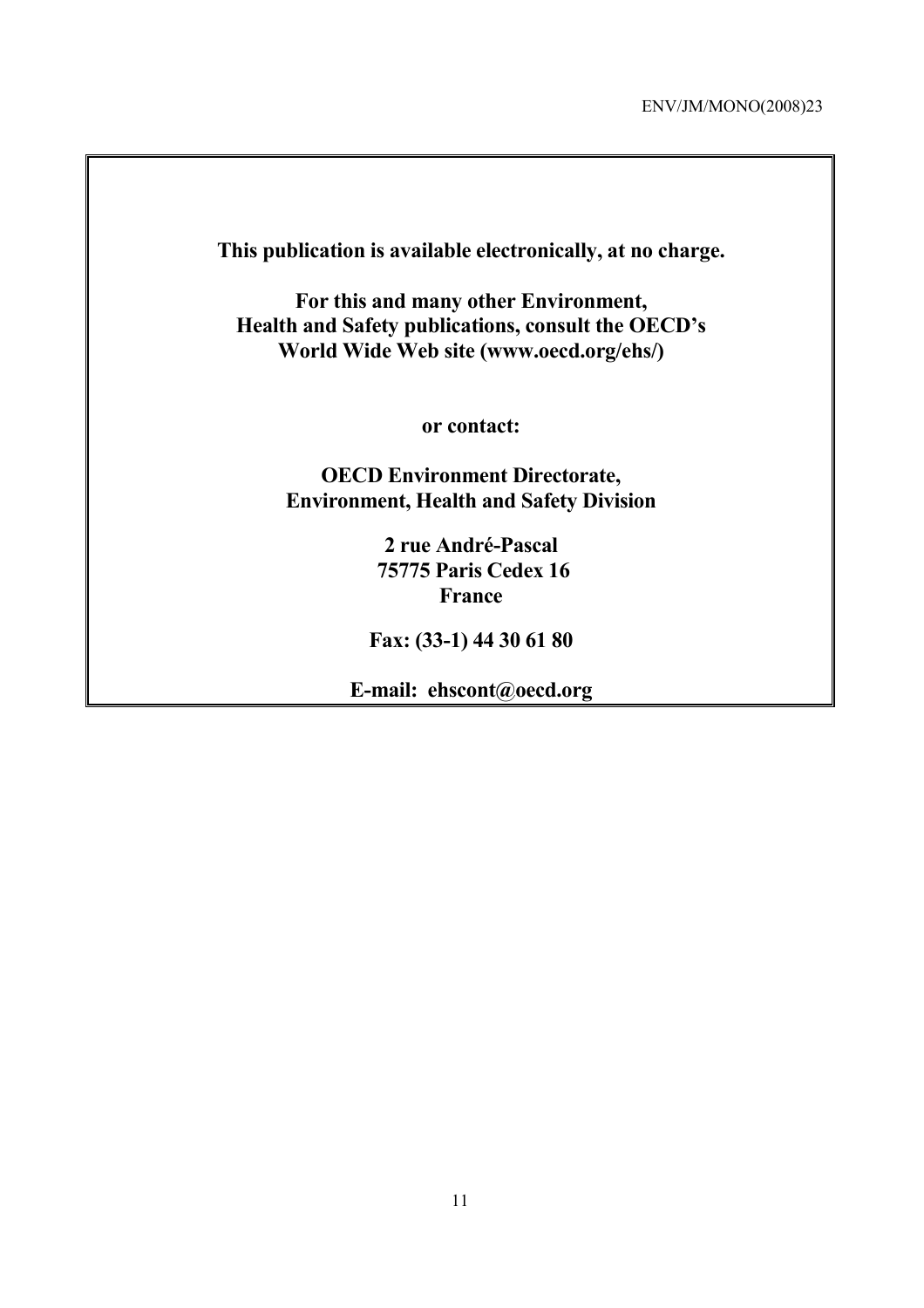#### **FOREWORD**

This guidance document was developed by an Expert Group on Pesticide Residue Chemistry (RCEG) led by the United States, and composed of experts from Australia, Canada, Germany, Italy, Japan, the Netherlands, New Zealand, the United Kingdom, the United States, the European Commission, FAO and BIAC. This expert group reported to the Working Group on Pesticides (WGP) which had oversight of the initial phase of development up to production of the final draft proposal, and to the Working Group of the National Coordinators of the Test Guidelines Programme (WNT).

In December 2007, the Secretariat circulated a draft Test Guideline to the WGP and the WNT for comments. Based on the comments received, the draft Test Guideline was revised at the RCEG meeting which took place on 22-24 January 2008; the RCEG meeting also decided to split the initial Test Guideline proposal into two documents: a Test Guideline and this guidance document. The WNT approved the draft guidance document and Test Guideline at its 20<sup>th</sup> meeting, in April 2008.

This guidance document is published on the responsibility of the Joint Meeting of the Chemicals Committee and Working Party on Chemicals, Pesticides and Biotechnology.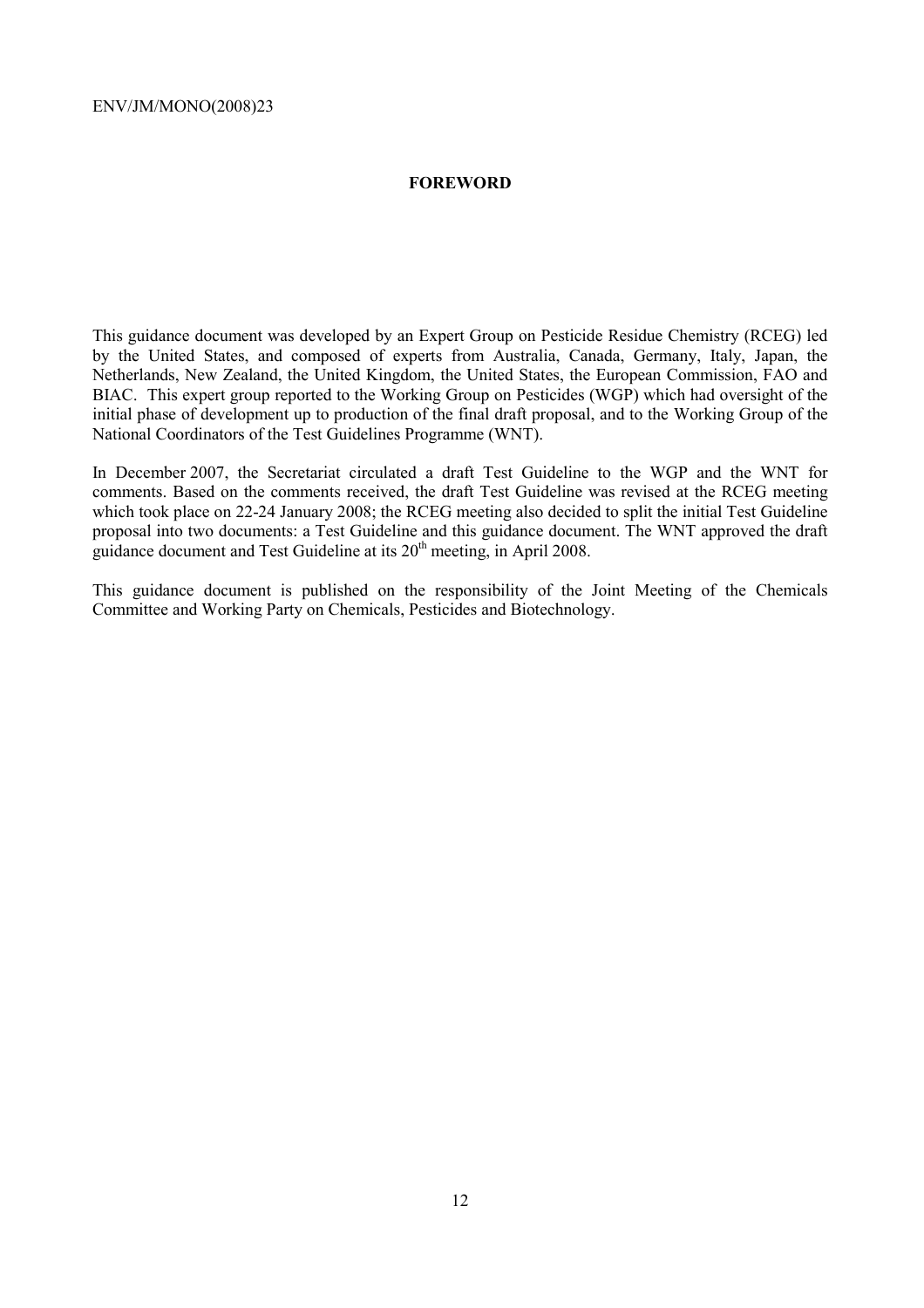#### **GUIDANCE DOCUMENT ON MAGNITUDE OF PESTICIDE RESIDUES IN PROCESSED COMMODITIES**

#### **Introduction**

1. A wide range of raw agricultural commodities (RAC) are processed before consumption by the public. In fact, many RACs are consumed in multiple processed forms [e.g. grapes (RAC), raisins, grape juice, wine; potato (RAC), chips, cooked, baked and fried potato, dehydrated flakes]. The processes that are used (industrial or domestic) to produce these foods are diverse and varied.

2. From a consumer protection point of view it is always important to know not only the residues in the RACs but also the residues in the processed commodities, i.e. in the ready-to-eat food. This information is essential for refinement of the dietary exposure. Additionally, it is important to know the residues in processed feeds to calculate the dietary burden for feeding studies and thus to estimate the probable residues in products of animal origin.

3. Studies on the magnitude of residues in processed commodities provide data on the transfer of residues to different processed commodities from the raw agricultural commodity (RAC). Studies on the magnitude of residues are conducted in order to quantify levels of residues in processed commodities and to provide the distribution of residues (active ingredient, and/or metabolites, degradation products) in various processed products resulting from the processing of a commodity. This information about dilution and concentration of residues and the estimation of processing factors (the ratio of residue levels in processed commodities to those in the raw agricultural commodity) is used to:

- conduct refined dietary exposure assessments with primary processed products to assess consumer safety,
- provide results on residues in commodities that may be used as animal feedstuffs and thus to allow a more realistic calculation of the dietary burden of livestock,
- establish MRLs for processed commodities,
- monitor compliance with the RAC MRL.

Further information associated with the guideline on the conduct and interpretation of studies on magnitude of residues in processed commodities is provided here. It provides some flexibility necessary to address the needs of the appropriate regulatory authority as well as to deal with unpredictable results.

#### **Applicability of processing studies**

5. This guidance document applies to RACs of plant origin. It also applies to RACs of animal origin in cases of direct animal treatment or veterinary use. Applicability of studies on the magnitude of residues in processed commodities depends upon the importance of a processed product in the human and/or animal diet; the possibility of residue levels in processed foods/feeds exceeding the level in a RAC; the level of residue in the plant or plant product to be processed (RAC); the physical-chemical properties of the active ingredient or relevant metabolites; and the possibility that degradation products of toxicological significance may be found after processing of the plant or plant product. Annex 1 contains a range of possible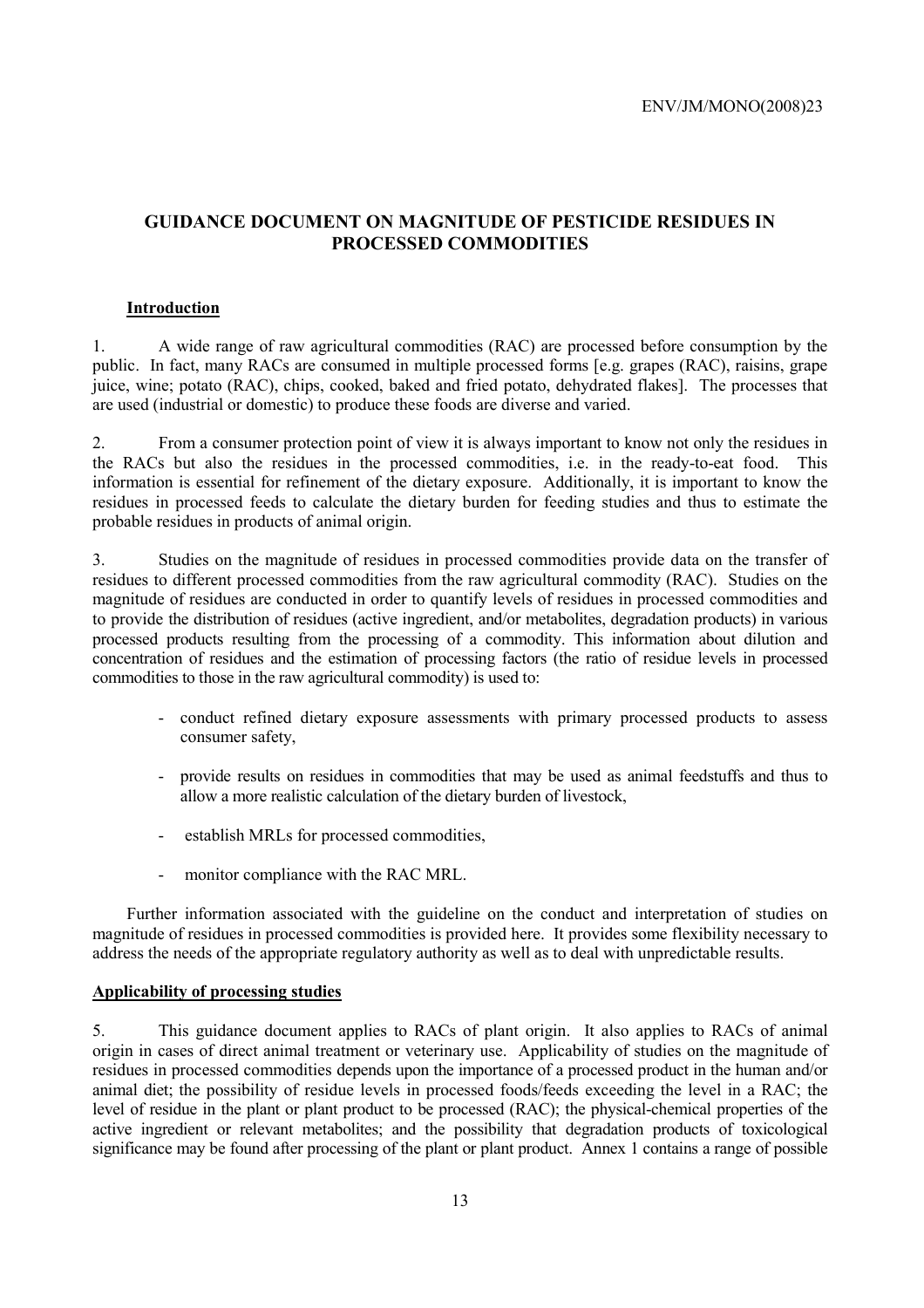processed commodities and percent dry matter for default dehydration factors, Table 4 provides percent oil content to aid in decisions on extrapolation of oil seeds; and Table 5 provides categories of processing procedures and possible extrapolations.

#### **Processing factor**

6. The processing factor (P*f*), for residues of a compound in the processed commodity that originate only from residues of the same single compound in the RAC, is calculated as follows:

$$
Pf = \frac{\text{residue level in processed commodity}}{\text{residue level in the RAC or commodity to be processed}}
$$

For the calculation of the P*f,* three different cases have to be considered.

#### a) Residue definition for MRL setting and for dietary exposure assessment is identical:

Thiacloprid was considered by the 2006 JMPR. Based on the nature of residue in plant, the residue definition for both enforcement (residue monitoring) and dietary exposure assessment was defined as thiacloprid. Additionally, a nature of the residue study for processing showed that thiacloprid is stable to typical hydrolytic processing conditions. Two processing studies were reported for tomatoes, and some of the information is summarized in Table 1.

Table 1: Example calculation of a processing factor for residues of thiacloprid in tomato paste

| Study Number   Commodity |              | Thiacloprid, mg/kg | $\mathbf{p}$ |
|--------------------------|--------------|--------------------|--------------|
|                          | Tomato (RAC) | 0.24               |              |
|                          | Paste        | 0.48               |              |
|                          | Tomato (RAC) | 0.07               |              |
|                          | Paste        |                    |              |

The mean processing factor for tomato paste, 2.6, may be used for both monitoring (enforcement) and dietary exposure assessment considerations.

#### b) Residue definitions for MRL setting and for dietary exposure assessment differ:

In this case it is necessary to calculate two values if the processing factor is used to establish MRLs for processed commodities, or to monitor compliance with GAP in combination with the RAC MRL, and to conduct dietary exposure assessments. In 2005, JMPR evaluated residues of cyhexatin. The residue definition for compliance with MRLs and estimation of dietary intake in plant and animal commodities was cyhexatin*.* Nevertheless, in the case of processing, results for the metabolite DCTO were also reported. It is assumed that the definition for dietary exposure assessment then is "sum of cyhexatin and DCTO, expressed as cyhexatin". The following Table 2 gives the results from apple processing as reported in the JMPR Evaluations 2005.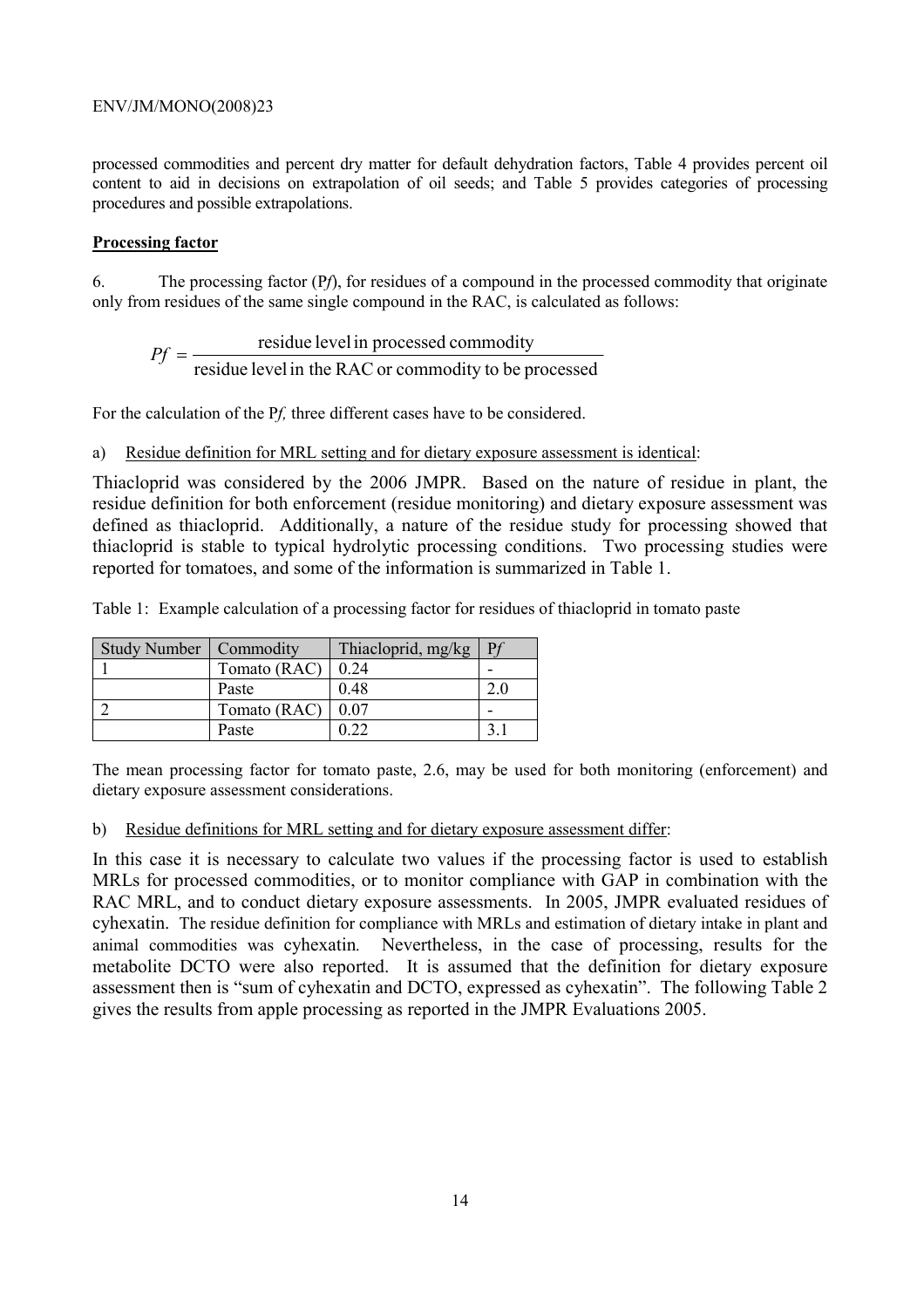| Apple, RAC |             |                  | Wet Pomace |             |                  |                  |                      | Dry Pomace |             |                  |                  |         |
|------------|-------------|------------------|------------|-------------|------------------|------------------|----------------------|------------|-------------|------------------|------------------|---------|
| Cy         | <b>DCTO</b> | Sum <sup>1</sup> | Cy         | <b>DCTO</b> | Sum <sup>1</sup> | Pf for           | Pf for               | $C_{V}$    | <b>DCTO</b> | Sum <sup>1</sup> | Pf for           | Pf for  |
| mg/kg      | mg/kg       |                  | mg/kg      | mg/kg       |                  | MRL <sup>2</sup> | Dietary <sup>3</sup> | mg/kg      | mg/kg       |                  | MRL <sup>4</sup> | Dietary |
| 0.09       | 0.02        | 0.11             | 0.15       | 0.04        | 0.20             | 1.7              | 1.8                  | 0.13       | 0.01        | 0.14             | 1.4              | 1.3     |
| 0.03       | 0.01        | 0.04             | 0.1        | 0.02        | 0.12             | 3.3              | 3.0                  | 0.12       | 0.02        | 0.14             | $\overline{4}$   | 3.5     |
| 0.05       | 0.01        | 0.06             | 0.11       | 0.03        | 0.15             | 2.2              | 2.5                  | 0.01       | < 0.01      | 0.02             | 0.2              | 0.33    |
| 0.03       | 0.01        | 0.04             | 0.05       | 0.03        | 0.09             | 1.7              | 2.2                  |            |             |                  |                  |         |
| 0.04       | 0.01        | 0.05             | 0.05       | 0.03        | 0.09             | 1.2              | 1.8                  |            |             |                  |                  |         |
| 0.12       | 0.02        | 0.14             | 0.16       | 0.07        | 0.25             | 1.4              | 1.8                  |            |             |                  |                  |         |
| 0.03       | 0.01        | 0.04             | 0.05       | 0.02        | 0.07             | 1.7              | 1.8                  |            |             |                  |                  |         |
| 0.06       | 0.02        | 0.08             | 0.09       | 0.03        | 0.13             | 1.5              | 1.6                  |            |             |                  |                  |         |
| Median     |             |                  |            |             |                  | 1.7              | 1.8                  |            |             |                  | 1.4              | 1.3     |
| Pf         |             |                  |            |             |                  |                  |                      |            |             |                  |                  |         |

| Table 2: Example for calculation of a processing factor for residues of cyhexatin (Cy) and the metabolite |
|-----------------------------------------------------------------------------------------------------------|
| (DCTO) in wet and dry pomace                                                                              |

- 1 Sum of Cy and DCTO, after molecular weight adjustment (DCTO X 1.28 or 385 / 301). Used for calculation of the P*f* for dietary intake consideration purposes.
- 2 [Cy wet pomace] / [Cy apple]
- 3 [Sum wet pomace] / [Sum apple]
- 4 [Cy dry pomace] / [Cy apple]
- 5 [Sum dry pomace] / [Sum apple]

The median processing factor for MRL monitoring of wet pomace is 1.7, whereas the factor for dietary exposure calculation considerations is 1.8. This calculation assumes that the ADI and/or ARfD are single values representing both cyhexatin and DCTO. A different dietary exposure calculation would be required if cyhexatin and DCTO had separate ADI and/or ARfDs.

c) Additional metabolites/degradates in processed commodities have to be taken into account:

This case is in principle covered by para 20 (vii) of the OECD Guidance Document on the Definition of Residue. It is stated that these metabolites/degradates may also have to be considered in the dietary exposure assessment.

7. Default and theoretical processing factors may be derived in some cases. In processes where dehydration is the path from RAC to processed commodity, a simple calculation based on the loss of water is sufficient for derivation of default generic processing factors to assess the potential for exceedance of a RAC MRL. Annex I provides some of these factors. While these factors may be used to perform a preliminary dietary exposure assessment, it is not considered good practice to establish MRLs for processed commodities based on default dehydration factors (% dry matter or %DM). Theoretical processing factors can also be derived for preparation of oil taking into account the oil content and assuming that all residues will accumulate in the oil. In addition, for some crops, theoretical processing factors have been published by US EPA. Table 3 gives some examples.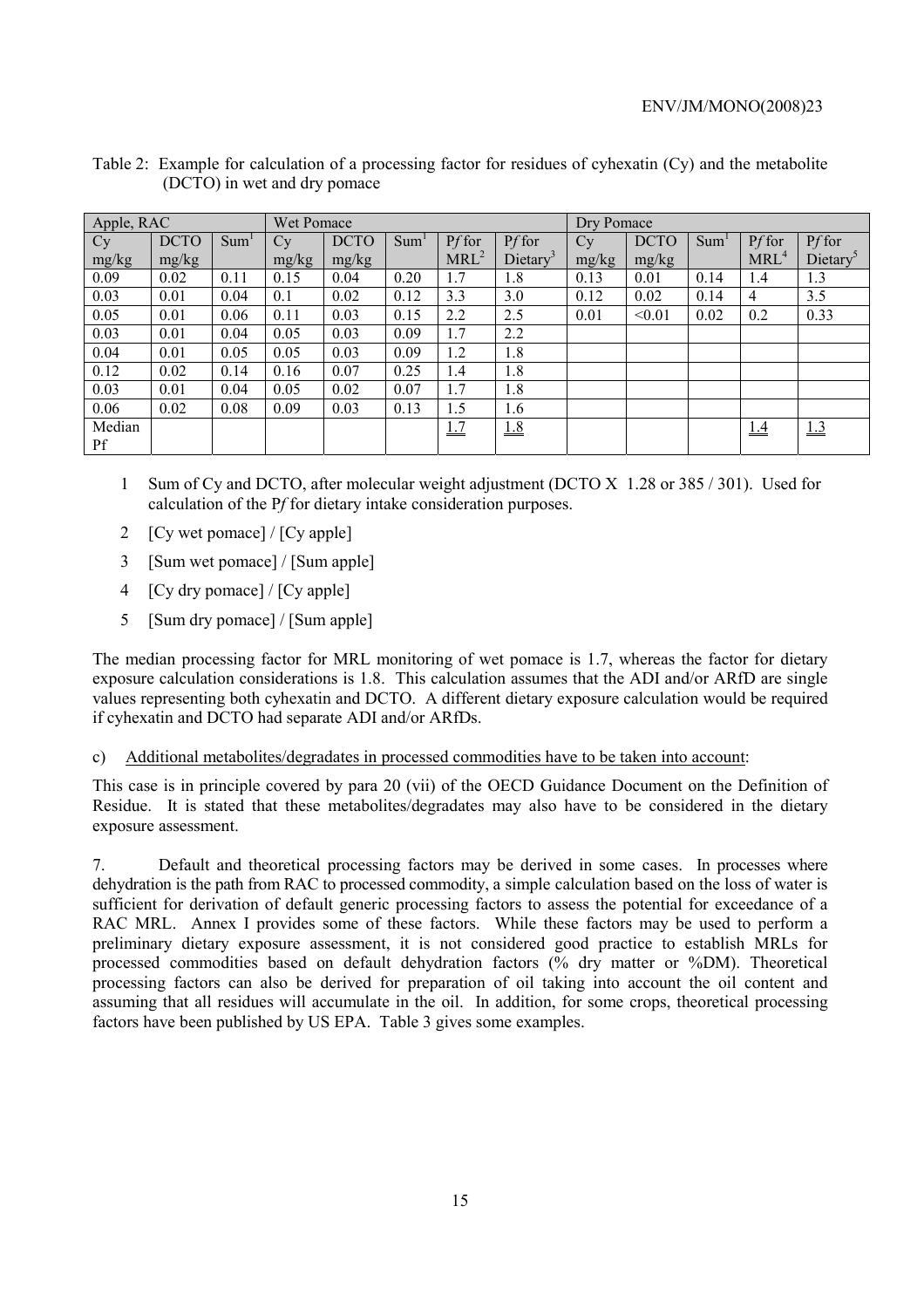| <b>RAC</b>          | Processed commodity | Theoretical Pf | Remarks        |
|---------------------|---------------------|----------------|----------------|
| apple               | Pomace              | >14            |                |
| small cereal grains | <b>Bran</b>         | 8              |                |
| corn                | Oil                 | 25             |                |
| sugar beet          | Sugar               | 12             |                |
| citrus              | Oil                 | 1000           |                |
| coffee              | roasted beans       | 4.5            |                |
| grapes              | raisins             | 5              |                |
| mint                | oil                 | 330            |                |
| tomato              | pomace              | 5.5            |                |
| pineapple           | bran/pomace         | 4              | livestock feed |
| potato              | culls               | 5              | livestock feed |
| safflower           | meal                | 9              | livestock feed |
| sugarcane           | bagasse             | 12             | livestock feed |
| sunflower           | meal                | 4.5            | livestock feed |

#### Table 3. Examples of theoretical processing factors

#### **Processing procedure types and extrapolation**

8. Commodities fall into natural types with respect to processing. These commodity types may or may not align with field trial crop groupings globally. Additional justification for types of extrapolation follows.

9. For commodities belonging to the same commodity type and undergoing the same processing procedure it is assumed that the results from studies from one commodity can be extrapolated to the other commodities of this type, including all similar processed commodities within the procedure. For example, results from processing oranges to orange juice or pomace can be extrapolated to other citrus fruits.

10. Oilseeds generally fall into two types: low (approximately 20%) and high (approximately 50%) oil content. Some examples of oil content of different oilseeds are given in Table 4. The oil content may be used to prevent underestimation of dietary intake when extrapolating from a high oil content oilseed to a low oil content oilseed. Also, the oil content affects the type of procedure used. "High oil content oilseeds (sometimes referred to as soft seeds) generally have over 30 percent oil content in the unprocessed feed stock. The relatively high oil content needs to be reduced prior to solvent application to allow the solvent to efficiently bond to the oil. Reducing the oil content of an oilseed is accomplished by flaking, heating and mechanically pre-pressing the material prior to solvent application. Prepressing reduces the oil content of the remaining material to less than 25 percent. "Oilseeds with an oil content of less than 30 percent do not require prepressing. The low oil content eliminates the need to reduce the oil content before solvent application. Soybeans, with an oil content of approximately 18 percent, are an example of low oil content oilseed. The preparation process for soybeans involves de-hulling, cracking, and rolling and flaking." (J. Schumacher. Large Scale Commercial Oilseed Processing Agricultural Marketing Policy Center, Montana State University Extension, Briefing No. 87, May 2007.)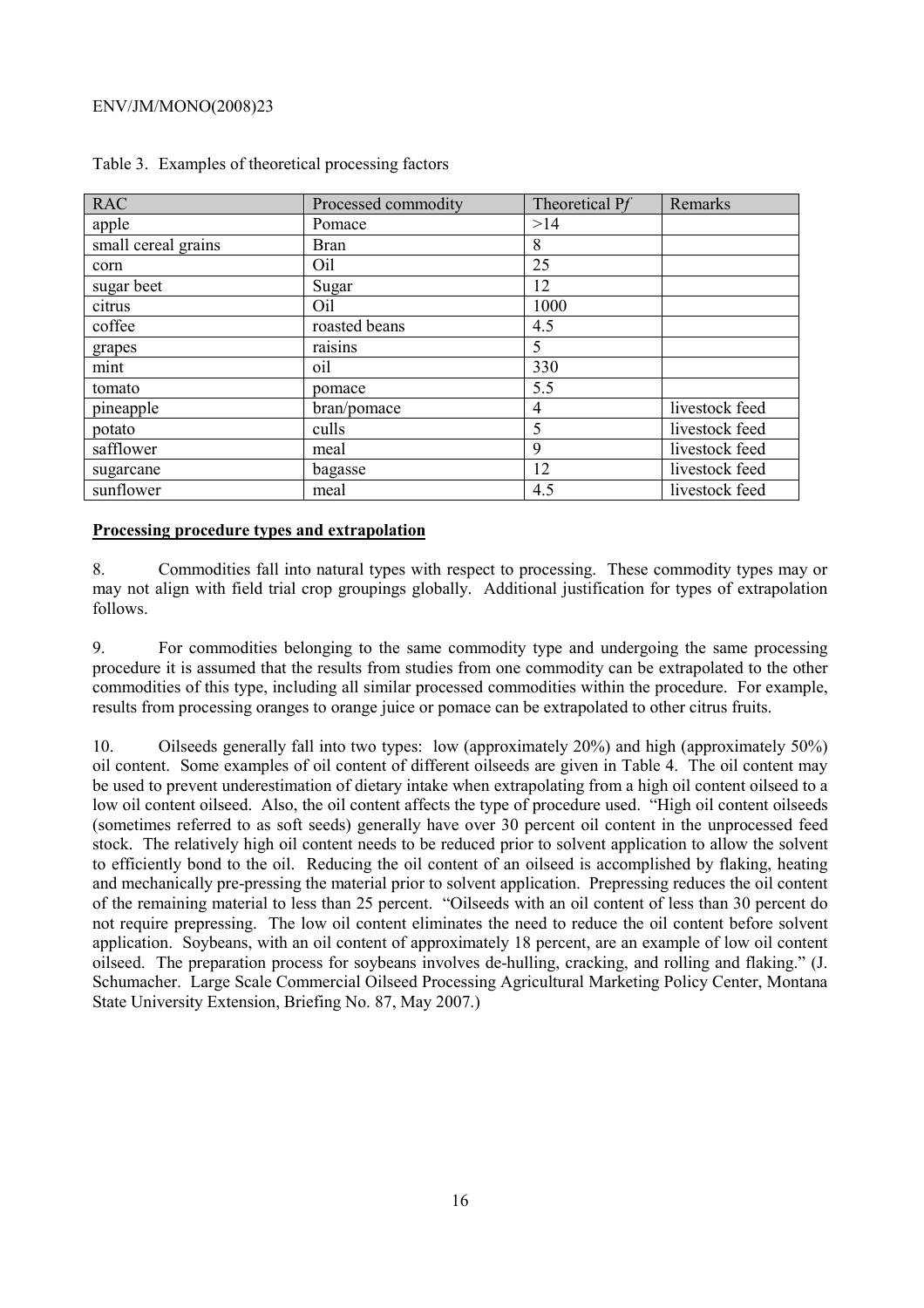| Oilseed           | Oil Content (wt $\%$ ) | Reference                        |
|-------------------|------------------------|----------------------------------|
| Soybean           | 20                     | Scott Taylor et al               |
|                   | $13 - 24$              | Container Handbook               |
|                   | $21 - 22$              | Canadian Grain Commission        |
| Safflower         | 40                     | Scott Taylor et al               |
|                   | $25 - 35$              | Container Handbook               |
| Sunflower         | 42                     | Scott Taylor et al               |
|                   | $19 - 56$              | Container Handbook               |
|                   | $44 - 48$              | C. Trostle                       |
| Rapeseed (Canola) | 42                     | Scott Taylor et al               |
|                   | $38 - 42$              | <b>Container Handbook</b>        |
|                   | $43 - 44$              | Canadian Grain Commission        |
|                   | $43 - 44$              | P. Laaniste et al                |
| Cottonseed        | 20                     | Scott Taylor et al               |
|                   | $18 - 26$              | <b>Container Handbook</b>        |
| Niger seed        | $40 - 50$              | Container Handbook               |
| Oiticica seed     | $60 - 63$              | <b>Container Handbook</b>        |
| Olives, fresh     | $40 - 60$              | <b>Container Handbook</b>        |
| Oil palm, flesh   | $65 - 72$              | <b>Container Handbook</b>        |
| Perilla seed      | 44                     | <b>Container Handbook</b>        |
| Flaxseed          | 46                     | <b>Canadian Grain Commission</b> |
| Meadowfoam        | $21 - 25$              | Harbans Bhardwaj                 |
| Cuphea            | $25 - 30$              | R. W. Gesch et al                |

|  |  |  | Table 4: Examples of oilseeds and their oil content |  |
|--|--|--|-----------------------------------------------------|--|
|--|--|--|-----------------------------------------------------|--|

11. Table 5 gives some examples for various processing procedures and possible extrapolations. From the previous example, the results of a processing study to prepare orange juice from oranges might be translated to other tropical fruit juices. In these cases, an extrapolation to other processed commodities occurring during the same procedure may or may not be extrapolated. The possibility of extrapolation should be carefully examined and discussed with the appropriate regulatory authorities. The complete list of Types may be found in the Annex.

Table 5: Processing Procedure Types and Recommended Extrapolations Using Typical RACs

| <b>Type</b>  | Processing                                             | <b>Explanations</b>                          | <b>Examples</b><br>of                   | <b>Extrapolations</b>                                 | <b>Domestic</b><br>or    |
|--------------|--------------------------------------------------------|----------------------------------------------|-----------------------------------------|-------------------------------------------------------|--------------------------|
|              | procedure                                              |                                              | typical<br>$\text{crop}/\text{RAC}^{1}$ |                                                       | Industrial <sup>2)</sup> |
|              | Category 1 (Major Industrial Procedures) <sup>3)</sup> |                                              |                                         |                                                       |                          |
| $\mathbf{I}$ |                                                        | Preparation of fruit Also covering pomace or | orange                                  | orange $\rightarrow$ citrus (juice, D/I               |                          |
|              | juice                                                  | dried pulp (byproducts) apples               |                                         | feed), tropical fruits (juice                         |                          |
|              |                                                        | as an animal feed                            | grapes (see $#V$                        | only)                                                 |                          |
|              |                                                        |                                              | also)                                   | apple $\rightarrow$ pome fruit, stone                 |                          |
|              |                                                        |                                              |                                         | fruit (juice, feed)                                   |                          |
|              |                                                        |                                              |                                         | $grapes \rightarrow small$<br>berries                 |                          |
|              |                                                        |                                              |                                         | (juice, feed)                                         |                          |
| V            | Preparation                                            | of Fermentation                              | Grapes (wine)                           | Grapes <sup>4)</sup> $\rightarrow$ all<br>wine- $D/I$ |                          |
|              | alcoholic beverages                                    | Malting                                      | Rice                                    | producing RACs except                                 |                          |
|              |                                                        | <b>Brewing</b>                               | Barley                                  | rice                                                  |                          |
|              |                                                        | Distillation                                 | Hops                                    |                                                       |                          |
|              |                                                        |                                              | Other                                   | Cereals Rice (beer, wine) $\rightarrow$ None          |                          |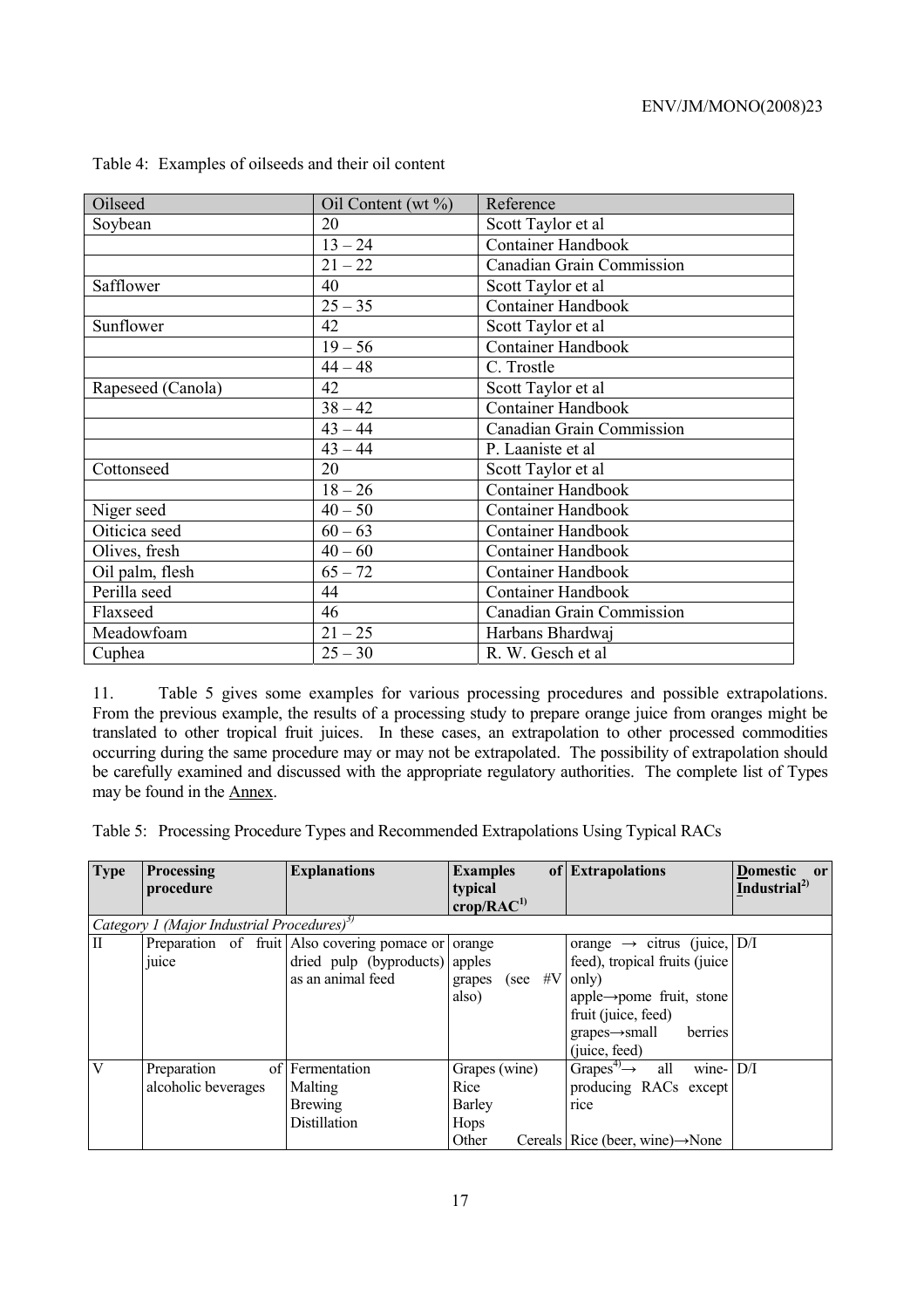| <b>Type</b> | <b>Processing</b><br>procedure | <b>Explanations</b>                                                                                                                                                                     | <b>Examples</b><br>typical<br>$\mathbf{crop} / \mathbf{RAC}^{1)}$ | of Extrapolations                                                                                                                                                                                                                                                                                                          | Domestic or<br>Industrial <sup>2)</sup> |
|-------------|--------------------------------|-----------------------------------------------------------------------------------------------------------------------------------------------------------------------------------------|-------------------------------------------------------------------|----------------------------------------------------------------------------------------------------------------------------------------------------------------------------------------------------------------------------------------------------------------------------------------------------------------------------|-----------------------------------------|
|             |                                |                                                                                                                                                                                         | (wheat,<br>maize,<br>rye)<br>Sugar cane                           | Barley <sup>5)</sup> $\rightarrow$ all<br>beer-<br>producing RACs (except<br>rice and hops)<br>Barley→all whiskey-type<br>producing RACs                                                                                                                                                                                   |                                         |
| <b>VII</b>  | Preparation<br>vegetable juice | of Includes preparation of Tomatoes<br>concentrated juices, e.g.,<br>tomato puree and paste                                                                                             | Carrot                                                            | Tomato→all vegetables                                                                                                                                                                                                                                                                                                      | $\overline{D/I}$                        |
| X           | Preparation of oil             | Pressing or extraction<br>including meal or press<br>cake used as animal feed                                                                                                           | Rapeseed<br>(canola)<br>Olives<br>Maize (Corn)                    | 1)Solvent<br>extraction I<br>(crushing):<br>Olive $\rightarrow$ None<br>cottonseed↔soybean→<br>rapeseed (canola) $\leftrightarrow$ other<br>oil seeds<br>2)Cold press:<br>Olive $\rightarrow$ None<br>cottonseed⇔soybean→<br>rapeseed (canola) $\leftrightarrow$<br>other oil seeds<br>3) Milling (wet&dry):<br>Maize→None |                                         |
| XI          | Distribution<br>milling        | on Including<br>bran<br>gluten used as animal Rice<br>feed.<br>Other<br>fractions used as feeds.                                                                                        | and Wheat<br>grain Maize (corn)                                   | Wheat $\rightarrow$ all small grains I<br>except rice (oats, barley,<br>triticale, rye)<br>$Rice \rightarrow$ wild rice<br>Maize<br>(corn,<br>dry<br>milling) $\rightarrow$ sorghum                                                                                                                                        |                                         |
| XIV         | Silage                         | production Important<br>animal feed Beets<br>items.                                                                                                                                     | Pasture<br>alfalfa                                                | Beets (pulp) $\rightarrow$ roots and I<br>tubers<br>grass, Pasture grass / alfalfa<br>silage $\rightarrow$ all green plant<br>silage                                                                                                                                                                                       |                                         |
| XII         | Preparation of sugar           | (used as animal feed) are<br>only items that might sweet sorghum<br>contain<br>concentrated<br>residues. Other processed<br>commodities, such as<br>sugar, should also be<br>evaluated. | cane                                                              | Molasses and bagasse sugar beets, sugar Cane $\leftrightarrow$ beet (only refined   I<br>sugar)                                                                                                                                                                                                                            |                                         |
|             |                                | Category 2 (Other Industrial Procedures and Domestic or Home Procedures <sup>6)</sup>                                                                                                   |                                                                   |                                                                                                                                                                                                                                                                                                                            |                                         |
| XIII        | Infusions<br>extractions       | and Infusions,<br>including Tea<br>green and black tea.<br>Roasting and extraction Coffee<br>(including instant coffee)                                                                 | Cacao                                                             | None                                                                                                                                                                                                                                                                                                                       | D/I                                     |
| III         | Preparation of canned<br>fruit |                                                                                                                                                                                         | Apple/Pear<br>Cherry/peach<br>Pineapple                           | Any fruit canned with D/I<br>skin $\rightarrow$ all canned fruits                                                                                                                                                                                                                                                          |                                         |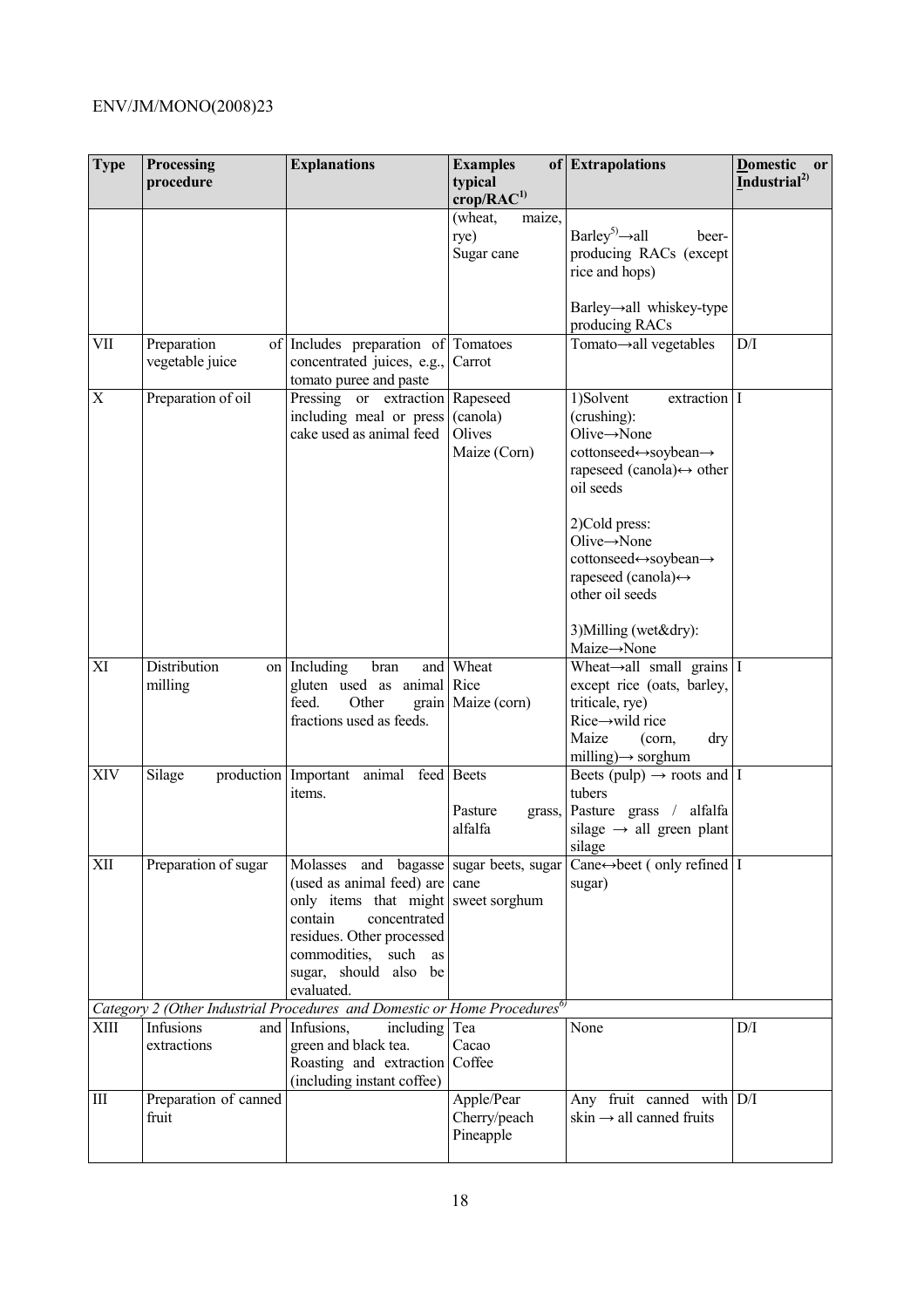| <b>Type</b>         | Processing<br>procedure                                                                                  | <b>Explanations</b>                                                                                                                      | <b>Examples</b><br>typical<br>$\mathbf{crop} / \mathbf{RAC}^{1)}$                                                                                                                 | of Extrapolations                                                                                                                                                                                                                 | <b>Domestic</b><br>or<br>Industrial <sup>2)</sup> |
|---------------------|----------------------------------------------------------------------------------------------------------|------------------------------------------------------------------------------------------------------------------------------------------|-----------------------------------------------------------------------------------------------------------------------------------------------------------------------------------|-----------------------------------------------------------------------------------------------------------------------------------------------------------------------------------------------------------------------------------|---------------------------------------------------|
| IV                  | fruit<br>procedures<br>(primary<br>only)                                                                 | Preparation of other Includes production of<br>products marmalade, jam, jelly,<br>sauce/puree <sup>7)</sup>                              | Pome fruit<br>Stone fruit<br>Grape<br>Citrus (orange)                                                                                                                             | Any<br>fruit $\rightarrow$ other   D/I<br>one<br>major fruits                                                                                                                                                                     |                                                   |
| VI                  | Cooking<br>vegetables,<br>pulses and grains in<br>(including<br>water<br>steaming)                       |                                                                                                                                          | Carrots<br>Beans/peas, (dry)<br>Beans/peas<br>(succulent)<br>Potatoes<br>Spinach<br>Rice<br>(white) or husked<br>$(brown)$ ]                                                      | Spinach<br>leafy D<br>$\rightarrow$<br>vegetables,<br>brassica<br>vegetables $(<20$ minutes)<br>Potatoes $\rightarrow$ root, tuber,<br>bulb vegetables, fresh<br>legumes (>20 minutes)<br>[polished Rice $\rightarrow$ all grains |                                                   |
| <b>VIII</b>         | Preparation of canned<br>vegetables                                                                      |                                                                                                                                          | Common (green Common<br>or snap) bean<br>Corn (sweet)<br>Pea<br>(garden,<br>succulent)<br>Potato<br>Spinach<br>Beet<br>(garden,<br>table)<br>Tomato<br>Pulses<br>(pea or<br>bean) | bean,<br>corn.<br>spinach-all<br>pea,<br>or<br>vegetables<br>Potato $\rightarrow$ sweet potato                                                                                                                                    | D/I                                               |
| IX,<br><b>XVIII</b> | Miscellaneous<br>preparations of other Microwaving<br>vegetable products                                 | Frying<br>Baking                                                                                                                         | Potatoes                                                                                                                                                                          | Potatoes $\rightarrow$ all vegetables D/I<br>(microwaving)<br>Potatoes-all vegetables<br>(frying and baking)                                                                                                                      |                                                   |
| XV                  | Processing<br>products of animal Boiling/poaching<br>origin<br>preparation of meat Frying<br>and $fish8$ | of Churning<br>including Baking/smoking<br>Fermentation                                                                                  | Milk<br>Eggs<br>Meat<br>Fish                                                                                                                                                      | None                                                                                                                                                                                                                              | D/I                                               |
| <b>XVI</b>          | Dehydration <sup>9)</sup>                                                                                | Removal of water                                                                                                                         | Fruits<br>grapes, plums)<br>Vegetables<br>Potatoes<br>Grasses                                                                                                                     | (esp None                                                                                                                                                                                                                         | 1                                                 |
| <b>XVII</b>         | Fermentation<br>soybeans, rice<br>and<br>others<br>(except<br>alcoholic beverages)                       | of Fermentation                                                                                                                          | Cabbage<br>Soya (soybean)<br>Rice                                                                                                                                                 | None                                                                                                                                                                                                                              | D/I                                               |
| XIX                 | Pickling                                                                                                 | Brining or corning, the Cucumber<br>procedure of preserving Cabbage<br>food<br>anaerobic<br>by<br>fermentation<br>in<br>salt<br>solution |                                                                                                                                                                                   | Cucumbers-all<br>vegetables                                                                                                                                                                                                       | $\mathrm{D}/\mathrm{I}$                           |

1) The crops mentioned are only examples giving some important crops for the respective processing procedure. The selection of the crop/RAC depends on the use pattern of the pesticide and its physicalchemical properties.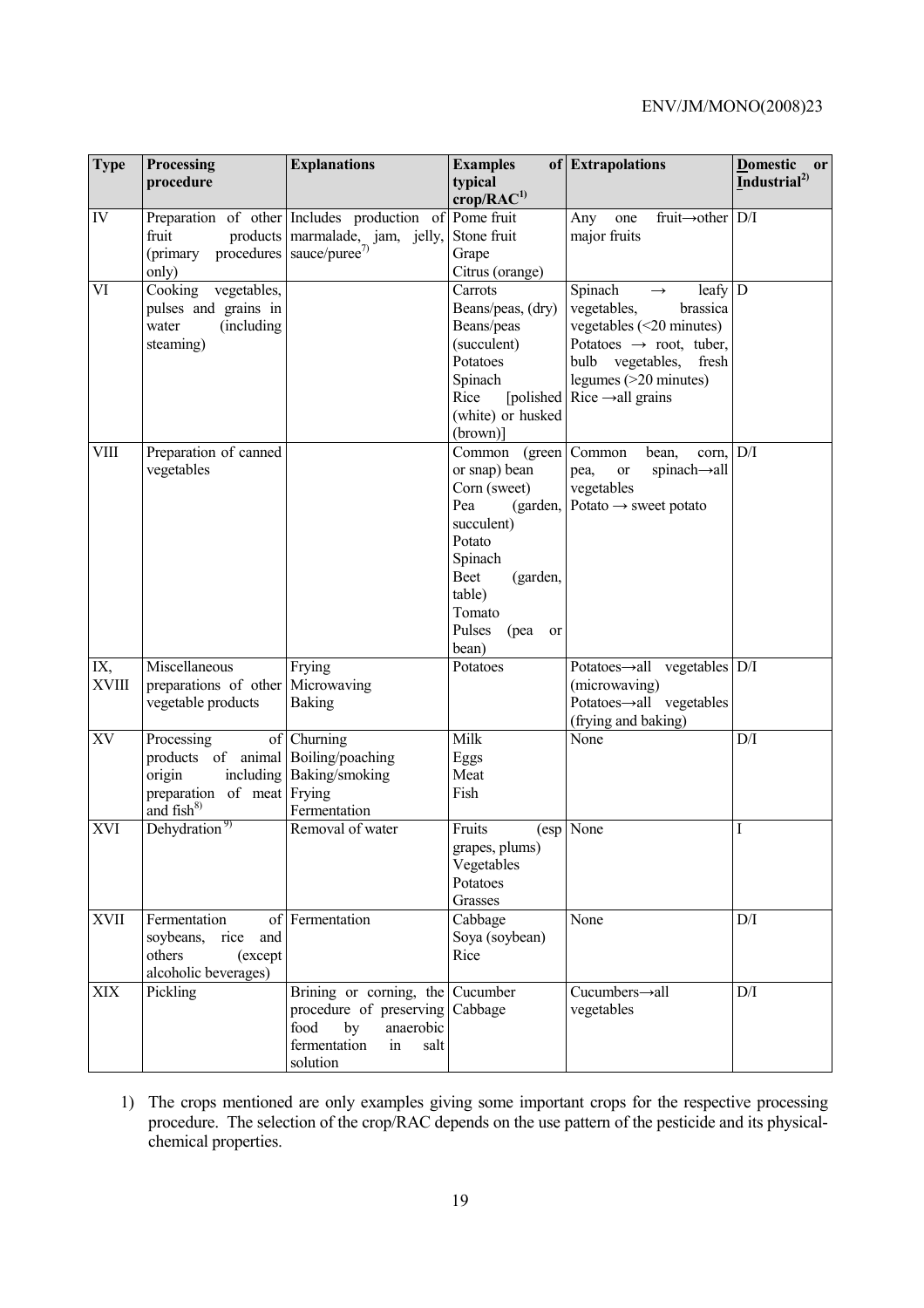- 2) For further explanation see OECD Guideline on Magnitude of Residues in Processed Commodities (paragraph 31).
- 3) Category 1 procedures involve well-defined procedures typically practiced on a large industrial scale for major commodities. Most regulatory authorities consider studies for these procedures essential. A corresponding domestic use may also exist and be covered by the data from the industrial use.
- 4) Processing studies are necessary for both red and white wine grapes.
- 5) Although beer is not considered a primary processed commodity, being a multi-component product with multiple steps, it is an important processed commodity and the procedures to prepare it should be included in Category 1.
- 6) Category 2 procedures are a mixture of domestic (or home) and industrial procedures. These types of processing studies, while encouraged, are often considered optional by some regulatory authorities. The studies are particularly useful in refining dietary exposure assessments.
- 7) The procedures for marmalade, jam and jelly are not considered primary so a processing study may not be conducted; since the amount of sugar used in these procedures is significant (30-60% sugar), any calculations to determine a processing factor in place of an actual study should be based on 50% fruit content, or a processing factor of 0.5 for that step in the procedure (sugar addition step: fruit RAC residue  $X$  0.5 = marmalade residue).
- 8) Animal RAC processing conducted only if a veterinary use (direct animal treatment) is requested.
- 9) No extrapolations are possible as each commodity contains a different percentage of water.

12. When processing factors derived by extrapolation result in intake levels above the ADI and/or ARfD (or their equivalent), additional studies using the same processing procedure on the crops of concern may be conducted in order to further refine the dietary exposure assessment.

#### **Literature**

- (1) FAO Plant Production and Protection, Report 2004 (Paper 178): Pesticide Residues in Food, Rome, Italy 2004.
- (2) FAO Plant Production and Protection, Report 2005 (Paper 183): Pesticide Residues in Food, Rome, Italy 2005.
- (3) FAO Plant Production and Protection, Report 2006 (Paper 187): Pesticide Residues in Food, Rome, Italy 2006.
- (4) OECD (2007). Guidance Document on the Definition of Residues. Environment, Health and Safety Publications. Series on Testing and Assessment No. 63 and Series on Pesticides No. 31, OECD, Paris 2006.
- (5) OECD (2008). OECD Guideline for the Testing of Chemicals 508. Magnitude of Residues in Processed Commodities. In preparation.
- (6) Scott Taylor et al, *Food Research International*, Vol 30, No. 5, 365- 370 (1997).
- (7) Container Handbook: German marine insurers.
- (8) Canadian Grain Commission, Canada Export Quality Data, 2004 2006.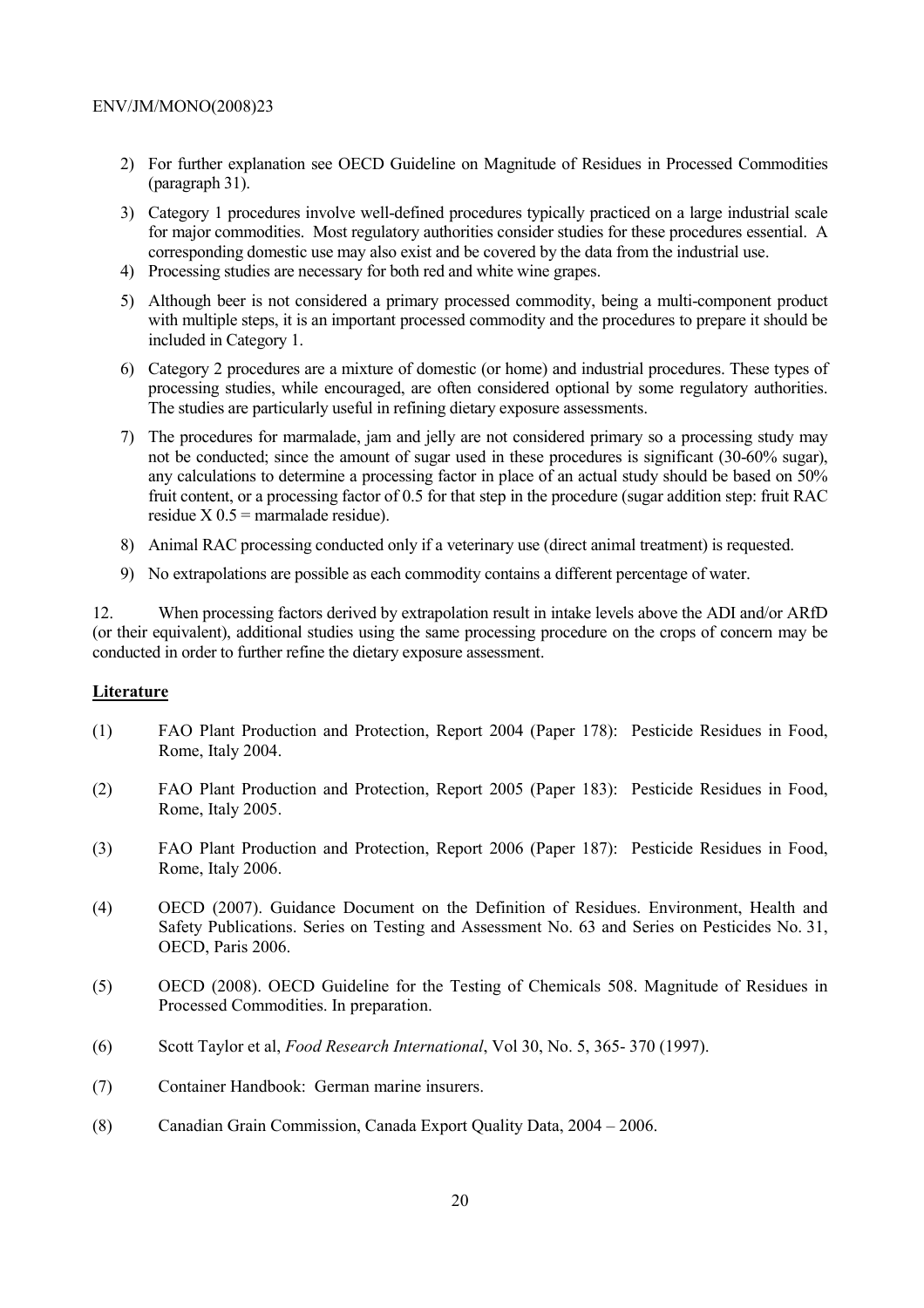- (9) C. Trostle, Texas Agricultural Extension Service, *NuSun Mid-Oleic Oilseed Sunflower Yield vs Conventional…,* 2001.
- (10) P. Laaniste et al, *Agronomy Research*, 2 92), 83 86 (2004).
- (11) Harbans Bhardwaj, Virginia Cooperative Extension, *Crop and Soil Environmental News*, 03/1998.
- (12) R. W. Gesch et al, Seed Yield and Oil Content of Cuphea as Affected by Harvest Date, *Agronomy Journal*, 04/27/2005.
- (13) United States Environmental Protection Agency (1996). OPPTS Test Guidelines, Series 860: Residue Chemistry Test Guidelines, OPPTS 860.1520 Processed Food/Feed, EPA Report 712-C-96-184, Washington, D.C. http://www.epa.gov/pesticides/science/guidelines.htm.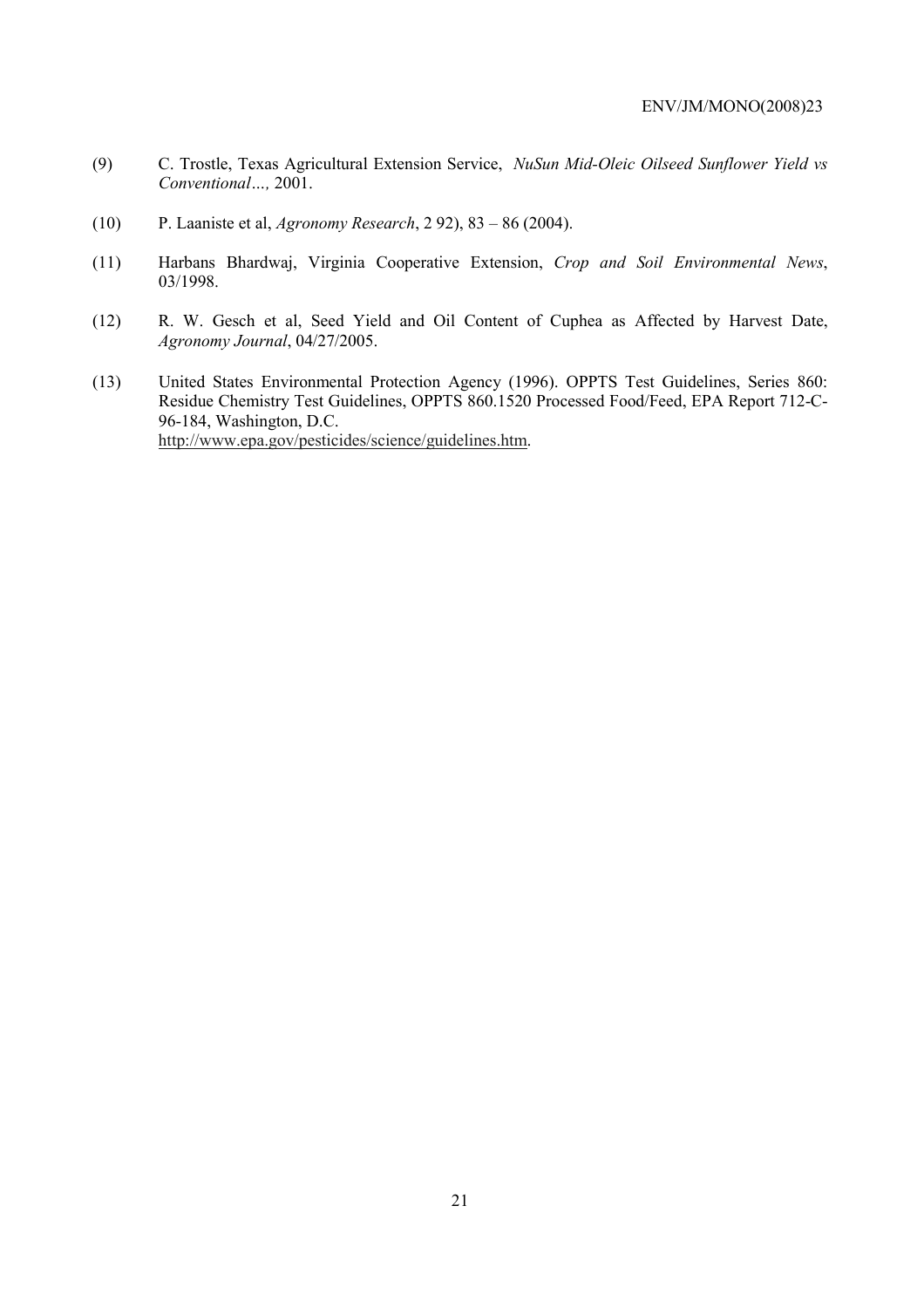#### **ANNEX**

#### Details concerning possible processed commodities and their procedures for reference only

This annex provides users with a compilation of processed commodities important for the calculation of dietary exposure of humans and animals. For this reason, commodities from the OECD feed table as well as major processed commodities used as foods are included. It is not intended to give a complete list of all processed commodities from all crops under all circumstances. Intermediates and by-products from cooking such as processing water are not included, as mass balances are not required for studies on magnitude of residues in processed commodities. This does not imply, however, that there is no need to analyze such products. Situations may occur where it is necessary to check such products to explain unexpected results.

| Group <sup>1</sup> | agricultural Processed<br>Raw<br>commodity<br>(RAC) | fraction                                               | <b>DM</b><br>$\frac{0}{0}$<br>in<br>processed<br>commodity<br>$(\%$ DM<br>in<br><b>RAC</b><br>in<br>brackets) <sup>2</sup> | Theoretical<br>processing<br>factor | Procedure <sup>3</sup> | Remarks                             |
|--------------------|-----------------------------------------------------|--------------------------------------------------------|----------------------------------------------------------------------------------------------------------------------------|-------------------------------------|------------------------|-------------------------------------|
| Citrus<br>group    | fruit Citrus fruit                                  | Peel                                                   |                                                                                                                            |                                     | I                      | <b>Residues</b><br>field trial data |
| Citrus<br>group    | fruit Citrus fruit                                  | Pulp                                                   |                                                                                                                            |                                     | I                      | Residues<br>field trial data        |
| Citrus<br>group    | fruit Citrus fruit                                  | Juice                                                  | $\overline{12}$                                                                                                            |                                     | $\overline{\rm II}$    |                                     |
| Citrus<br>group    | fruit Citrus fruit                                  | pomace,<br>wet<br>(water<br>content to be<br>reported) |                                                                                                                            |                                     | $\overline{\rm II}$    |                                     |
| Citrus<br>group    | fruit Citrus fruit                                  | dried pulp                                             | 91                                                                                                                         |                                     | <b>XVI</b>             |                                     |
| Citrus<br>group    | fruit Citrus fruit                                  | meal                                                   |                                                                                                                            |                                     | $\mathbf{I}$           |                                     |
| Citrus<br>group    | fruit Citrus fruit                                  | molasses                                               | 67                                                                                                                         |                                     | $\mathbf{I}$           |                                     |
| Citrus<br>group    | fruit Citrus fruit                                  | marmelade                                              |                                                                                                                            |                                     | IV                     |                                     |
| Citrus<br>group    | fruit Citrus hybrids                                | peel                                                   |                                                                                                                            |                                     | I                      | Residues<br>field trial data        |
| Citrus<br>group    | fruit Citrus hybrids                                | pulp                                                   |                                                                                                                            |                                     | I                      | Residues<br>field trial data        |
| Citrus<br>group    | fruit Citrus hybrids                                | juice                                                  |                                                                                                                            |                                     | $\overline{\rm II}$    |                                     |
| Citrus<br>group    | fruit Citrus hybrids                                | dried pulp                                             |                                                                                                                            |                                     | XVI                    |                                     |
| Citrus<br>group    | fruit Citrus hybrids                                | oil                                                    |                                                                                                                            |                                     | Xa                     |                                     |
| Citrus<br>group    | fruit Grapefruit                                    | peel                                                   |                                                                                                                            |                                     | I                      | Residues<br>field trial data        |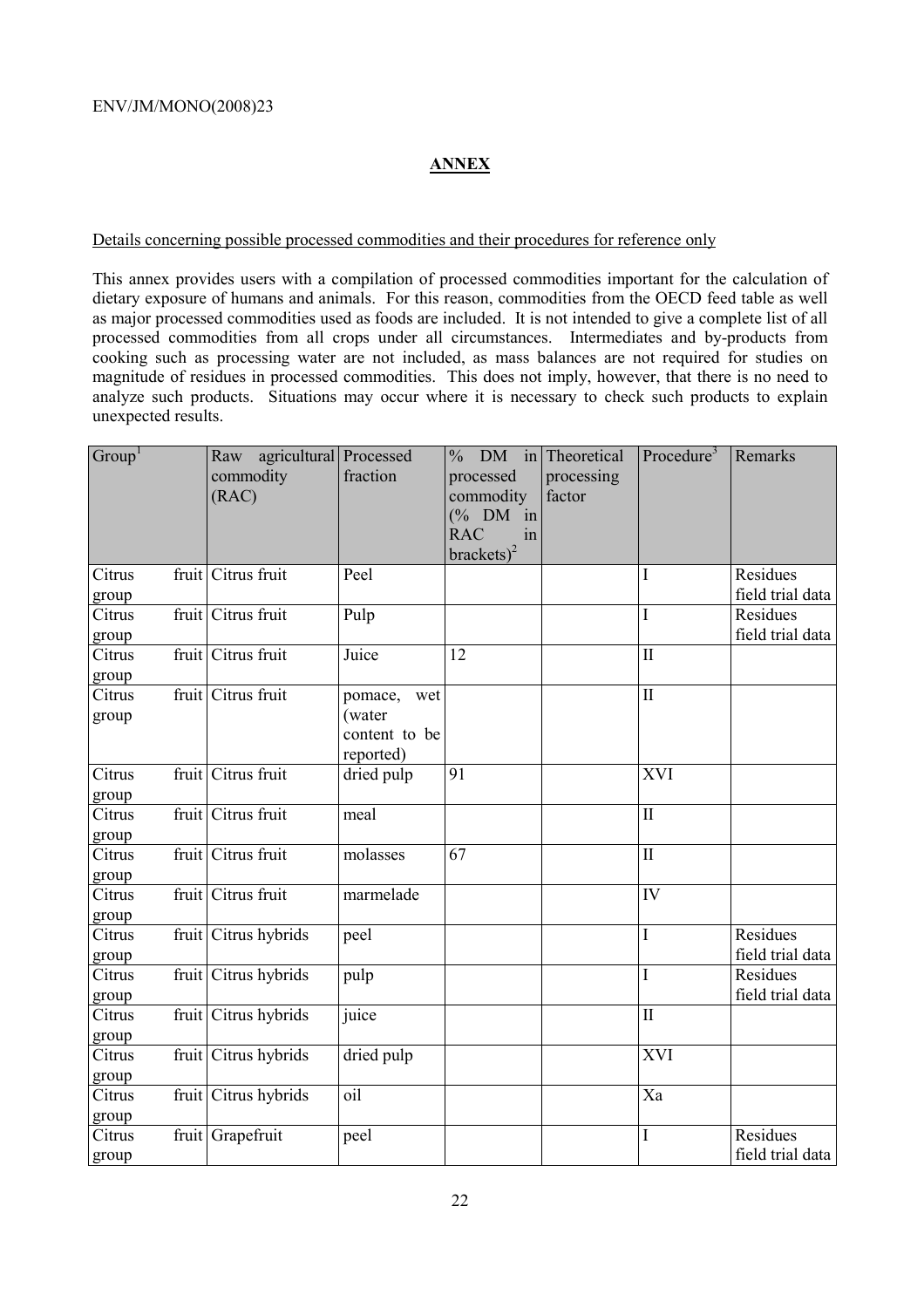| Group <sup>1</sup> | agricultural Processed<br>Raw<br>commodity<br>(RAC) | fraction   | $DM$ in<br>$\frac{0}{0}$<br>processed<br>commodity<br>$(% \mathcal{O}_{0}\cap \mathcal{O}_{1})$ (% DM in<br><b>RAC</b><br>in<br>$brackets)^2$ | Theoretical<br>processing<br>factor | Procedure <sup>3</sup>     | Remarks                      |
|--------------------|-----------------------------------------------------|------------|-----------------------------------------------------------------------------------------------------------------------------------------------|-------------------------------------|----------------------------|------------------------------|
| Citrus<br>group    | fruit Grapefruit                                    | pulp       |                                                                                                                                               |                                     | I                          | Residues<br>field trial data |
| Citrus<br>group    | fruit Grapefruit                                    | juice      | 11                                                                                                                                            |                                     | $\mathbf{I}$               |                              |
| Citrus<br>group    | fruit Grapefruit                                    | dried pulp | 89                                                                                                                                            |                                     | XVI                        |                              |
| Citrus<br>group    | fruit Grapefruit                                    | oil        |                                                                                                                                               |                                     | Xa                         |                              |
| Citrus<br>group    | fruit Kumquats                                      | juice      |                                                                                                                                               |                                     | $\mathbf{I}$               | edible peel                  |
| Citrus<br>group    | fruit Lemon                                         | peel       |                                                                                                                                               |                                     | $\mathbf I$                | Residues<br>field trial data |
| Citrus<br>group    | fruit Lemon                                         | pulp       |                                                                                                                                               |                                     | $\rm I$                    | Residues<br>field trial data |
| Citrus<br>group    | fruit Lemon                                         | juice      | 19                                                                                                                                            |                                     | $\mathbf{I}$               |                              |
| Citrus<br>group    | fruit Lemon                                         | dried pulp |                                                                                                                                               |                                     | XVI                        |                              |
| Citrus<br>group    | fruit Lemon                                         | oil        |                                                                                                                                               |                                     | Xa                         |                              |
| Citrus<br>group    | fruit Lime                                          | peel       |                                                                                                                                               |                                     | $\mathbf I$                | Residues<br>field trial data |
| Citrus<br>group    | fruit Lime                                          | pulp       |                                                                                                                                               |                                     | $\overline{I}$             | Residues<br>field trial data |
| Citrus<br>group    | fruit Lime                                          | juice      | 10                                                                                                                                            |                                     | $\mathop{\rm II}\nolimits$ |                              |
| Citrus<br>group    | fruit Lime                                          | dried pulp |                                                                                                                                               |                                     | <b>XVI</b>                 |                              |
| Citrus<br>group    | fruit Lime                                          | oil        |                                                                                                                                               |                                     | Xa                         |                              |
| Citrus<br>group    | fruit Orange, sour                                  | peel       | 28                                                                                                                                            |                                     | $\bf{I}$                   | Residues<br>field trial data |
| Citrus<br>group    | fruit Orange, sour                                  | pulp       |                                                                                                                                               |                                     | $\mathbf I$                | Residues<br>field trial data |
| Citrus<br>group    | fruit Orange, sour                                  | juice      | 12                                                                                                                                            |                                     | $\rm II$                   |                              |
| Citrus<br>group    | fruit Orange, sour                                  | dried pulp |                                                                                                                                               |                                     | <b>XVI</b>                 |                              |
| Citrus<br>group    | fruit Orange, sour                                  | dried      |                                                                                                                                               |                                     | <b>XVI</b>                 |                              |
| Citrus<br>group    | fruit Orange, sour                                  | oil        |                                                                                                                                               |                                     | Xa                         |                              |
| Citrus<br>group    | fruit Orange, sweet                                 | peel       | 28                                                                                                                                            |                                     | $\mathbf I$                | Residues<br>field trial data |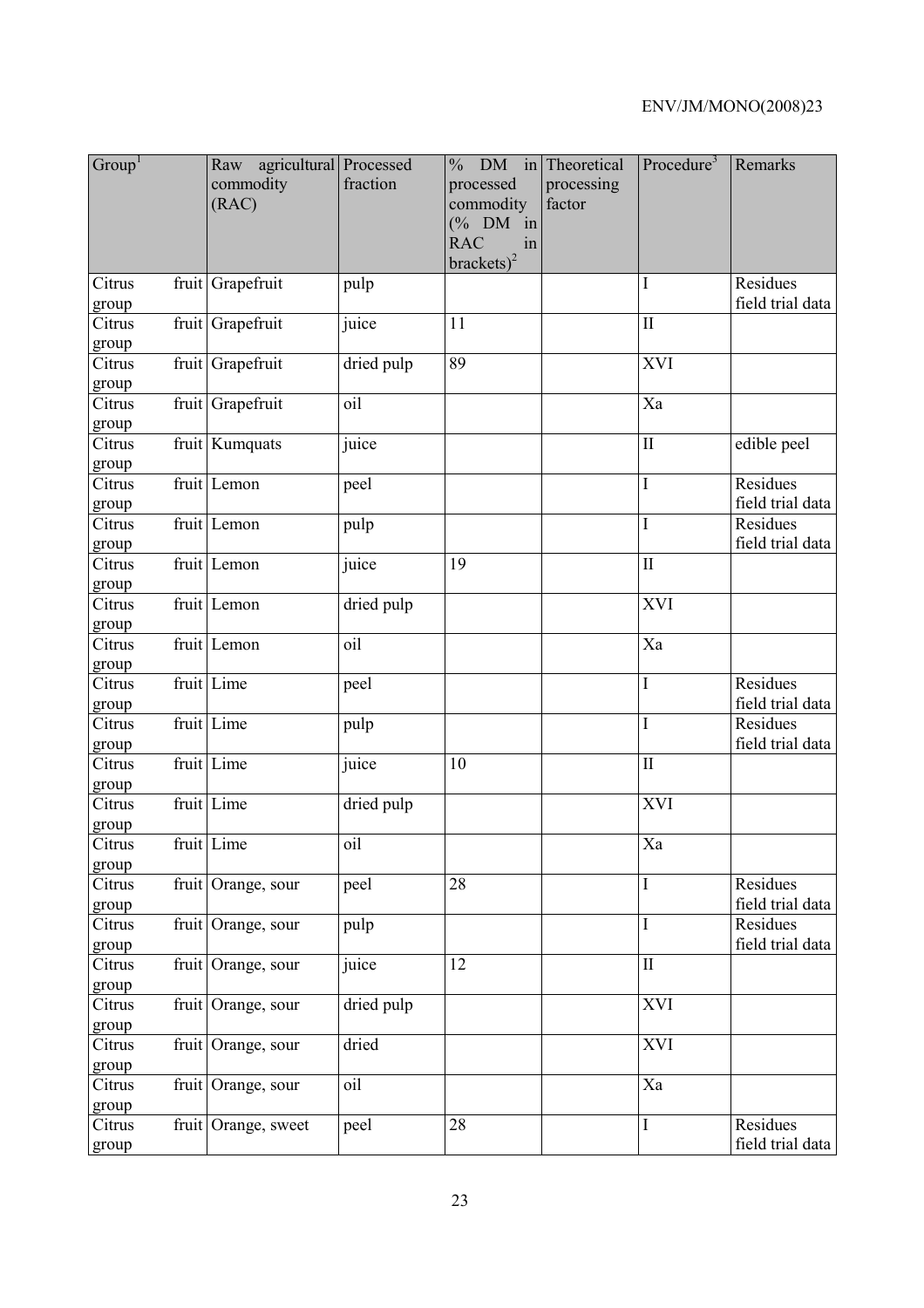| Group <sup>1</sup>              | Raw agricultural Processed<br>commodity<br>(RAC) | fraction                     | $\frac{0}{0}$<br>processed<br>commodity<br>$(% \mathcal{O}_{0}\cap \mathcal{O}_{1})$ (% DM in<br><b>RAC</b><br>in<br>brackets) <sup>2</sup> | DM in Theoretical<br>processing<br>factor | Procedure <sup>3</sup>     | Remarks                      |
|---------------------------------|--------------------------------------------------|------------------------------|---------------------------------------------------------------------------------------------------------------------------------------------|-------------------------------------------|----------------------------|------------------------------|
| Citrus<br>group                 | fruit Orange, sweet                              | pulp                         |                                                                                                                                             |                                           | I                          | Residues<br>field trial data |
| Citrus<br>group                 | fruit Orange, sweet                              | juice                        | 12                                                                                                                                          |                                           | $\rm II$                   |                              |
| Citrus<br>group                 | fruit Orange, sweet                              | dried pulp                   |                                                                                                                                             |                                           | XVI                        |                              |
| Citrus<br>group                 | fruit Orange, sweet                              | dried                        |                                                                                                                                             |                                           | XVI                        |                              |
| Citrus<br>group                 | fruit Orange, sweet                              | oil                          |                                                                                                                                             |                                           | Xa                         |                              |
| Citrus<br>group                 | fruit Tangelo                                    | peel                         |                                                                                                                                             |                                           | $\mathbf I$                | Residues<br>field trial data |
| Citrus<br>group                 | fruit Tangelo                                    | pulp                         |                                                                                                                                             |                                           | $\overline{I}$             | Residues<br>field trial data |
| Citrus<br>group                 | fruit Tangelo                                    | juice                        |                                                                                                                                             |                                           | $\mathop{\rm II}\nolimits$ |                              |
| Citrus<br>group                 | fruit Tangelo                                    | dried pulp                   |                                                                                                                                             |                                           | XVI                        |                              |
| Citrus<br>group                 | fruit Tangerine                                  | peel                         |                                                                                                                                             |                                           | $\mathbf I$                | Residues<br>field trial data |
| Citrus<br>group                 | fruit Tangerine                                  | pulp                         |                                                                                                                                             |                                           | $\rm I$                    | Residues<br>field trial data |
| Citrus<br>group                 | fruit Tangerine                                  | juice                        | 13                                                                                                                                          |                                           | $\overline{\mathbf{I}}$    |                              |
| Citrus<br>group                 | fruit Tangerine                                  | dried pulp                   |                                                                                                                                             |                                           | <b>XVI</b>                 |                              |
| Tree nut group                  | Tree nut                                         | Roasted/fried<br>nut         |                                                                                                                                             |                                           | IX                         |                              |
| Tree nut group                  | Tree nut                                         | oil                          |                                                                                                                                             |                                           | Xa,b                       |                              |
| Tree nut group                  | Almond                                           | oil                          |                                                                                                                                             |                                           | Xa,b                       |                              |
| Tree nut group                  | almond, tropical                                 | oil                          |                                                                                                                                             |                                           | Xa,b                       |                              |
| Tree nut group                  | Cashew                                           | oil                          |                                                                                                                                             |                                           | Xa,b                       |                              |
| Tree nut group                  | Filbert                                          | oil                          |                                                                                                                                             |                                           | Xa,b                       |                              |
| Tree nut group                  | Pecan                                            | oil                          |                                                                                                                                             |                                           | Xa,b                       |                              |
| Tree nut group                  | Walnut                                           | oil                          |                                                                                                                                             |                                           | Xa,b                       |                              |
| Tree<br>nut<br>coconut<br>group | Coconut                                          | coconut milk                 |                                                                                                                                             |                                           | $\mathbf{I}$               |                              |
| Tree<br>nut<br>coconut<br>group | Coconut                                          | oil                          |                                                                                                                                             |                                           | Xa,b                       |                              |
| Tree<br>nut<br>coconut          | $- $ Coconut                                     | $dried$ 94<br>copra<br>meat) |                                                                                                                                             |                                           | XVI                        |                              |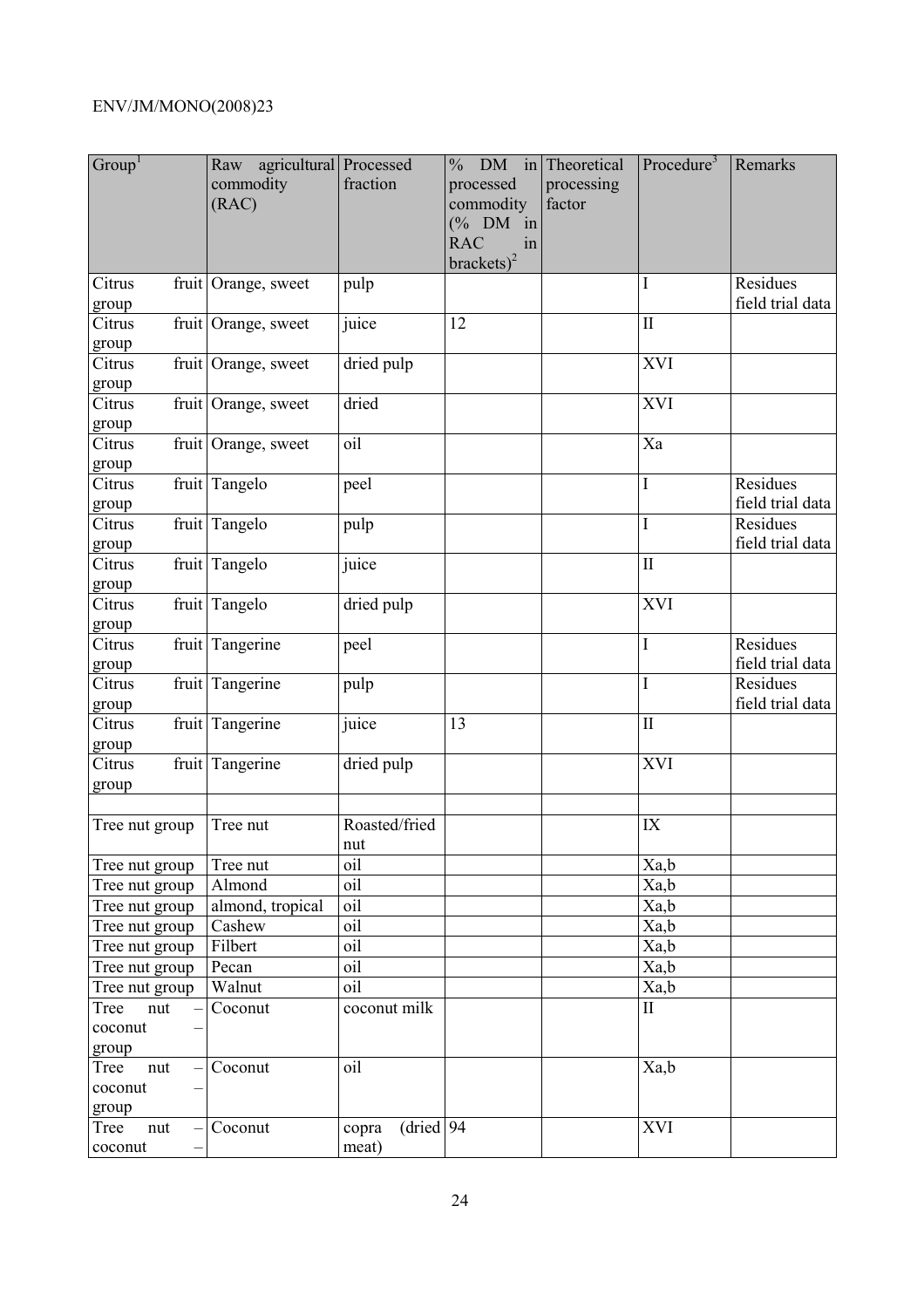| Group <sup>1</sup> | agricultural Processed<br>Raw<br>commodity<br>(RAC) | fraction                                  | <b>DM</b><br>in<br>$\frac{0}{0}$<br>processed<br>commodity<br>$(% \mathcal{O}_{0}\cap \mathcal{O}_{1})$ (% DM in<br><b>RAC</b><br>in<br>$brackets)^2$ | Theoretical<br>processing<br>factor | Procedure <sup>3</sup>  | Remarks |
|--------------------|-----------------------------------------------------|-------------------------------------------|-------------------------------------------------------------------------------------------------------------------------------------------------------|-------------------------------------|-------------------------|---------|
| group              |                                                     |                                           |                                                                                                                                                       |                                     |                         |         |
| Stone<br>group     | fruit Stone fruit                                   | canned                                    |                                                                                                                                                       |                                     | III                     |         |
| Stone<br>group     | fruit Stone fruit                                   | juice                                     |                                                                                                                                                       |                                     | $\mathbf I$             |         |
| Stone<br>group     | fruit Stone fruit                                   | jam/jelly                                 |                                                                                                                                                       |                                     | IV                      |         |
| Stone<br>group     | fruit Apricot                                       | dried fruit                               | (RAC 4.9)<br>69<br>14)                                                                                                                                |                                     | XVI                     |         |
| Stone<br>group     | fruit Apricot                                       | juice                                     |                                                                                                                                                       |                                     | $\rm II$                |         |
| Stone<br>group     | fruit Cherries                                      | juice                                     |                                                                                                                                                       |                                     | $\mathbf{I}$            |         |
| Stone<br>group     | fruit Cherry, sweet                                 | dried fruit                               |                                                                                                                                                       |                                     | XVI                     |         |
| Stone<br>group     | fruit Cherry, sweet                                 | juice                                     |                                                                                                                                                       |                                     | $\overline{\mathbf{I}}$ |         |
| Stone<br>group     | fruit Cherry, tart                                  | dried fruit                               |                                                                                                                                                       |                                     | XVI                     |         |
| Stone<br>group     | fruit Cherry, tart                                  | juice                                     |                                                                                                                                                       |                                     | $\rm II$                |         |
| Stone<br>group     | fruit Nectarine                                     | juice                                     |                                                                                                                                                       |                                     | $\overline{\rm II}$     |         |
| Stone<br>group     | fruit Peach                                         | dried fruit                               | 69                                                                                                                                                    |                                     | <b>XVI</b>              |         |
| Stone<br>group     | fruit Peach                                         | juice                                     |                                                                                                                                                       |                                     | $\rm II$                |         |
| Stone<br>group     | fruit Plum                                          | washed plum                               |                                                                                                                                                       |                                     | ${\rm IV}$              |         |
| Stone<br>group     | fruit Plum                                          | juice                                     | 19.00                                                                                                                                                 |                                     | $\rm II$                |         |
| Stone<br>group     | fruit Plum                                          | plum puree                                |                                                                                                                                                       |                                     | IV                      |         |
| Stone<br>group     | fruit Plum/prune dried                              | dried fruit                               | 70 (72)<br>(RAC 20)                                                                                                                                   | 3.5                                 | <b>XVI</b>              |         |
| Pome<br>group      | fruit Pome fruit                                    | canned                                    |                                                                                                                                                       |                                     | III                     |         |
| Pome<br>group      | fruit Pome fruit                                    | juice                                     |                                                                                                                                                       |                                     | $\rm II$                |         |
| Pome<br>group      | fruit Pome fruit                                    | pomace,<br>wet<br>(water<br>content to be |                                                                                                                                                       |                                     | $\rm II$                |         |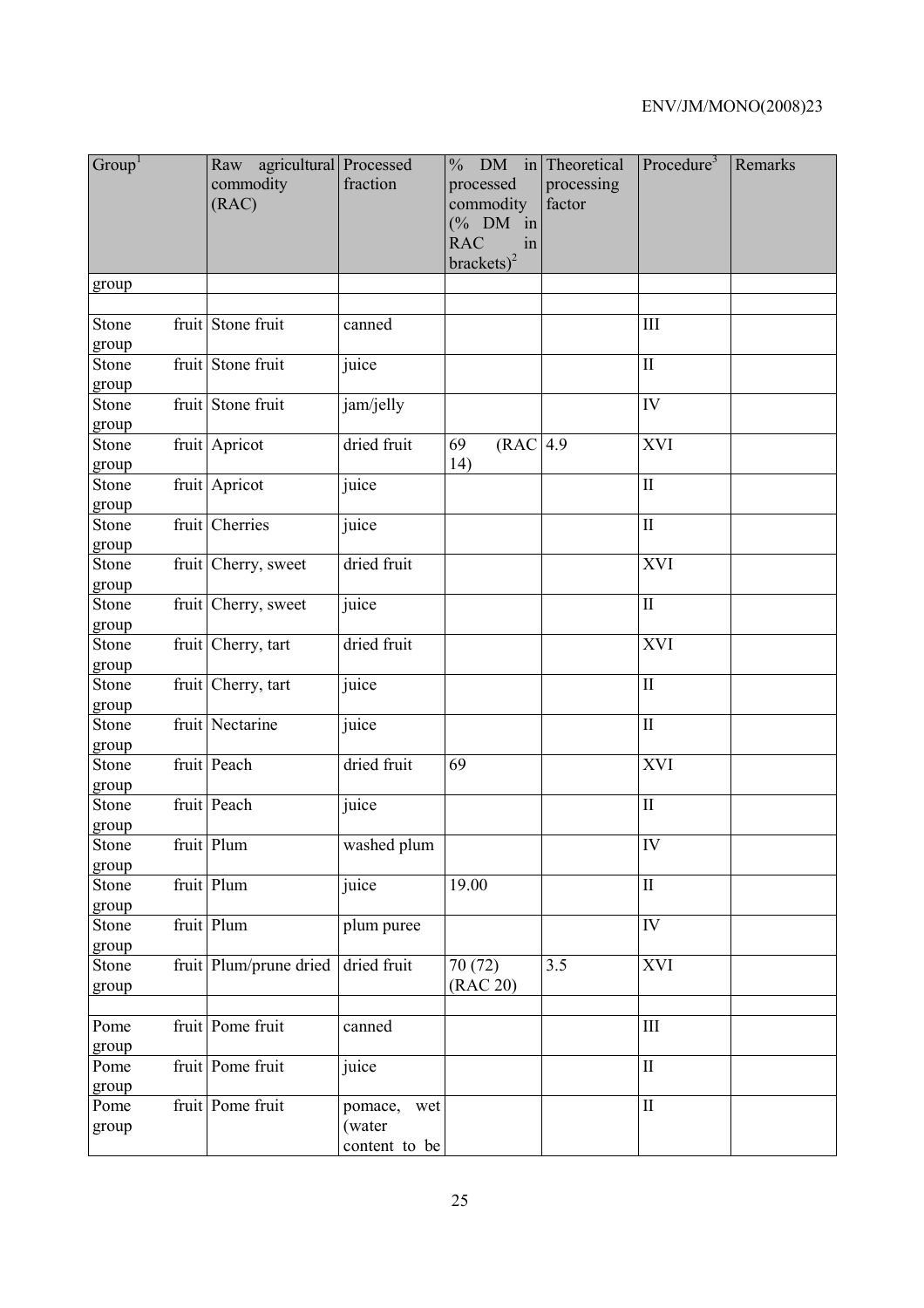| Group <sup>1</sup>                       | Raw agricultural Processed<br>commodity<br>(RAC) | fraction                                               | $%$ DM in Theoretical<br>processed<br>commodity<br>$(% \mathcal{O}_{0}\cap \mathcal{O}_{1})$ (% DM in<br><b>RAC</b><br>in<br>brackets) <sup>2</sup> | processing<br>factor | Procedure $3$          | Remarks |
|------------------------------------------|--------------------------------------------------|--------------------------------------------------------|-----------------------------------------------------------------------------------------------------------------------------------------------------|----------------------|------------------------|---------|
|                                          |                                                  | reported)                                              |                                                                                                                                                     |                      |                        |         |
| Pome<br>group                            | fruit Apple                                      | juice                                                  | 12                                                                                                                                                  |                      | $\mathbf{I}$           |         |
| Pome<br>group                            | fruit Apple                                      | pomace, wet                                            | 40                                                                                                                                                  |                      | $\mathbf{I}$           |         |
| Pome<br>group                            | fruit Apple                                      | applesauce                                             |                                                                                                                                                     |                      | IV                     |         |
| Pome<br>group                            | fruit Apple                                      | dried                                                  | (RAC 4.0<br>68<br>17)                                                                                                                               |                      | <b>XVI</b>             |         |
| Pome<br>group                            | fruit Crab apple                                 | jelly                                                  |                                                                                                                                                     |                      | IV                     |         |
| Pome<br>group                            | fruit Pear                                       | dried fruit                                            | (RAC 4.6<br>73<br>16)                                                                                                                               |                      | <b>XVI</b>             |         |
| Pome<br>group                            | fruit Pear                                       | juice                                                  |                                                                                                                                                     |                      | $\rm II$               |         |
| Pome<br>group                            | fruit Mayhaw                                     | jelly                                                  |                                                                                                                                                     |                      | IV                     |         |
|                                          |                                                  |                                                        |                                                                                                                                                     |                      |                        |         |
| Berries group                            | <b>Berries</b>                                   | canned                                                 |                                                                                                                                                     |                      | III                    |         |
| Berries group                            | <b>Berries</b>                                   | juice                                                  |                                                                                                                                                     |                      | $\mathbf{I}$           |         |
| Berries group                            | <b>Berries</b>                                   | jam/jelly                                              |                                                                                                                                                     |                      | IV                     |         |
| Berries group                            | Blackberry                                       | juice                                                  |                                                                                                                                                     |                      | $\rm II$               |         |
| Berries group                            | Blueberry                                        | dried fruit                                            |                                                                                                                                                     |                      | XVI                    |         |
| Berries group                            | Blueberry                                        | juice                                                  |                                                                                                                                                     |                      | $\mathbf{I}$           |         |
| Berries group                            | Currant                                          | dried fruit                                            |                                                                                                                                                     |                      | XVI                    |         |
| Berries group                            | Currant                                          | jam/jelly                                              |                                                                                                                                                     |                      | IV                     |         |
| Berries group                            | currant, black                                   | $\overline{i\overline{u}}$                             |                                                                                                                                                     |                      | $\overline{\text{II}}$ |         |
| Berries group                            | Raspberry                                        | juice                                                  |                                                                                                                                                     |                      | $\rm II$               |         |
| Berries<br>strawberry<br>group           | $-\sqrt{\text{Strawberry}}$                      | juice                                                  |                                                                                                                                                     |                      | $\overline{\rm II}$    |         |
| Berries – grape Grape<br>$-$ group       |                                                  | juice                                                  | 16                                                                                                                                                  |                      | $\mathbf{I}$           |         |
| Berries – grape Grape<br>$-$ group       |                                                  | pomace,<br>wet<br>(water<br>content to be<br>reported) |                                                                                                                                                     |                      | $\rm II$               |         |
| Berries – grape Grape<br>$-$ group       |                                                  | oil                                                    |                                                                                                                                                     |                      | Xa,b                   |         |
| Berries – grape Grape<br>- group         |                                                  | raisin                                                 | (RAC 4.7<br>85<br>18)                                                                                                                               |                      | XVI                    |         |
| Berries – grape grape, wine<br>$-$ group |                                                  | must                                                   |                                                                                                                                                     |                      | $\mathbf V$            |         |
| Berries $-$ grape grape, wine            |                                                  | wine                                                   |                                                                                                                                                     |                      | $\mathbf V$            |         |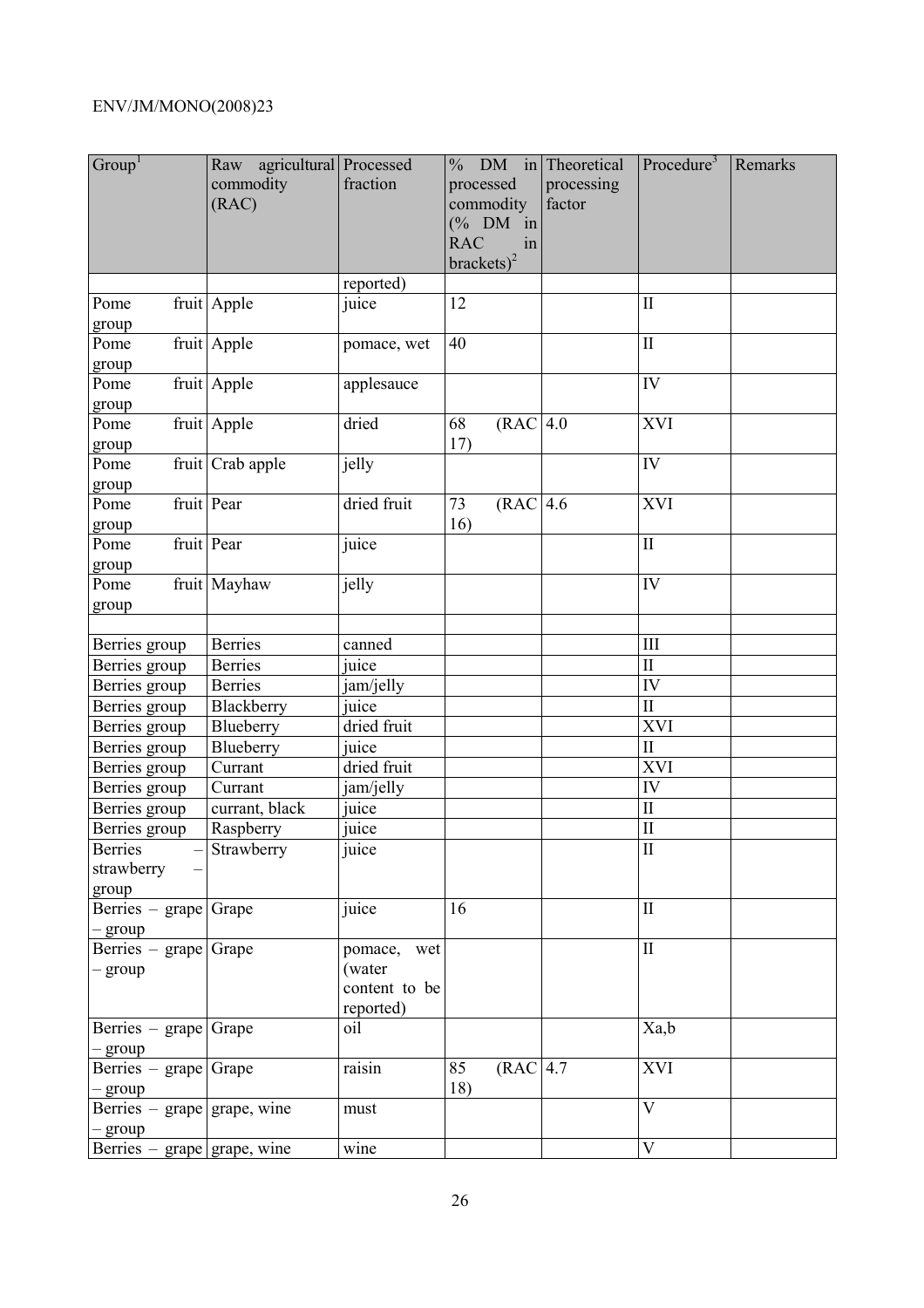| Group <sup>1</sup>                                     | Raw agricultural Processed<br>commodity<br>(RAC) | fraction                                            | $%$ DM in Theoretical<br>processed<br>commodity<br>$(\%$ DM in<br><b>RAC</b><br>in<br>$brackets)^2$ | processing<br>factor | Procedure <sup>3</sup> | Remarks                      |
|--------------------------------------------------------|--------------------------------------------------|-----------------------------------------------------|-----------------------------------------------------------------------------------------------------|----------------------|------------------------|------------------------------|
| – group                                                |                                                  |                                                     |                                                                                                     |                      |                        |                              |
| Berries – grape grape, wine<br>- group                 |                                                  | pomace, wet<br>(water<br>content to be<br>reported) |                                                                                                     |                      | $\overline{V}$         |                              |
| Berries – other Acerola<br>- group                     |                                                  | juice                                               |                                                                                                     |                      | $\mathbf{I}$           |                              |
| Berries – other aronia berry<br>- group                |                                                  | juice                                               |                                                                                                     |                      | $\mathbf{I}$           |                              |
| Berries - other Cranberry<br>- group                   |                                                  | dried fruit                                         |                                                                                                     |                      | <b>XVI</b>             |                              |
| Berries – other Cranberry<br>$-$ group                 |                                                  | juice                                               |                                                                                                     |                      | $\mathbf{I}$           |                              |
| Berries – other Cranberry<br>$-$ group                 |                                                  | jelly                                               |                                                                                                     |                      | IV                     |                              |
| Miscellaneous<br>fruit group                           | Fruit                                            | canned                                              |                                                                                                     |                      | III                    |                              |
| Miscellaneous<br>fruit group                           | Fruit                                            | juice                                               |                                                                                                     |                      | $\mathbf{I}$           |                              |
| Miscellaneous<br>fruit group                           | Fruit                                            | dried fruit                                         |                                                                                                     |                      | XVI                    |                              |
| Miscellaneous<br>$fruit - inedible$<br>$peel - group$  | Fruit                                            | peel                                                |                                                                                                     |                      | $\mathbf I$            | Residues<br>field trial data |
| Miscellaneous<br>$fruit - inedible$<br>$peel - group$  | Fruit                                            | pulp                                                |                                                                                                     |                      | I                      | Residues<br>field trial data |
| Miscellaneous Date<br>fruit - edible<br>$peel - group$ |                                                  | dried fruit                                         |                                                                                                     |                      | <b>XVI</b>             |                              |
| Miscellaneous<br>fruit - edible<br>$peel - group$      | Fig                                              | dried fruit                                         | $(76)$ 3.4<br>74<br>(RAC 22)                                                                        |                      | <b>XVI</b>             |                              |
| Miscellaneous<br>fruit - edible<br>peel – group        | Starfruit                                        | dried fruit                                         |                                                                                                     |                      | <b>XVI</b>             |                              |
| Miscellaneous<br>$fruit$ – inedible<br>$peel - group$  | Kiwifruit                                        | juice                                               |                                                                                                     |                      | $\mathbf{I}$           |                              |
| Miscellaneous<br>$fruit$ – inedible<br>$peel - group$  | Mango                                            | dried fruit                                         |                                                                                                     |                      | <b>XVI</b>             |                              |
| Miscellaneous                                          | Mango                                            | juice                                               |                                                                                                     |                      | $\rm II$               |                              |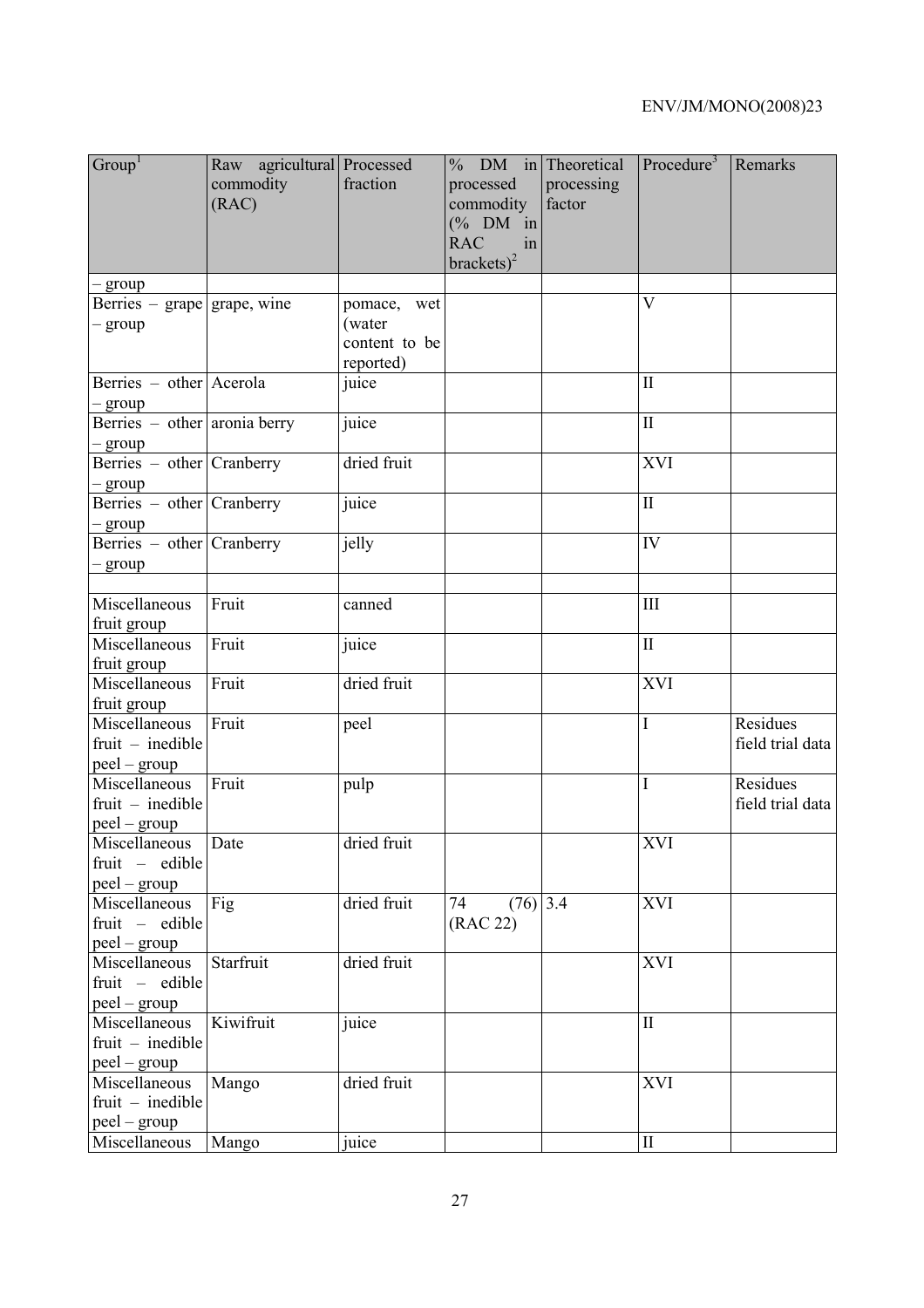| Group <sup>1</sup>                                    | Raw agricultural Processed<br>commodity<br>(RAC) | fraction                | % DM in Theoretical<br>processed<br>commodity<br>$(% \mathcal{O}_{0}\cap \mathcal{O}_{1})$ (% DM in<br><b>RAC</b><br>in<br>brackets) <sup>2</sup> | processing<br>factor | Procedure <sup>3</sup> | Remarks                      |
|-------------------------------------------------------|--------------------------------------------------|-------------------------|---------------------------------------------------------------------------------------------------------------------------------------------------|----------------------|------------------------|------------------------------|
| $fruit - inedible$<br>$peel - group$                  |                                                  |                         |                                                                                                                                                   |                      |                        |                              |
| Miscellaneous<br>$fruit$ – inedible<br>peel – group   | Papaya                                           | dried fruit             |                                                                                                                                                   |                      | <b>XVI</b>             |                              |
| Miscellaneous<br>$fruit - inedible$<br>$peel - group$ | Papaya                                           | juice                   |                                                                                                                                                   |                      | $\mathbf{I}$           |                              |
| Miscellaneous<br>$fruit$ – inedible<br>$peel - group$ | Passion fruit                                    | juice                   |                                                                                                                                                   |                      | $\mathbf{I}$           |                              |
| Miscellaneous<br>$fruit$ – inedible<br>$peel - group$ | Pineapple                                        | dried fruit             |                                                                                                                                                   |                      | XVI                    |                              |
| Miscellaneous<br>$fruit$ – inedible<br>$peel - group$ | Pineapple                                        | juice                   | 14                                                                                                                                                |                      | $\mathbf{I}$           |                              |
| Miscellaneous<br>$fruit - inedible$<br>$peel - group$ | Pineapple                                        | process<br>residue      | 25                                                                                                                                                |                      | $\mathbf{I}$           |                              |
| Miscellaneous<br>$fruit$ – inedible<br>$peel - group$ | Banana                                           | peel                    |                                                                                                                                                   |                      | $\mathbf I$            | Residues<br>field trial data |
| Miscellaneous<br>$fruit$ – inedible<br>$peel - group$ | Banana                                           | pulp                    |                                                                                                                                                   |                      | $\mathbf I$            | Residues<br>field trial data |
| Miscellaneous<br>$fruit$ – inedible<br>$peel - group$ | Banana                                           | dried fruit             | 86                                                                                                                                                |                      | <b>XVI</b>             |                              |
| Miscellaneous<br>$fruit$ – inedible<br>$peel - group$ | Banana                                           | Fried (banana<br>chips) |                                                                                                                                                   |                      | IX                     |                              |
| Miscellaneous<br>$fruit - inedible$<br>$peel - group$ | Banana                                           | juice                   |                                                                                                                                                   |                      | $\mathbf{I}$           |                              |
| Miscellaneous<br>$fruit - inedible$<br>$peel - group$ | Plantain                                         | peel                    |                                                                                                                                                   |                      | $\mathbf I$            | Residues<br>field trial data |
| Miscellaneous<br>$fruit - inedible$<br>$peel - group$ | Plantain                                         | pulp                    |                                                                                                                                                   |                      | Ι                      | Residues<br>field trial data |
| Miscellaneous<br>$fruit - inedible$<br>$peel - group$ | Plantain                                         | dried fruit             |                                                                                                                                                   |                      | <b>XVI</b>             |                              |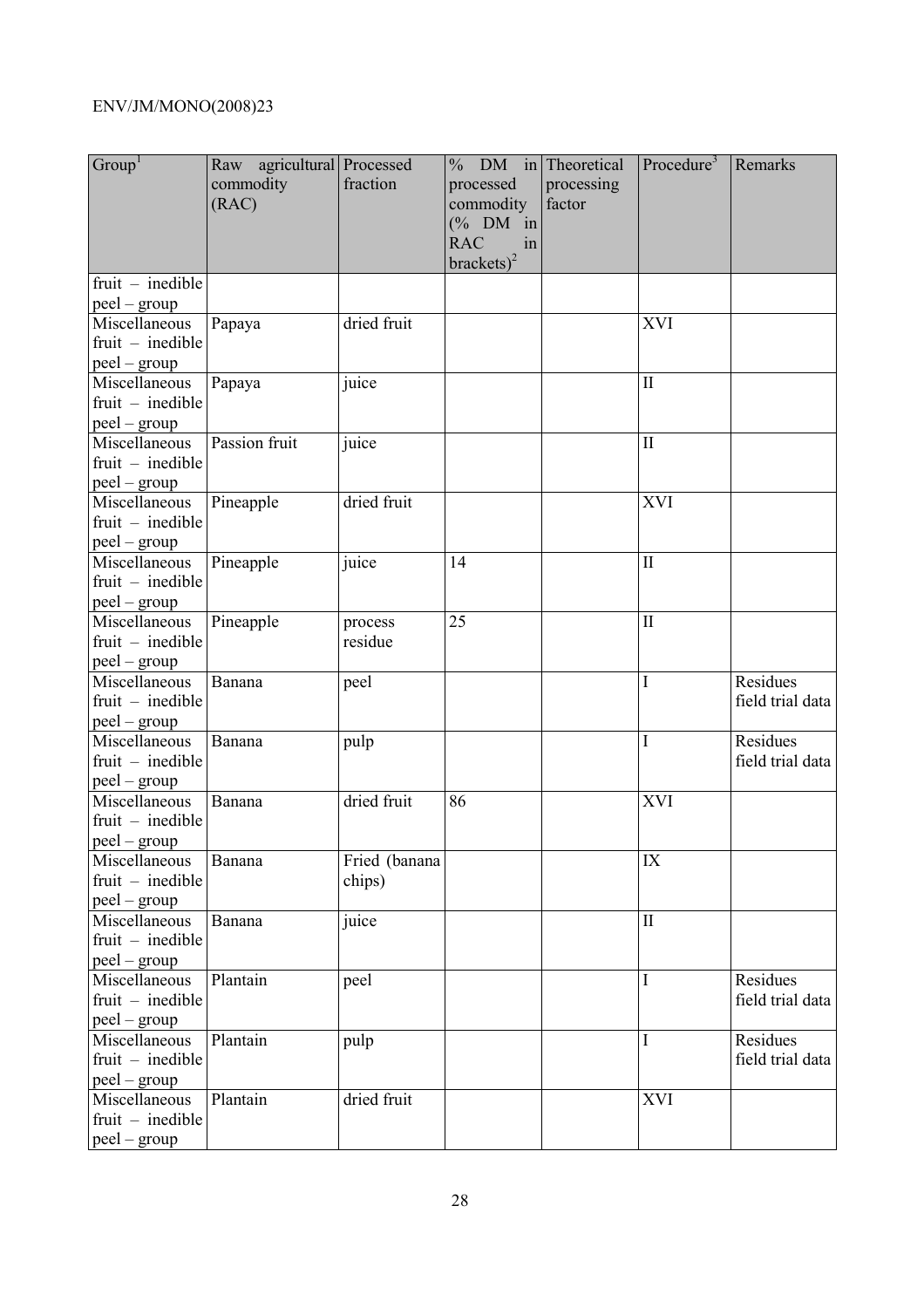| Group <sup>1</sup>                                  | Raw agricultural Processed<br>commodity<br>(RAC) | fraction                                        | $%$ DM in Theoretical<br>processed<br>commodity<br>$(% \mathcal{O}_{0}\cap \mathcal{O}_{1})$ (% DM in<br><b>RAC</b><br>in<br>brackets $)^2$ | processing<br>factor | Procedure <sup>3</sup>    | Remarks                                    |
|-----------------------------------------------------|--------------------------------------------------|-------------------------------------------------|---------------------------------------------------------------------------------------------------------------------------------------------|----------------------|---------------------------|--------------------------------------------|
| Miscellaneous<br>$fruit$ – inedible<br>peel – group | Plantain                                         | flour                                           |                                                                                                                                             |                      | IV                        |                                            |
| Miscellaneous<br>$fruit - inedible$<br>peel - group | Lychee                                           | dried fruit                                     | 78                                                                                                                                          |                      | XVI                       | Litchi                                     |
|                                                     | Persimmon                                        | dried fruit                                     |                                                                                                                                             |                      | <b>XVI</b>                |                                            |
| Vegetables                                          |                                                  | microwaved<br>vegetables                        |                                                                                                                                             |                      | <b>XVIII</b>              | All<br>vegetables<br>that can be<br>cooked |
| Bulb vegetable Garlic<br>group                      |                                                  | dried                                           | 41                                                                                                                                          |                      | <b>XVI</b>                |                                            |
| Bulb vegetable onions<br>group                      | skin)                                            | (silver pickled)                                |                                                                                                                                             |                      | <b>VIII</b>               |                                            |
| Root and tuber Carrot<br>vegetable group            |                                                  | peeled                                          |                                                                                                                                             |                      | VI                        |                                            |
| Root and tuber Carrot<br>vegetable group            |                                                  | cooked                                          |                                                                                                                                             |                      | VI                        |                                            |
| Root and tuber Carrot<br>vegetable group            |                                                  | juice                                           |                                                                                                                                             |                      | <b>VII</b>                |                                            |
| Root and tuber Carrot<br>vegetable group            |                                                  | canned                                          |                                                                                                                                             |                      | VIII                      |                                            |
| Root and tuber Ginger<br>vegetable group            |                                                  | oil                                             |                                                                                                                                             |                      | $\boldsymbol{\mathrm{X}}$ |                                            |
| Root and tuber Potato<br>vegetable group            |                                                  | peeled<br>potatoes                              |                                                                                                                                             |                      | VI                        |                                            |
| Root and tuber Potato<br>vegetable group            |                                                  | wet peel                                        | 23                                                                                                                                          |                      | VI                        |                                            |
| Root and tuber Potato<br>vegetable group            |                                                  | boiled<br>potatoes                              |                                                                                                                                             |                      | VI                        |                                            |
| Root and tuber Potato<br>vegetable group            |                                                  | microwaved/<br>boiled<br>potatoes<br>(unpeeled) |                                                                                                                                             |                      | IX/XVIII                  |                                            |
| Root and tuber Potato<br>vegetable group            |                                                  | baked<br>potatoes                               |                                                                                                                                             |                      | IX                        |                                            |
| Root and tuber Potato<br>vegetable group            |                                                  | fried potatoes                                  |                                                                                                                                             |                      | IX                        |                                            |
| Root and tuber Potato<br>vegetable group            |                                                  | crisps                                          |                                                                                                                                             |                      | IX                        |                                            |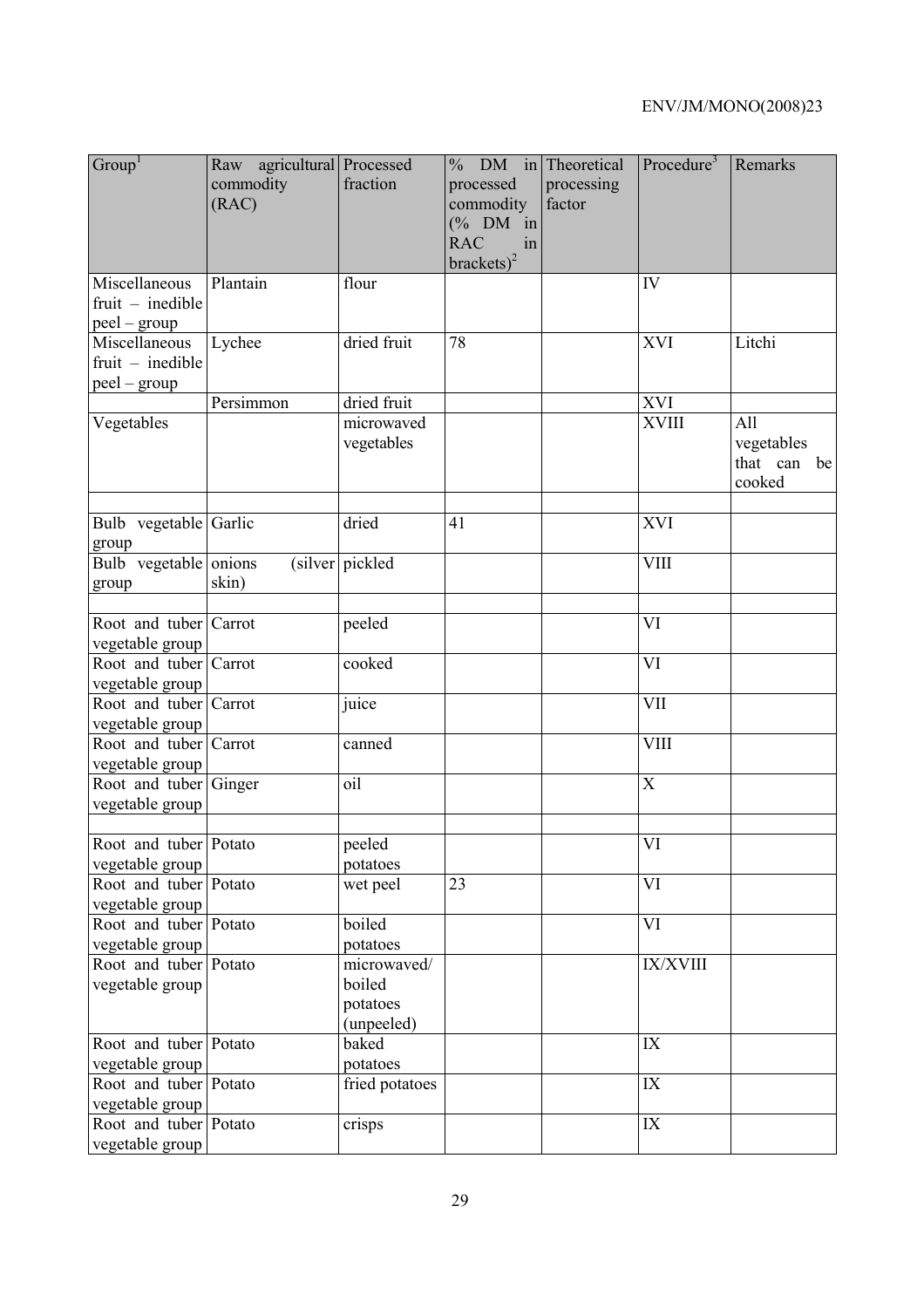| Group <sup>1</sup>                            | Raw agricultural Processed<br>commodity<br>(RAC) | fraction                            | $%$ DM in Theoretical<br>processed<br>commodity<br>$(% \mathcal{O}_{0}\cap \mathcal{O}_{1})$ (% DM in<br><b>RAC</b><br>in<br>brackets) <sup>2</sup> | processing<br>factor | Procedure <sup>3</sup> | Remarks |
|-----------------------------------------------|--------------------------------------------------|-------------------------------------|-----------------------------------------------------------------------------------------------------------------------------------------------------|----------------------|------------------------|---------|
| Root and tuber Potato<br>vegetable group      |                                                  | chips                               | 97                                                                                                                                                  |                      | IX                     |         |
| Root and tuber Potato<br>vegetable group      |                                                  | granules/flake 93<br>S              | (RAC 4.6<br>20)                                                                                                                                     |                      | IX                     |         |
| Root and tuber Potato<br>vegetable group      |                                                  | process waste                       |                                                                                                                                                     |                      | IX                     |         |
| Root and tuber Potato<br>vegetable group      |                                                  | ensiled                             |                                                                                                                                                     |                      | XIV                    |         |
| Root and tuber Potato<br>vegetable group      |                                                  | starch                              |                                                                                                                                                     |                      | XI                     |         |
| Root and tuber Potato<br>vegetable group      |                                                  | dried pulp                          |                                                                                                                                                     |                      | XVI                    |         |
| Root and tuber Potato<br>vegetable group      |                                                  | potato protein                      |                                                                                                                                                     |                      | XI                     |         |
| Root and tuber beet, sugar<br>vegetable group |                                                  | raw juice                           |                                                                                                                                                     |                      | XII                    |         |
| Root and tuber beet, sugar<br>vegetable group |                                                  | thick juice                         |                                                                                                                                                     |                      | XII                    |         |
| Root and tuber beet, sugar<br>vegetable group |                                                  | raw sugar                           |                                                                                                                                                     |                      | XII                    |         |
| Root and tuber beet, sugar<br>vegetable group |                                                  | refined sugar $99$<br>(white sugar) |                                                                                                                                                     |                      | XII                    |         |
| Root and tuber beet, sugar<br>vegetable group |                                                  | press water                         |                                                                                                                                                     |                      | XII                    |         |
| Root and tuber beet, sugar<br>vegetable group |                                                  | pressed pulp                        |                                                                                                                                                     |                      | XII                    |         |
| Root and tuber beet, sugar<br>vegetable group |                                                  | pulp (wet)                          |                                                                                                                                                     |                      | XII                    |         |
| Root and tuber beet, sugar<br>vegetable group |                                                  | dried pulp                          | 90 (88)                                                                                                                                             |                      | <b>XVI</b>             |         |
| Root and tuber beet, sugar<br>vegetable group |                                                  | molasses                            | 78                                                                                                                                                  |                      | XII                    |         |
| Root and tuber beet, sugar<br>vegetable group |                                                  | ensiled pulp                        |                                                                                                                                                     |                      | XIV                    |         |
| Fruiting<br>vegetable group<br>- solanacea    | Tomato                                           | Washed<br>and<br>peeled<br>tomatoes |                                                                                                                                                     |                      | <b>VIII</b>            |         |
| Fruiting<br>vegetable group<br>- solanacea    | Tomato                                           | canned                              |                                                                                                                                                     |                      | <b>VIII</b>            |         |
| Fruiting<br>vegetable group                   | Tomato                                           | Sun dried                           | $(RAC$ <sup>14</sup><br>85<br>6.1)                                                                                                                  |                      | IX                     |         |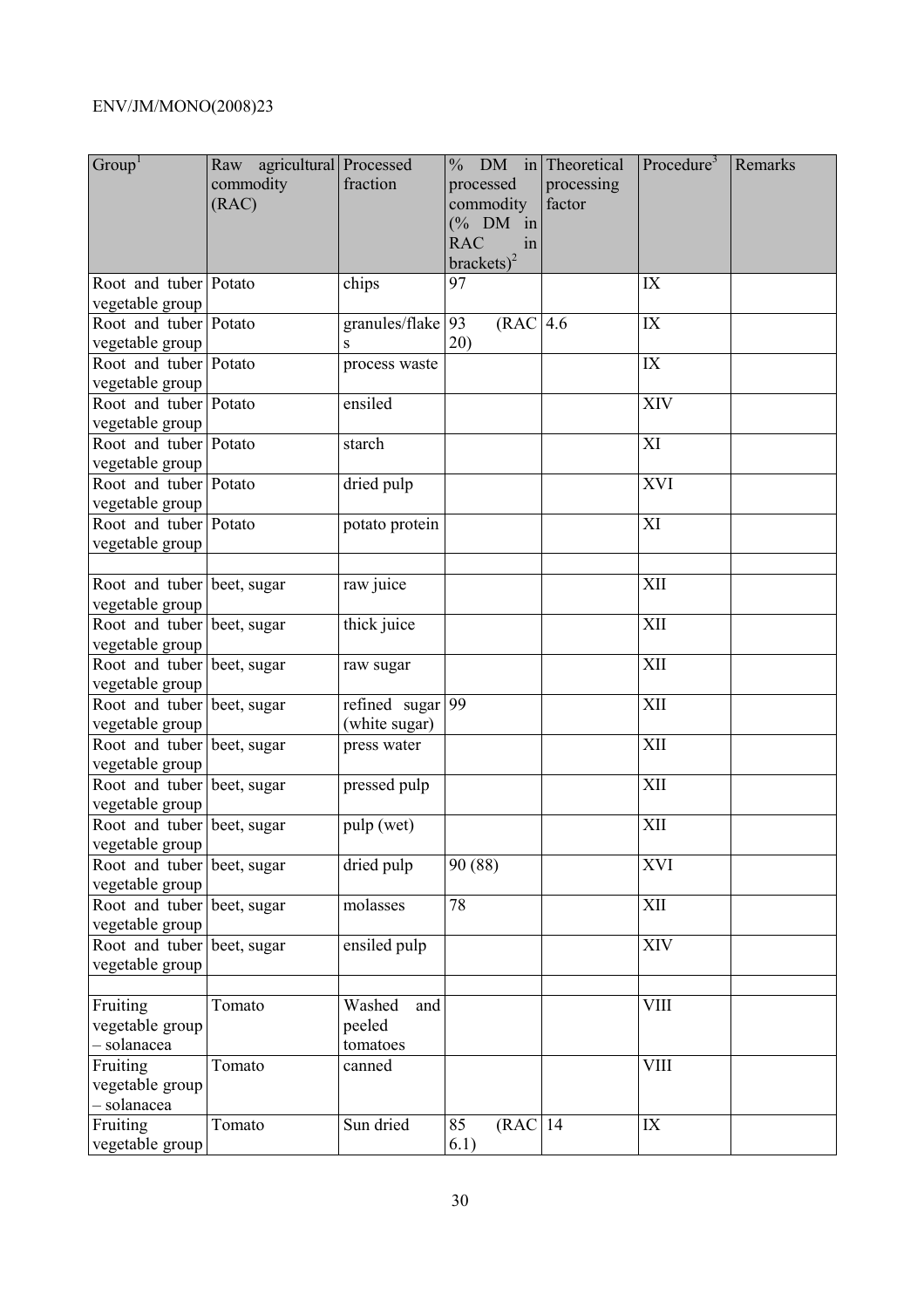| Group <sup>1</sup>                                                                            | Raw agricultural Processed<br>commodity<br>(RAC) | fraction     | % DM in Theoretical<br>processed<br>commodity<br>$(\%$ DM in<br><b>RAC</b><br>in<br>$brackets)^2$ | processing<br>factor | Procedure <sup>3</sup> | Remarks                      |
|-----------------------------------------------------------------------------------------------|--------------------------------------------------|--------------|---------------------------------------------------------------------------------------------------|----------------------|------------------------|------------------------------|
| - solanacea                                                                                   |                                                  |              |                                                                                                   |                      |                        |                              |
| Fruiting<br>vegetable group<br>- solanacea                                                    | Tomato                                           | juice        | 6                                                                                                 |                      | VII                    |                              |
| Fruiting<br>vegetable group<br>- solanacea                                                    | Tomato                                           | wet pomace   | 25                                                                                                |                      | VII                    |                              |
| Fruiting<br>vegetable group<br>- solanacea                                                    | Tomato                                           | dried pomace | 92 (RAC 25, 3.7)<br>wet pomace)                                                                   |                      | <b>XVI</b>             |                              |
| Fruiting<br>vegetable group<br>- solanacea                                                    | tomato                                           | paste        | 30                                                                                                |                      | <b>VII</b>             |                              |
| Fruiting<br>vegetable group<br>- solanacea                                                    | Tomato                                           | puree        | 11                                                                                                |                      | VII                    |                              |
| Fruiting<br>vegetable group sweet pepper<br>- solanacea                                       | bell<br>pepper,<br>$\!=$                         | dried        | 85                                                                                                |                      | <b>XVI</b>             |                              |
| Fruiting<br>vegetable group chili pepper<br>- solanacea                                       | pepper, nonbell $=$ dried                        |              |                                                                                                   |                      | XVI                    |                              |
| Fruiting<br>vegetable group peel<br>cucurbit<br>vegetable group<br>- edible peel              | Cucurbits, edible canned                         |              |                                                                                                   |                      | <b>VIII</b>            |                              |
| Fruiting<br>vegetable group peel<br>cucurbit<br>vegetable group<br>- edible peel              | Cucurbits, edible pickled                        |              |                                                                                                   |                      | <b>XIX</b>             |                              |
| Fruiting<br>vegetable group inedible peel<br>cucurbit<br>vegetable group<br>$-\text{include}$ | Cucurbits,                                       | peel         |                                                                                                   |                      | I                      | Residues<br>field trial data |
| Fruiting<br>vegetable group inedible peel<br>cucurbit<br>vegetable group<br>- inedible peel   | Cucurbits,                                       | pulp         |                                                                                                   |                      | I                      | Residues<br>field trial data |
| Fruiting<br>vegetable group                                                                   | Watermelon                                       | juice        |                                                                                                   |                      | <b>VII</b>             |                              |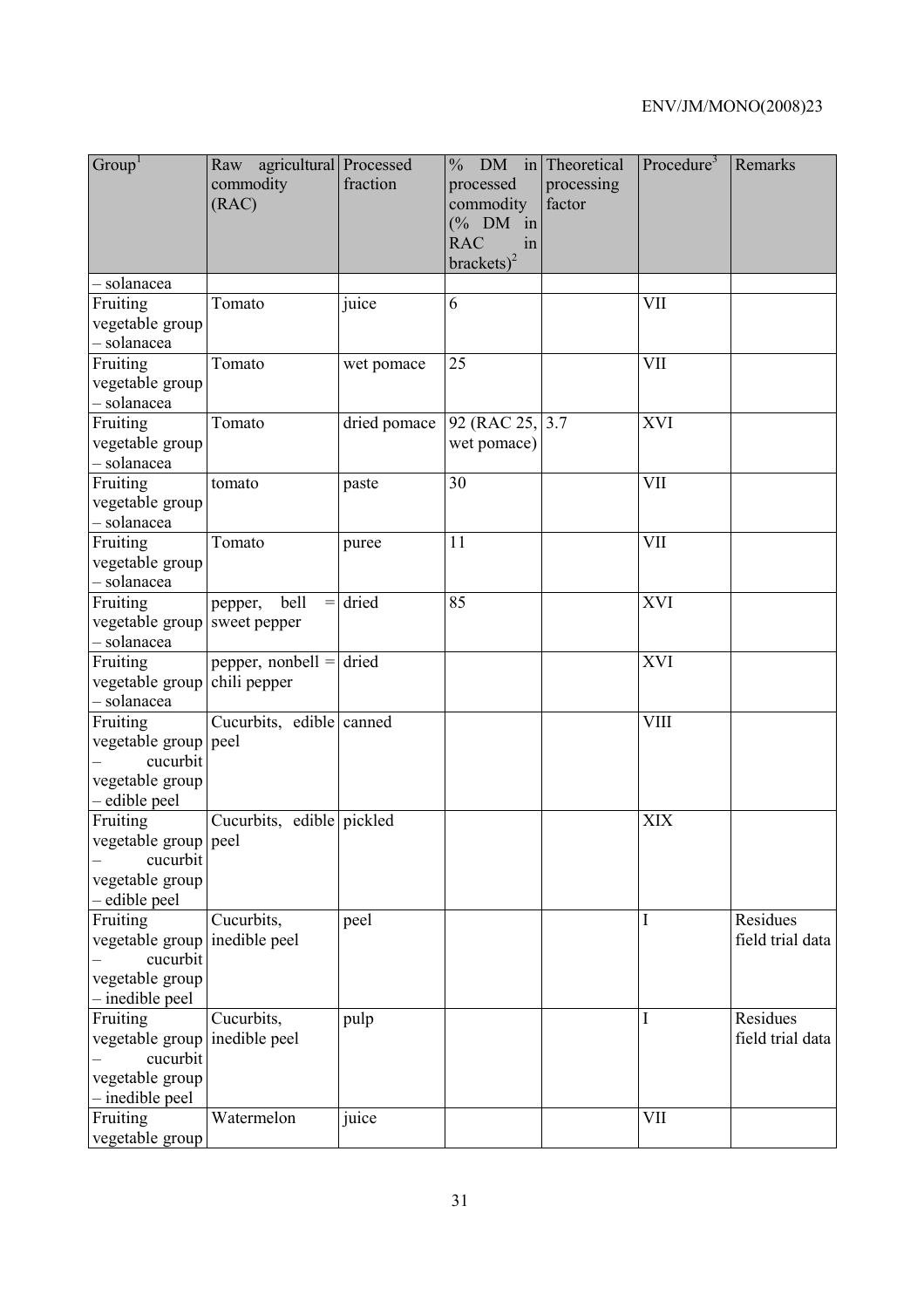| Group <sup>1</sup>                                              | Raw agricultural Processed<br>commodity<br>(RAC) | fraction                | $%$ DM in Theoretical<br>processed<br>commodity<br>$(% \mathcal{O}_{0}\cap \mathcal{O}_{1})$ (% DM in<br><b>RAC</b><br>in<br>brackets) <sup>2</sup> | processing<br>factor | Procedure <sup>3</sup> | Remarks |
|-----------------------------------------------------------------|--------------------------------------------------|-------------------------|-----------------------------------------------------------------------------------------------------------------------------------------------------|----------------------|------------------------|---------|
| cucurbit<br>vegetable group<br>- inedible peel                  |                                                  |                         |                                                                                                                                                     |                      |                        |         |
| <b>Brassica</b>                                                 | <b>Brassica</b>                                  | Inner                   |                                                                                                                                                     |                      | VI                     |         |
| vegetables                                                      | vegetables                                       | and<br>outer leaves     |                                                                                                                                                     |                      |                        |         |
| <b>Brassica</b>                                                 | <b>Brassica</b>                                  | cooked                  |                                                                                                                                                     |                      | VI                     |         |
| vegetables                                                      | vegetables                                       |                         |                                                                                                                                                     |                      |                        |         |
| <b>Brassica</b>                                                 | head                                             | cabbage Sauerkraut      |                                                                                                                                                     |                      | <b>XVII</b>            |         |
| vegetables                                                      | (white)                                          |                         |                                                                                                                                                     |                      |                        |         |
| <b>Brassica</b>                                                 | head                                             | cabbage sauerkraut      |                                                                                                                                                     |                      | <b>XVII</b>            |         |
| vegetables                                                      | (white)                                          | juice                   |                                                                                                                                                     |                      |                        |         |
| Leafy vegetable Spinach<br>(except brassica<br>vegetables)      |                                                  | cooked<br>spinach       |                                                                                                                                                     |                      | VI                     |         |
| Leafy vegetable herbs, fresh<br>(except brassica<br>vegetables) |                                                  | dried leaves            |                                                                                                                                                     |                      | <b>XVI</b>             |         |
| Leafy vegetable Chervil<br>(except brassica<br>vegetables)      |                                                  | dried leaves            |                                                                                                                                                     |                      | <b>XVI</b>             |         |
| Herbs<br>spices group                                           | and basil seed                                   | oil                     |                                                                                                                                                     |                      | Xa,b                   |         |
| Herbs<br>spices group                                           | and cardamom seed                                | oil                     |                                                                                                                                                     |                      | Xa,b                   |         |
| Herbs<br>spices group                                           | and clove seed                                   | oil                     |                                                                                                                                                     |                      | Xa,b                   |         |
| Herbs<br>spices group                                           | and cumin seed                                   | oil                     |                                                                                                                                                     |                      | Xa,b                   |         |
| Herbs<br>spices group                                           | and dill seed                                    | oil                     |                                                                                                                                                     |                      | $Xa, \overline{b}$     |         |
| Herbs<br>spices group                                           | and mustard seed                                 | oil                     |                                                                                                                                                     |                      | Xa,b                   |         |
| Herbs<br>spices group                                           | and poppy seed                                   | oil                     |                                                                                                                                                     |                      | Xa,b                   |         |
| Herbs<br>spices group                                           | and borage seed                                  | oil                     |                                                                                                                                                     |                      | Xa,b                   |         |
|                                                                 |                                                  |                         |                                                                                                                                                     |                      |                        |         |
| Stem<br>vegetables                                              | Stem vegetable                                   | cooked                  |                                                                                                                                                     |                      | VI                     |         |
| Stem<br>vegetables                                              | Asparagus                                        | peeled<br>and<br>cooked |                                                                                                                                                     |                      | VI                     |         |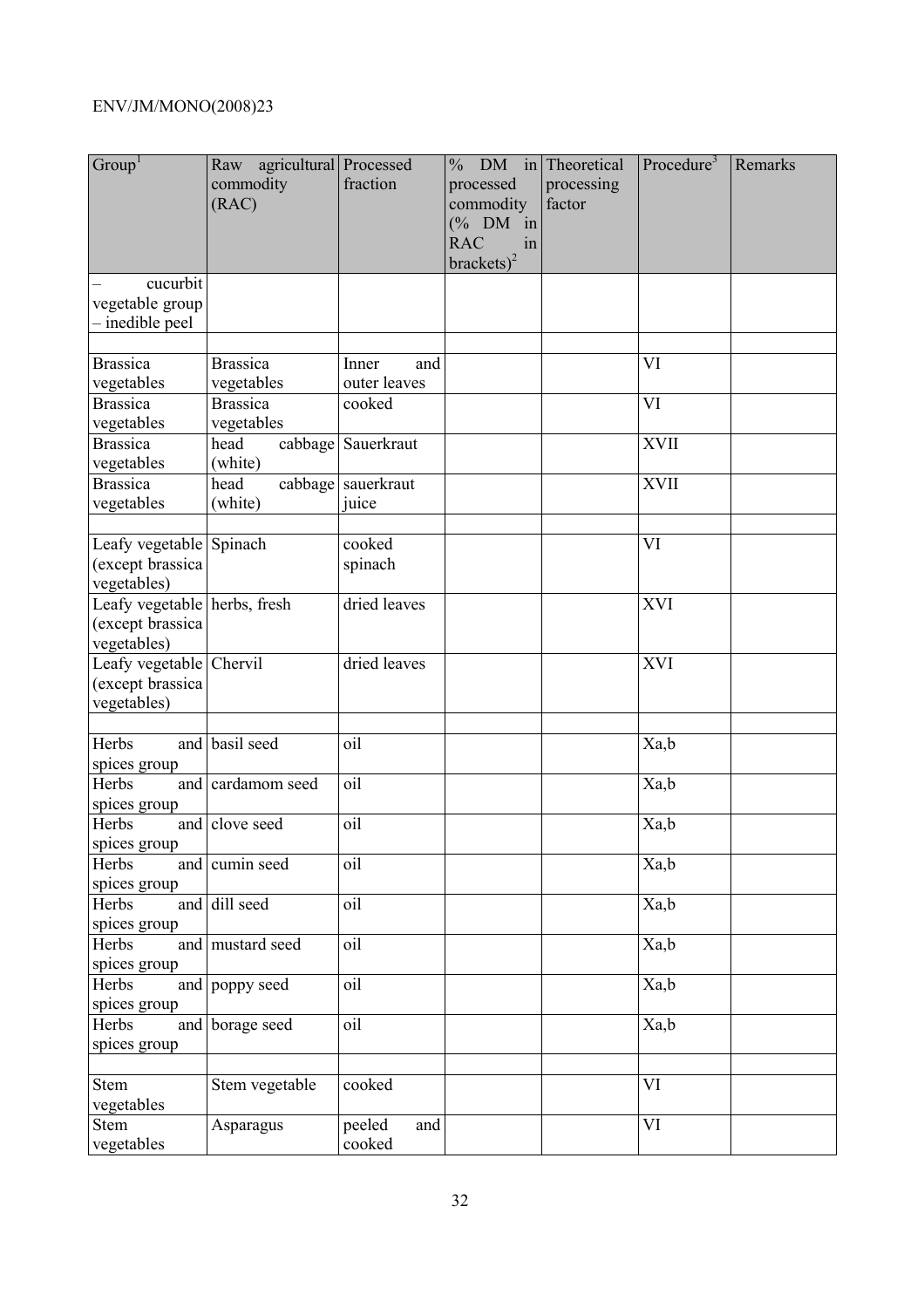| Group <sup>1</sup>                  | Raw agricultural Processed<br>commodity<br>(RAC) | fraction                                             | $\frac{0}{0}$<br>processed<br>commodity<br>$(\%$ DM in<br><b>RAC</b><br>in<br>$brackets)^2$ | DM in Theoretical<br>processing<br>factor | Procedure <sup>3</sup>   | Remarks                      |
|-------------------------------------|--------------------------------------------------|------------------------------------------------------|---------------------------------------------------------------------------------------------|-------------------------------------------|--------------------------|------------------------------|
|                                     |                                                  | asparagus                                            |                                                                                             |                                           |                          |                              |
| <b>Stem</b><br>vegetables           | Asparagus                                        | canned                                               |                                                                                             |                                           | <b>VIII</b>              |                              |
| <b>Stem</b><br>vegetables           | Celery                                           | juice                                                |                                                                                             |                                           | VII                      | Leafy<br>vegetable           |
| <b>Stem</b><br>vegetables           | $\overline{C}$ rambe                             | meal                                                 |                                                                                             |                                           | IX                       |                              |
| Legume<br>vegetable group vegetable | Legume                                           | cooked                                               |                                                                                             |                                           | VI                       |                              |
| Legume<br>vegetable group vegetable | Legume                                           | canned                                               |                                                                                             |                                           | <b>VIII</b>              |                              |
| Pulses group                        | Chickpea                                         | flour                                                |                                                                                             |                                           | XI                       |                              |
| Legume<br>vegetable group           | Guar                                             | meal                                                 |                                                                                             |                                           | $\overline{XI}$          |                              |
| Legume<br>vegetable group           | peas without pods canned                         |                                                      |                                                                                             |                                           | <b>VIII</b>              |                              |
| Oilseeds<br>vegetable group         | Soybean                                          | flour                                                | 94                                                                                          |                                           | XI                       |                              |
| Oilseeds group                      | Soybean                                          | soy milk                                             |                                                                                             |                                           | IX                       |                              |
| Oilseeds group                      | Soybean                                          | tofu                                                 |                                                                                             |                                           | IX                       |                              |
| Oilseeds group                      | Soybean                                          | soy sauce                                            |                                                                                             |                                           | XVII                     |                              |
| Oilseeds group                      | Soybean                                          | miso                                                 |                                                                                             |                                           | XVII                     |                              |
|                                     |                                                  |                                                      |                                                                                             |                                           |                          |                              |
| Fungi                               | Mushrooms                                        | canned                                               |                                                                                             |                                           | $\overline{\text{VIII}}$ |                              |
| Fungi                               | Shiitake                                         | dried                                                |                                                                                             |                                           | XVI                      |                              |
| Pulses                              | Pulses                                           | cooked                                               |                                                                                             |                                           | VI                       |                              |
| Hop group                           | Hop                                              | dried cones                                          |                                                                                             |                                           |                          | Residue field<br>trials data |
| Hop group                           | Hop                                              | extracted<br>hops                                    |                                                                                             |                                           | V                        |                              |
| Hop group                           | Hop                                              | beer                                                 |                                                                                             |                                           | $\overline{V}$           |                              |
| Hop group                           | Hop                                              | brewer's yeast                                       |                                                                                             |                                           | $\overline{\rm V}$       |                              |
| Hop group                           | Hop                                              | hops draff                                           |                                                                                             |                                           | $\overline{\rm V}$       |                              |
|                                     |                                                  |                                                      |                                                                                             |                                           |                          |                              |
| Oilseeds<br>Oilseeds                | Oilseed<br>Oilseed                               | Crude oil<br>refined oil                             |                                                                                             |                                           | Xa,b                     |                              |
|                                     |                                                  |                                                      |                                                                                             |                                           | Xa,b                     |                              |
| Oilseeds                            | Oilseed                                          | solvent-<br>extraction/<br>pressing:<br>meal or cake |                                                                                             |                                           | Xa,b                     |                              |
| Oilseeds                            | Canola<br>$=$<br>seed                            | rape refined oil                                     |                                                                                             |                                           | Xa,b                     |                              |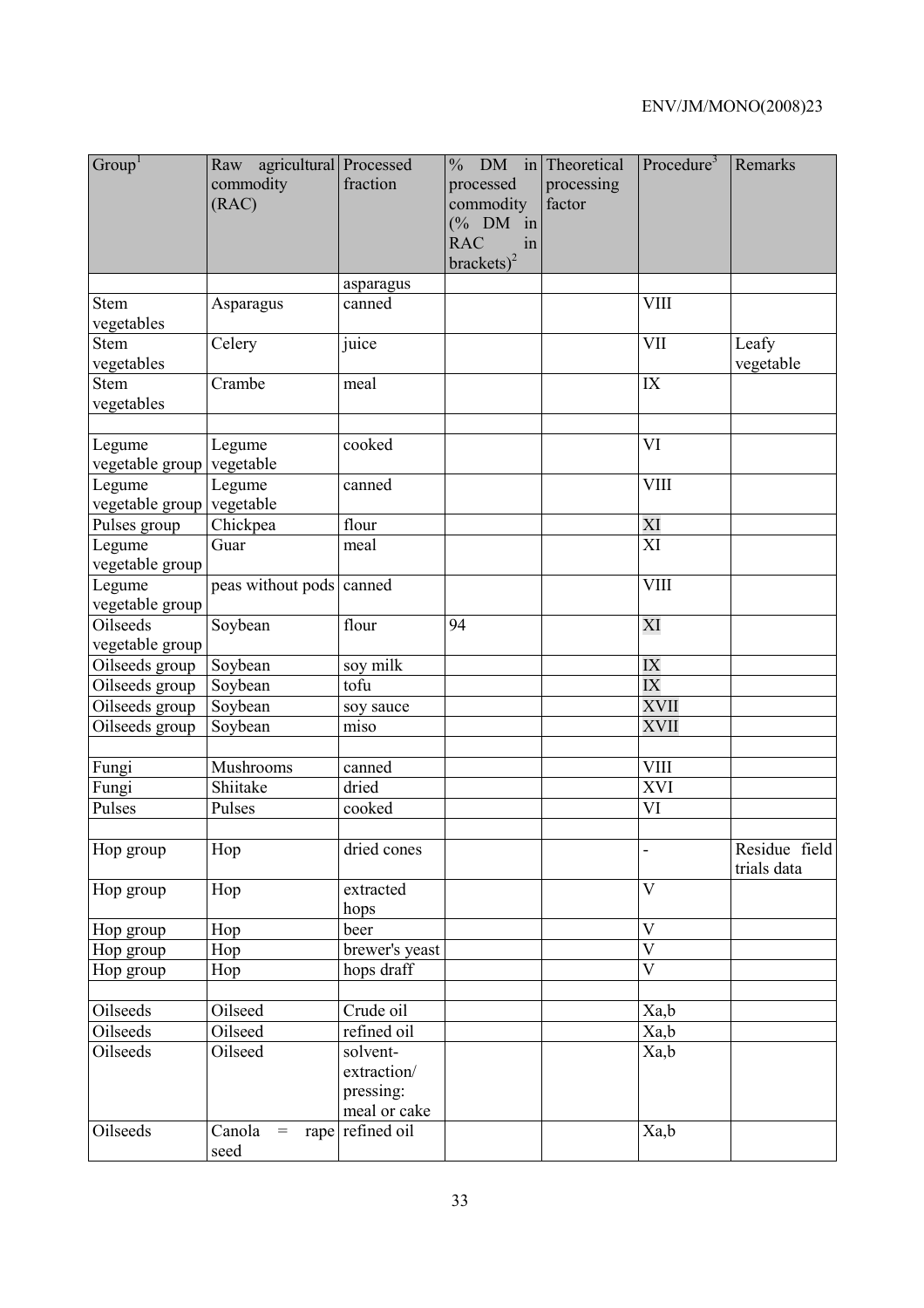| Group <sup>1</sup> | Raw agricultural Processed<br>commodity<br>(RAC) | fraction                             | $%$ DM in Theoretical<br>processed<br>commodity<br>$(% \mathcal{O}_{0}\cap \mathcal{O}_{1})$ (% DM in<br><b>RAC</b><br>in<br>brackets) <sup>2</sup> | processing<br>factor | Procedure <sup>3</sup>   | Remarks                      |
|--------------------|--------------------------------------------------|--------------------------------------|-----------------------------------------------------------------------------------------------------------------------------------------------------|----------------------|--------------------------|------------------------------|
| Oilseeds           | Canola<br>$=$<br>seed                            | rape meal                            | 89                                                                                                                                                  |                      | Xa,b                     |                              |
| Oilseeds           | Cotton                                           | undelinted<br>seed                   |                                                                                                                                                     |                      | $\overline{\phantom{0}}$ | Residue field<br>trials data |
| Oilseeds           | Cotton                                           | refined oil                          |                                                                                                                                                     |                      | Xa,b                     |                              |
| Oilseeds           | Cotton                                           | hulls                                | 90                                                                                                                                                  |                      | Xa,b                     |                              |
| Oilseeds           | Cotton                                           | meal                                 | $\overline{89}$                                                                                                                                     |                      | Xa,b                     |                              |
| Oilseeds           | Cotton                                           | gin<br>byproducts                    |                                                                                                                                                     |                      | Xa,b                     |                              |
| Oilseeds           | evening primrose                                 | oil                                  |                                                                                                                                                     |                      | Xa,b                     |                              |
| Oilseeds           | flaxseed/linseed                                 | oil                                  |                                                                                                                                                     |                      | Xa,b                     |                              |
| Oilseeds           | flaxseed/linseed                                 | meal                                 | 89                                                                                                                                                  |                      | Xa,b                     |                              |
| Oilseeds           | Peanut                                           | refined oil                          |                                                                                                                                                     |                      | Xa,b                     |                              |
| Oilseeds           | Peanut                                           | peanut butter                        |                                                                                                                                                     |                      | Xa,b                     |                              |
| Oilseeds           | Peanut                                           | meal                                 | 89                                                                                                                                                  |                      | Xa,b                     |                              |
| Oilseeds           | Palm                                             | oil                                  |                                                                                                                                                     |                      | Xa,b                     |                              |
| Oilseeds           | Palm                                             | kernel meal                          |                                                                                                                                                     |                      | Xa,b                     |                              |
| Oilseeds           | rape seed                                        | refined oil                          |                                                                                                                                                     |                      | Xa,b                     |                              |
| Oilseeds           | rape seed                                        | meal                                 | 90                                                                                                                                                  |                      | Xa,b                     |                              |
| <b>Oilseeds</b>    | Safflower                                        | refined oil                          |                                                                                                                                                     |                      | Xa,b                     |                              |
| Oilseeds           | Safflower                                        | meal                                 | 92                                                                                                                                                  |                      | Xa,b                     |                              |
| Oilseeds           | Sesame                                           | oil                                  |                                                                                                                                                     |                      | Xa,b                     |                              |
| Oilseeds           | Sesame                                           | meal                                 | 92                                                                                                                                                  |                      | Xa,b                     |                              |
| Oilseeds           | Soybean                                          | refined oil                          |                                                                                                                                                     |                      | Xa,b                     |                              |
| Oilseeds           | Soybean                                          | hulls                                | 90                                                                                                                                                  |                      | Xa,b                     |                              |
| Oilseeds           | Soybean                                          | meal                                 | $\overline{92}$                                                                                                                                     |                      | Xa,b                     |                              |
| Oilseeds           | Soybean                                          | aspirated<br>grain fraction          |                                                                                                                                                     |                      | Xa,b                     |                              |
| Oilseeds           | Soybean                                          | pollard                              |                                                                                                                                                     |                      | Xa,b                     |                              |
| Oilseeds           | Sunflower                                        | refined oil                          |                                                                                                                                                     |                      | Xa,b                     |                              |
| Oilseeds           | Sunflower                                        | meal                                 | 92                                                                                                                                                  |                      | Xa,b                     |                              |
|                    |                                                  |                                      |                                                                                                                                                     |                      |                          |                              |
| Cereal<br>group    | grain Barley                                     | pearled<br>barley<br>(pot<br>barley) | 90                                                                                                                                                  |                      | XI                       |                              |
| Cereal<br>group    | grain Barley                                     | flour                                | 88                                                                                                                                                  |                      | XI                       |                              |
| Cereal<br>group    | grain Barley                                     | bran                                 | 90                                                                                                                                                  |                      | XI                       |                              |
| Cereal<br>group    | grain Barley                                     | brewing malt                         |                                                                                                                                                     |                      | $\overline{V}$           |                              |
| Cereal<br>group    | grain Barley                                     | malt sprouts                         |                                                                                                                                                     |                      | V                        |                              |
| Cereal             | grain Barley                                     | beer                                 |                                                                                                                                                     |                      | $\mathbf V$              |                              |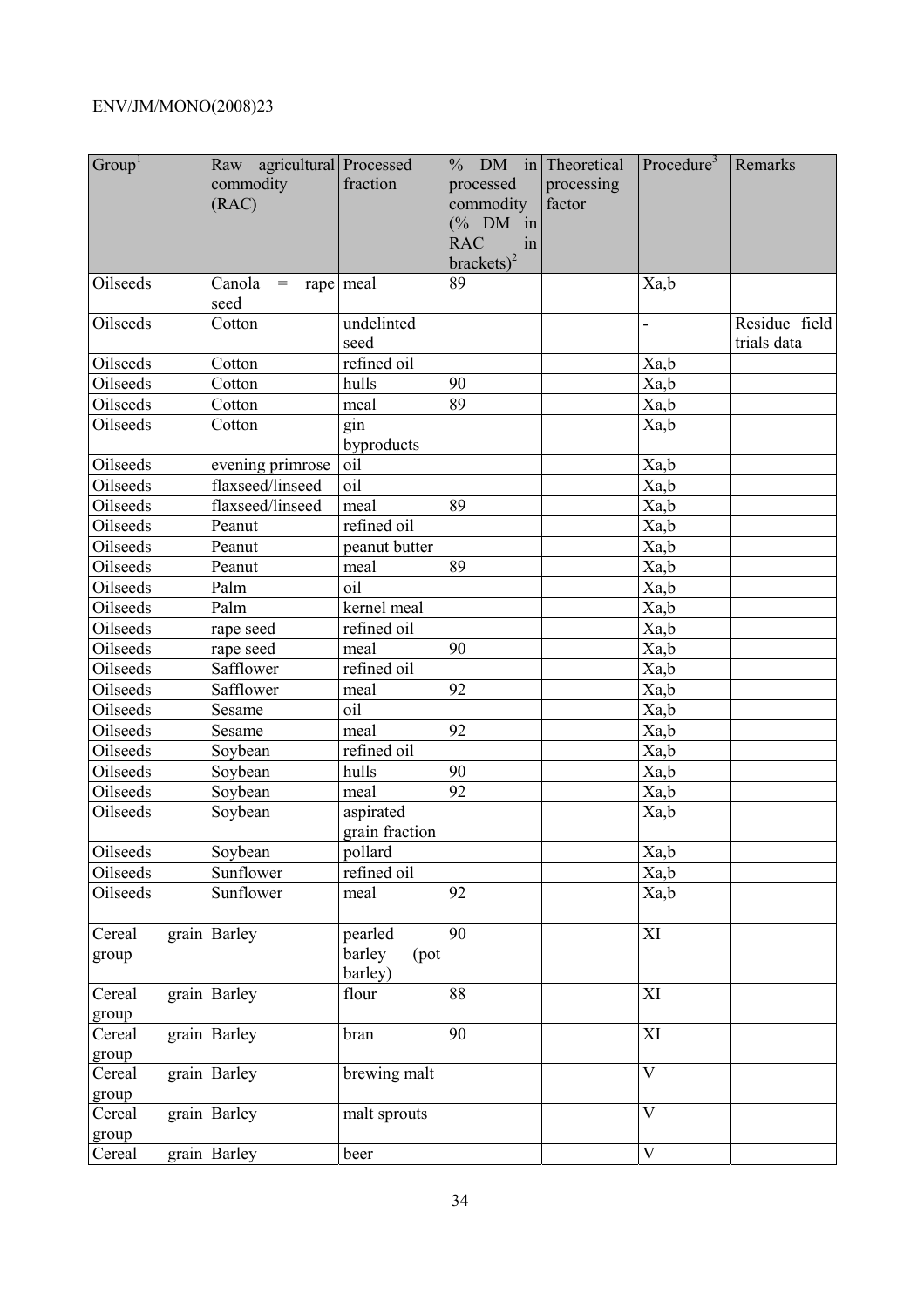| Group <sup>1</sup> |            | Raw agricultural Processed<br>commodity<br>(RAC) | fraction                 | $\frac{0}{0}$<br>processed<br>commodity<br>$(% \mathcal{O}_{0}\cap \mathcal{O}_{1})$ (% DM in<br><b>RAC</b><br>in<br>$brackets)^2$ | DM in Theoretical<br>processing<br>factor | Procedure <sup>3</sup> | Remarks |
|--------------------|------------|--------------------------------------------------|--------------------------|------------------------------------------------------------------------------------------------------------------------------------|-------------------------------------------|------------------------|---------|
| group              |            |                                                  |                          |                                                                                                                                    |                                           |                        |         |
| Cereal             |            | grain Barley                                     | brewer's                 |                                                                                                                                    |                                           | $\overline{V}$         |         |
| group              |            |                                                  | grain, dried             |                                                                                                                                    |                                           |                        |         |
| Cereal             |            | grain Barley                                     | brewer's yeast           |                                                                                                                                    |                                           | $\overline{\rm V}$     |         |
| group<br>Cereal    |            | grain Buckwheat                                  | flour                    | 89                                                                                                                                 |                                           | XI                     |         |
| group              |            |                                                  |                          |                                                                                                                                    |                                           |                        |         |
| Cereal             | grain Corn |                                                  | flour -<br>wet           |                                                                                                                                    |                                           | XI                     |         |
| group              |            |                                                  | milling                  |                                                                                                                                    |                                           |                        |         |
| Cereal             |            | grain Corn                                       | flour -<br>dry           |                                                                                                                                    |                                           | XI                     |         |
| group              |            |                                                  | milling                  |                                                                                                                                    |                                           |                        |         |
| Cereal             |            | grain Corn                                       | bran                     |                                                                                                                                    |                                           | XI                     |         |
| group              |            |                                                  |                          |                                                                                                                                    |                                           |                        |         |
| Cereal             | grain Corn |                                                  | gluten                   |                                                                                                                                    |                                           | XI                     |         |
| group              |            |                                                  |                          |                                                                                                                                    |                                           |                        |         |
| Cereal             | grain Corn |                                                  | feed<br>gluten           |                                                                                                                                    |                                           | XI                     |         |
| group              |            |                                                  | meal                     |                                                                                                                                    |                                           |                        |         |
| Cereal             |            | grain Corn                                       | middlings                |                                                                                                                                    |                                           | XI                     |         |
| group<br>Cereal    | grain Corn |                                                  | starch                   |                                                                                                                                    |                                           | XI                     |         |
| group              |            |                                                  |                          |                                                                                                                                    |                                           |                        |         |
| Cereal             | grain Corn |                                                  | germ                     |                                                                                                                                    |                                           | Xc                     |         |
| group              |            |                                                  | (residues<br>in          |                                                                                                                                    |                                           |                        |         |
|                    |            |                                                  | germ                     |                                                                                                                                    |                                           |                        |         |
|                    |            |                                                  | necessary<br>in          |                                                                                                                                    |                                           |                        |         |
|                    |            |                                                  | order<br>to              |                                                                                                                                    |                                           |                        |         |
|                    |            |                                                  | answer                   |                                                                                                                                    |                                           |                        |         |
|                    |            |                                                  | questions                |                                                                                                                                    |                                           |                        |         |
|                    |            |                                                  | concerning               |                                                                                                                                    |                                           |                        |         |
|                    |            |                                                  | residues in oil          |                                                                                                                                    |                                           |                        |         |
|                    |            |                                                  | derived from             |                                                                                                                                    |                                           |                        |         |
| Cereal             |            | grain Corn                                       | the germ)<br>refined oil | 99                                                                                                                                 |                                           | Xc                     |         |
| group              |            |                                                  |                          |                                                                                                                                    |                                           |                        |         |
| Cereal             |            | grain Corn                                       | meal                     | 90                                                                                                                                 |                                           | Xc                     |         |
| group              |            |                                                  |                          |                                                                                                                                    |                                           |                        |         |
| Cereal             | grain Corn |                                                  | aspirated                |                                                                                                                                    |                                           | XI                     |         |
| group              |            |                                                  | grain fraction           |                                                                                                                                    |                                           |                        |         |
| Cereal             |            | grain Corn                                       | hominy meal              |                                                                                                                                    |                                           | $\overline{\text{Xc}}$ |         |
| group              |            |                                                  |                          |                                                                                                                                    |                                           |                        |         |
| Cereal             |            | grain Corn                                       | milled                   |                                                                                                                                    |                                           | XI                     |         |
| group              |            |                                                  | byproducts               |                                                                                                                                    |                                           |                        |         |
| Cereal             |            | grain Corn                                       | silage                   |                                                                                                                                    |                                           | XIV                    |         |
| group              |            |                                                  |                          |                                                                                                                                    |                                           |                        |         |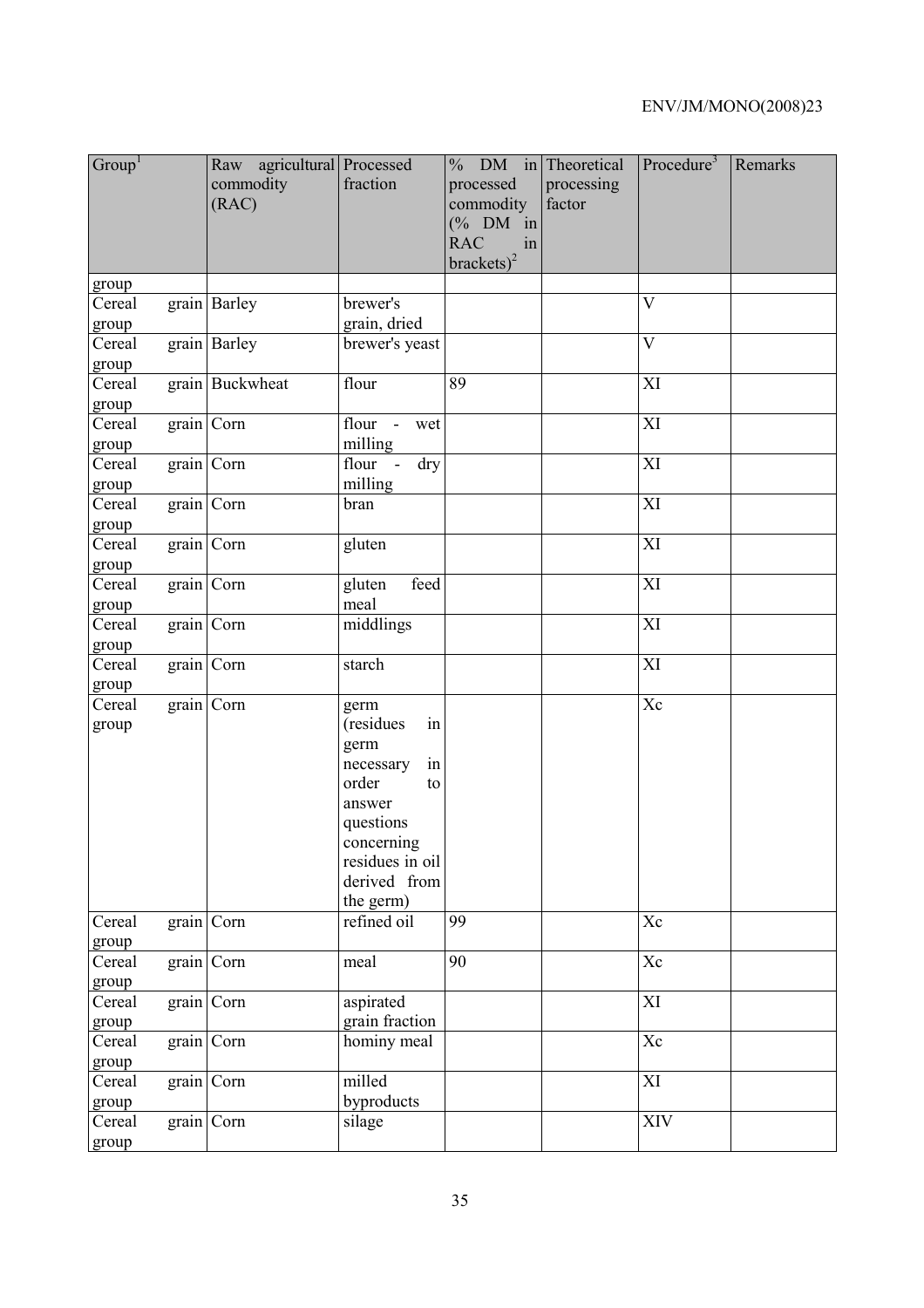| Group <sup>1</sup> |              | Raw agricultural Processed<br>commodity<br>(RAC) | fraction                                     | $%$ DM in Theoretical<br>processed<br>commodity<br>$(% \mathcal{O}_{0}\cap \mathcal{O}_{1})$ (% DM in<br><b>RAC</b><br>in<br>brackets) $^{2}$ | processing<br>factor | Procedure <sup>3</sup> | Remarks                                                                    |
|--------------------|--------------|--------------------------------------------------|----------------------------------------------|-----------------------------------------------------------------------------------------------------------------------------------------------|----------------------|------------------------|----------------------------------------------------------------------------|
| Cereal<br>group    |              | grain corn, sweet                                | canned                                       |                                                                                                                                               |                      | <b>VIII</b>            |                                                                            |
| Cereal<br>group    |              | grain corn, sweet                                | cannery<br>waste                             |                                                                                                                                               |                      | <b>VIII</b>            |                                                                            |
| Cereal<br>group    |              | grain Millet                                     | flour                                        | 89                                                                                                                                            |                      | XI                     |                                                                            |
| Cereal<br>group    |              | grain millet, proso                              | flour                                        | 89                                                                                                                                            |                      | XI                     |                                                                            |
| Cereal<br>group    | grain Oat    |                                                  | groats/ rolled 91<br>oats<br>(oat<br>flakes) |                                                                                                                                               |                      | XI                     |                                                                            |
| Cereal<br>group    | grain Oat    |                                                  | flour                                        | 89                                                                                                                                            |                      | XI                     |                                                                            |
| Cereal<br>group    | $grain$ Oat  |                                                  | bran                                         | 94                                                                                                                                            |                      | XI                     |                                                                            |
| Cereal<br>group    | $grain$ Oat  |                                                  | Oat husk and<br>oat dust                     |                                                                                                                                               |                      | XI                     |                                                                            |
| Cereal<br>group    | grain   Rice |                                                  | husked rice                                  |                                                                                                                                               |                      | XI                     |                                                                            |
| Cereal<br>group    | grain   Rice |                                                  | hulls                                        |                                                                                                                                               |                      | ÷,                     | forage,<br>see<br>fodder<br>and<br>of<br>straw<br>cereal<br>grain<br>group |
| Cereal<br>group    | grain Rice   |                                                  | polished rice                                | 90                                                                                                                                            |                      | XI                     |                                                                            |
| Cereal<br>group    | $grain$ Rice |                                                  | flour                                        |                                                                                                                                               |                      | XI                     |                                                                            |
| Cereal<br>group    | $grain$ Rice |                                                  | bran                                         | 91                                                                                                                                            |                      | XI                     |                                                                            |
| Cereal<br>group    | grain   Rice |                                                  | sake                                         |                                                                                                                                               |                      | $\bar{V}$              |                                                                            |
| Cereal<br>group    | grain Rice   |                                                  | cooking                                      |                                                                                                                                               |                      | $\overline{\text{VI}}$ |                                                                            |
| Cereal<br>group    | grain Rye    |                                                  | bran                                         | 91                                                                                                                                            |                      | XI                     |                                                                            |
| Cereal<br>group    | grain Rye    |                                                  | flour                                        | 91                                                                                                                                            |                      | XI                     |                                                                            |
| Cereal<br>group    | grain Rye    |                                                  | gluten                                       |                                                                                                                                               |                      | XI                     |                                                                            |
| Cereal<br>group    | grain Rye    |                                                  | feed<br>gluten<br>meal                       |                                                                                                                                               |                      | XI                     |                                                                            |
| Cereal<br>group    | $grain$ Rye  |                                                  | middlings                                    |                                                                                                                                               |                      | XI                     |                                                                            |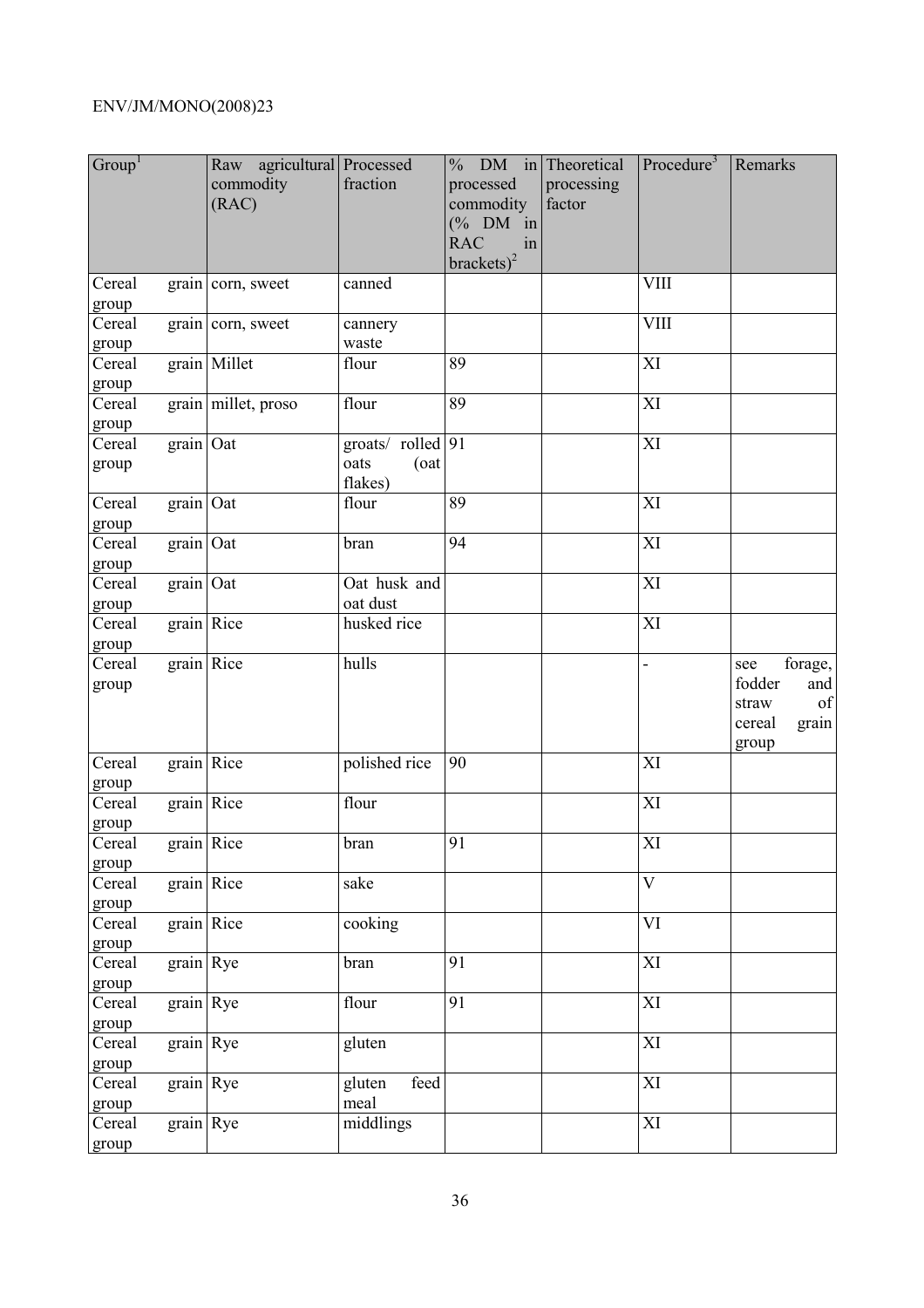| Group <sup>1</sup> |           | Raw agricultural Processed<br>commodity<br>(RAC) | fraction                            | $\frac{0}{0}$<br>processed<br>commodity<br>$(\%$ DM in<br><b>RAC</b><br>in<br>$brackets)^2$ | DM in Theoretical<br>processing<br>factor | Procedure <sup>3</sup> | Remarks |
|--------------------|-----------|--------------------------------------------------|-------------------------------------|---------------------------------------------------------------------------------------------|-------------------------------------------|------------------------|---------|
| Cereal<br>group    | grain Rye |                                                  | starch                              |                                                                                             |                                           | XI                     |         |
| Cereal<br>group    | grain rye |                                                  | rye germ                            |                                                                                             |                                           | XI                     |         |
| Cereal<br>group    | grain rye |                                                  | whole-meal<br>flour                 |                                                                                             |                                           | XI                     |         |
| Cereal<br>group    | grain rye |                                                  | whole-grain<br>bread                |                                                                                             |                                           | XI                     |         |
| Cereal<br>group    |           | grain sorghum                                    | flour                               | 88                                                                                          |                                           | XI                     |         |
| Cereal<br>group    |           | grain sorghum                                    | aspirated<br>grain fraction         |                                                                                             |                                           | XI                     |         |
| Cereal<br>group    |           | grain triticale                                  | bran                                |                                                                                             |                                           | XI                     |         |
| Cereal<br>group    |           | grain triticale                                  | flour                               | 89                                                                                          |                                           | XI                     |         |
| Cereal<br>group    |           | grain wheat                                      | bran                                | 90                                                                                          |                                           | XI                     |         |
| Cereal<br>group    |           | grain wheat                                      | flour                               | 89                                                                                          |                                           | XI                     |         |
| Cereal<br>group    |           | grain wheat                                      | germ                                | 88                                                                                          |                                           | XI                     |         |
| Cereal<br>group    |           | grain wheat                                      | middlings                           | 89                                                                                          |                                           | XI                     |         |
| Cereal<br>group    |           | grain wheat                                      | shorts                              | 88                                                                                          |                                           | XI                     |         |
| Cereal<br>group    |           | grain wheat                                      | aspirated<br>grain fraction         |                                                                                             |                                           | XI                     |         |
| Cereal<br>group    |           | grain wheat                                      | gluten                              |                                                                                             |                                           | XI                     |         |
| Cereal<br>group    |           | grain wheat                                      | feed<br>gluten<br>meal              |                                                                                             |                                           | XI                     |         |
| Cereal<br>group    |           | $grain$ wheat                                    | milled<br>byproducts                |                                                                                             |                                           | XI                     |         |
| Cereal<br>group    |           | grain wheat                                      | starch                              |                                                                                             |                                           | XI                     |         |
| Cereal<br>group    |           | grain wheat                                      | wheat germ                          |                                                                                             |                                           | XI                     |         |
| Cereal<br>group    |           | $grain$ wheat                                    | Whole-meal<br>flour                 |                                                                                             |                                           | XI                     |         |
| Cereal<br>group    |           | grain wheat                                      | whole-grain<br>bread                |                                                                                             |                                           | XI                     |         |
| Cereal<br>group    |           | grain cereals                                    | <b>Distillers</b><br>grain/residues |                                                                                             |                                           | $\overline{V}$         |         |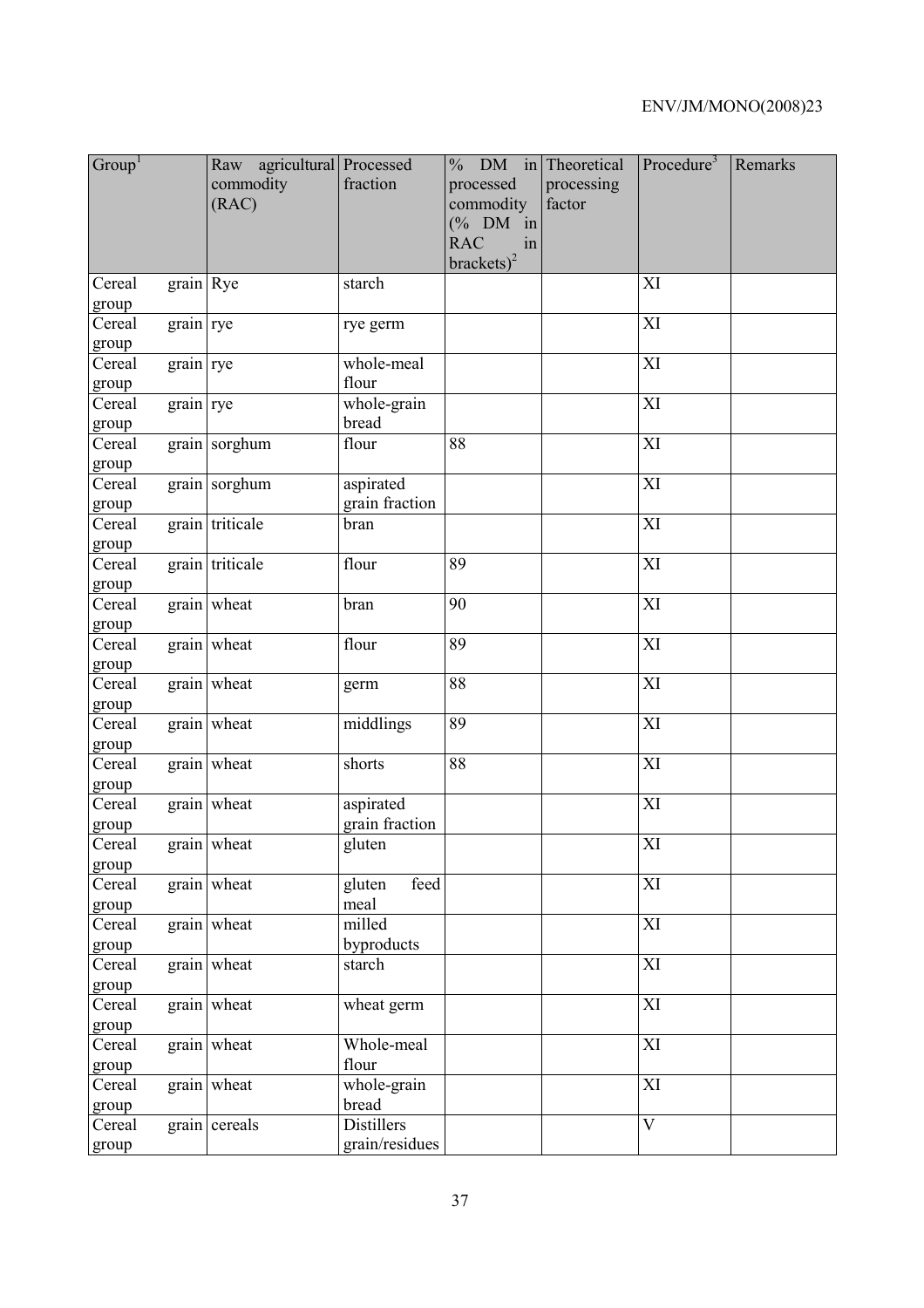| Group <sup>1</sup> | Raw agricultural Processed<br>commodity<br>(RAC) | fraction                 | $\%$ DM in Theoretical<br>processed<br>commodity<br>$(% \mathcal{O}_{0}\cap \mathcal{O}_{1})$ (% DM in<br><b>RAC</b><br>in | processing<br>factor | Procedure <sup>3</sup>  | Remarks |
|--------------------|--------------------------------------------------|--------------------------|----------------------------------------------------------------------------------------------------------------------------|----------------------|-------------------------|---------|
|                    |                                                  |                          | brackets) <sup>2</sup>                                                                                                     |                      |                         |         |
|                    |                                                  | fresh                    |                                                                                                                            |                      |                         |         |
| Cereal             | grain cereals                                    | <b>Distillers</b>        |                                                                                                                            |                      | $\overline{\mathsf{V}}$ |         |
| group              |                                                  | grain/residues<br>dried  |                                                                                                                            |                      |                         |         |
|                    |                                                  |                          |                                                                                                                            |                      |                         |         |
| Tea                | tea                                              | dried leaves             |                                                                                                                            |                      | <b>XVI</b>              |         |
| Tea                | tea                                              | instant                  | 9                                                                                                                          |                      | <b>XIII</b>             |         |
| Tea                | tea                                              | infusion                 |                                                                                                                            |                      | <b>XIII</b>             |         |
| Herbal teas        | Herbs<br>flowers,<br>leaves,<br>others)          | (roots,  infusion        |                                                                                                                            |                      | <b>XIII</b>             |         |
|                    |                                                  |                          |                                                                                                                            |                      |                         |         |
| Cacao              | cacao bean                                       | roasted bean             |                                                                                                                            |                      | <b>XIII</b>             |         |
| Cacao              | cacao bean                                       | cocoa powder             | 96                                                                                                                         |                      | XI                      |         |
| Cacao              | cacao bean                                       | chocolate                | 98                                                                                                                         |                      | none                    |         |
| Coffee             | coffee bean                                      | roasted bean             |                                                                                                                            |                      | $\overline{X}$ III      |         |
| Coffee             | coffee bean                                      | instant                  | 97                                                                                                                         |                      | <b>XIII</b>             |         |
| Coffee             | coffee bean                                      | coffee                   |                                                                                                                            |                      | XIII                    |         |
|                    |                                                  |                          |                                                                                                                            |                      |                         |         |
| No group name      | asafetida                                        | oil                      |                                                                                                                            |                      | Xa,b                    |         |
| No group name      | bean, tonka                                      | $\overline{oil}$         |                                                                                                                            |                      | Xa,b                    |         |
| No group name      | ben moringa seed                                 | oil                      |                                                                                                                            |                      | Xa,b                    |         |
| No group name      | buffalo gourd                                    | oil                      |                                                                                                                            |                      | Xa,b                    |         |
| No group name      | buffalo gourd                                    | meal                     |                                                                                                                            |                      | Xa,b                    |         |
| No group name      | castorbean                                       | oil                      |                                                                                                                            |                      | Xa,b                    |         |
| No group name      | castorbean                                       | meal                     |                                                                                                                            |                      | Xa,b                    |         |
| No group name      | cuphea                                           | oil                      |                                                                                                                            |                      | Xa,b                    |         |
| No group name      | cuphea                                           | meal                     |                                                                                                                            |                      | Xa,b                    |         |
| No group name      | euphorbia                                        | oil                      |                                                                                                                            |                      | Xa,b                    |         |
| No group name      | jojoba                                           | oil                      |                                                                                                                            |                      | Xa,b                    |         |
| No group name      | jojoba                                           | meal                     |                                                                                                                            |                      | Xa,b                    |         |
| No group name      | olive                                            | Oil, virgin              |                                                                                                                            |                      | Xa,b                    |         |
| No group name      | peppermint                                       | oil                      |                                                                                                                            |                      | Xa,b                    |         |
| No group name      | spearmint                                        | oil                      |                                                                                                                            |                      | Xa,b                    |         |
|                    |                                                  |                          |                                                                                                                            |                      |                         |         |
| No group name      | maple, sugar                                     | syrup                    |                                                                                                                            |                      | XII                     |         |
| No group name      | sorghum, sweet                                   | syrup                    | 77                                                                                                                         |                      | XII                     |         |
|                    |                                                  |                          |                                                                                                                            |                      |                         |         |
| No group name      | sugarcane                                        | refined sugar            | 99                                                                                                                         |                      | XII                     |         |
| No group name      | sugarcane                                        | molasses<br>(blackstrap) | 76                                                                                                                         |                      | XII                     |         |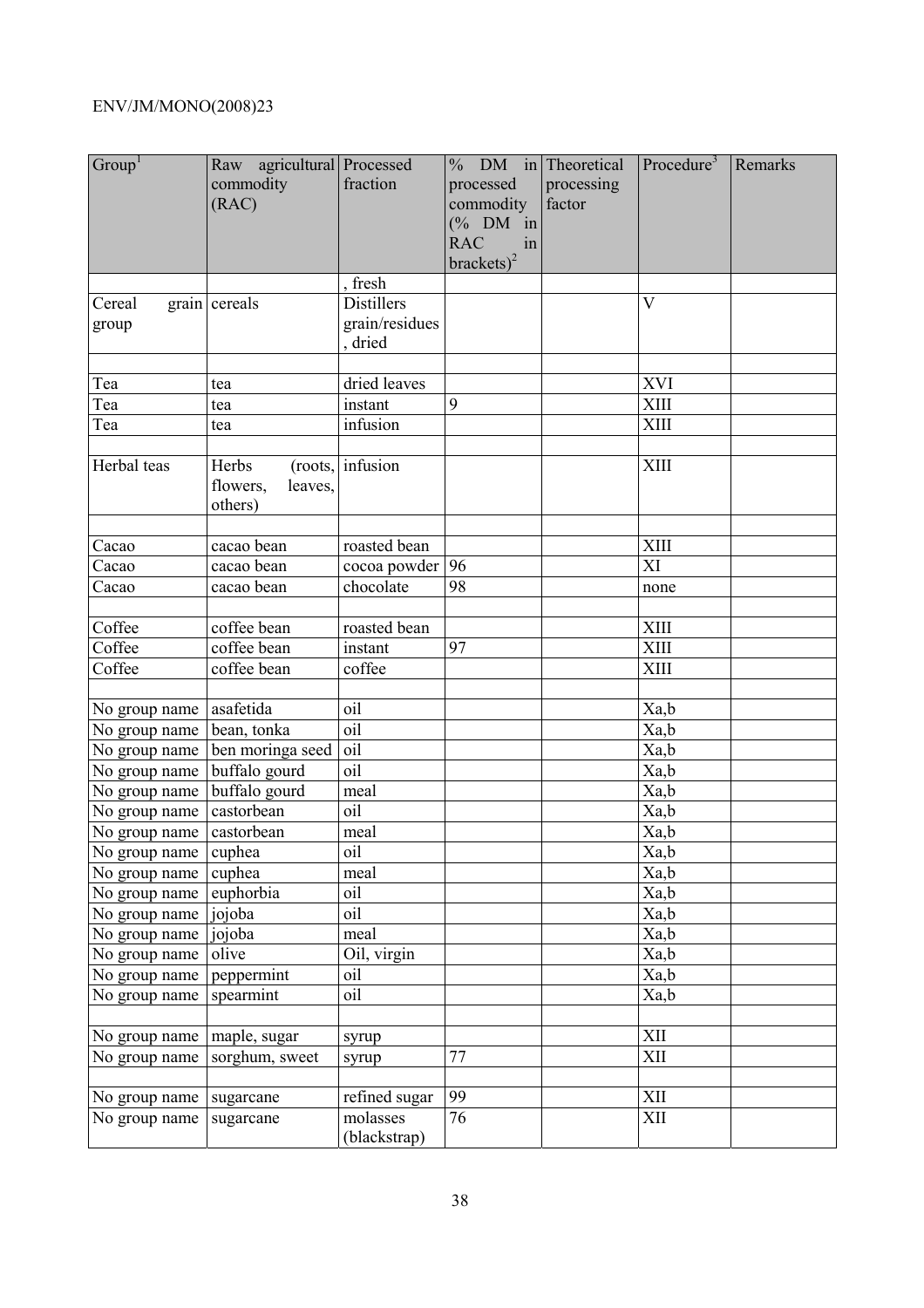| Group <sup>1</sup>                                                         | Raw agricultural Processed<br>commodity<br>(RAC)      | fraction           | DM<br>in<br>$\frac{0}{0}$<br>processed<br>commodity<br>$(% \mathcal{O}_{0}\cap \mathcal{O}_{1})$ (% DM in<br><b>RAC</b><br>in<br>brackets) <sup>2</sup> | Theoretical<br>processing<br>factor | Procedure <sup>3</sup>   | Remarks                      |
|----------------------------------------------------------------------------|-------------------------------------------------------|--------------------|---------------------------------------------------------------------------------------------------------------------------------------------------------|-------------------------------------|--------------------------|------------------------------|
| No group name                                                              | sugarcane                                             | bagasse            |                                                                                                                                                         |                                     | XII                      |                              |
| No group name                                                              | Stevia<br>rebaudiana)                                 | (Stevia stevioside |                                                                                                                                                         |                                     | XII                      |                              |
| No group name                                                              | Chaya<br>(Cnidoscolus<br>chayamansa),<br>tree spinach | leaves             | 20                                                                                                                                                      |                                     | $\overline{\phantom{0}}$ | Residue field<br>trials data |
| Grass<br>forage,<br>fodder, and hay<br>group                               | grass                                                 | hay                | (RAC 4.3<br>86<br>20)                                                                                                                                   |                                     | XVI                      | Residues<br>field trial data |
| forage,<br>Grass<br>fodder, and hay<br>group                               | grass                                                 | wet silage         |                                                                                                                                                         |                                     | <b>XIV</b>               |                              |
| forage, grass<br>Grass<br>fodder, and hay<br>group                         |                                                       | wilted silage      |                                                                                                                                                         |                                     | XIV                      |                              |
| Grass<br>fodder, and hay<br>group                                          | forage, millet, foxtail                               | hay                |                                                                                                                                                         |                                     | <b>XVI</b>               | Residues<br>field trial data |
| Grass<br>fodder, and hay<br>group                                          | forage, millet, Japanese                              | hay                |                                                                                                                                                         |                                     | XVI                      | Residues<br>field trial data |
| Forage, fodder cereal grain<br>straw of<br>and<br>cereal<br>grain<br>group |                                                       | Wet silage         |                                                                                                                                                         |                                     | <b>XIV</b>               |                              |
| Forage, fodder cereal grain<br>and straw of<br>cereal<br>grain<br>group    |                                                       | wilted silage      |                                                                                                                                                         |                                     | <b>XIV</b>               |                              |
| Forage, fodder barley<br>and straw of<br>cereal<br>grain<br>group          |                                                       | hay                | 88                                                                                                                                                      |                                     | XVI                      | Residues<br>field trial data |
| Forage, fodder millet<br>and straw of<br>cereal<br>grain<br>group          |                                                       | hay                | 85                                                                                                                                                      |                                     | <b>XVI</b>               | Residues<br>field trial data |
| Forage, fodder millet, pearl<br>and straw of                               |                                                       | hay                | 85                                                                                                                                                      |                                     | <b>XVI</b>               | Residues<br>field trial data |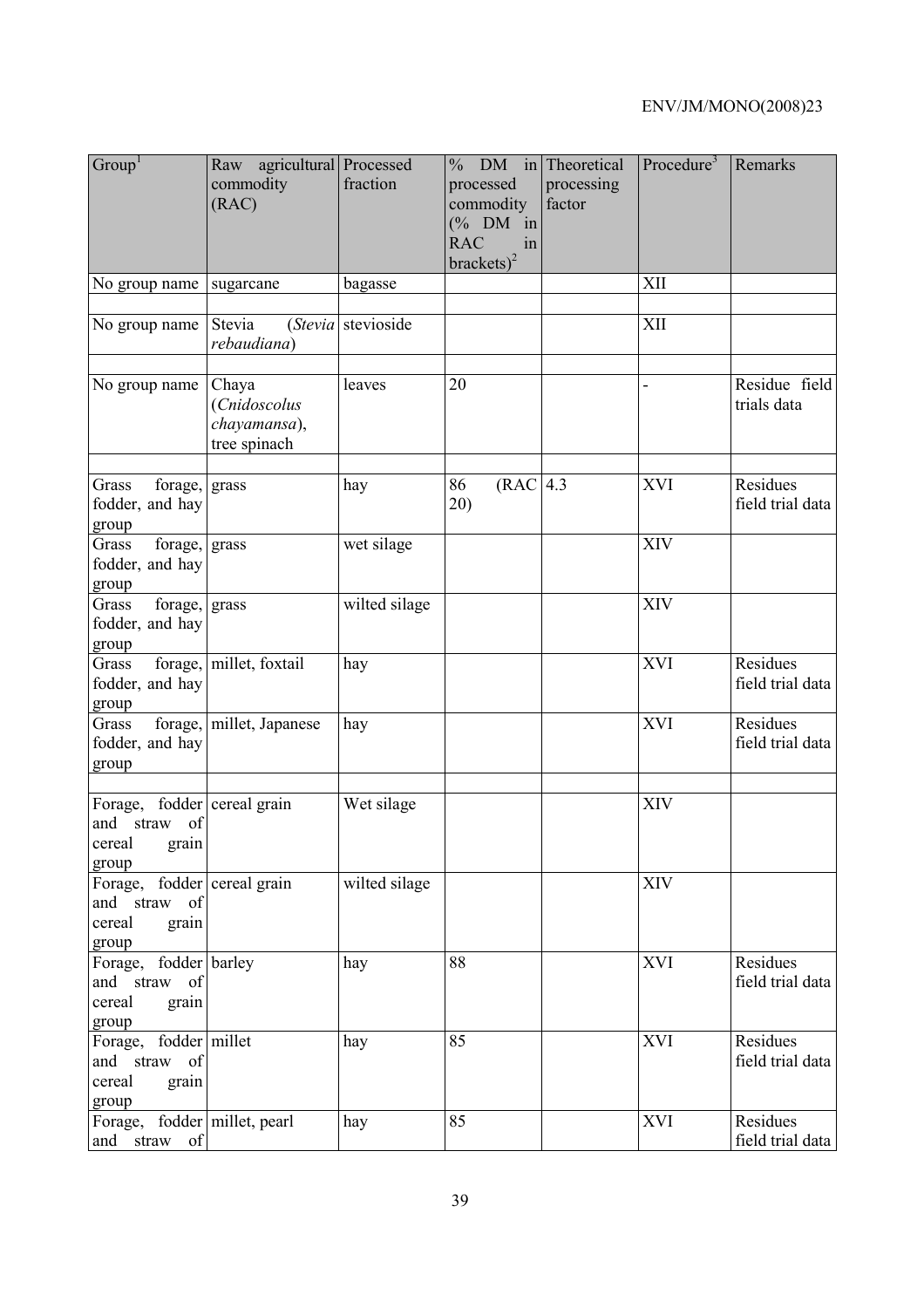| Group <sup>1</sup>                                                       | Raw agricultural Processed<br>commodity<br>(RAC) | fraction | $%$ DM in Theoretical<br>processed<br>commodity<br>$(% \mathcal{O}_{0}\cap \mathcal{O}_{1})$ (% DM in<br><b>RAC</b><br>in<br>brackets) <sup>2</sup> | processing<br>factor | Procedure <sup>3</sup> | Remarks                      |
|--------------------------------------------------------------------------|--------------------------------------------------|----------|-----------------------------------------------------------------------------------------------------------------------------------------------------|----------------------|------------------------|------------------------------|
| cereal<br>grain<br>group                                                 |                                                  |          |                                                                                                                                                     |                      |                        |                              |
| Forage, fodder millet, proso<br>and straw of<br>cereal<br>grain<br>group |                                                  | hay      | 85                                                                                                                                                  |                      | <b>XVI</b>             | Residues<br>field trial data |
| Forage, fodder oat<br>and straw of<br>cereal<br>grain<br>group           |                                                  | hay      | 90                                                                                                                                                  |                      | <b>XVI</b>             | Residues<br>field trial data |
| Forage, fodder rice<br>and straw of<br>cereal<br>grain<br>group          |                                                  | hulls    | 91                                                                                                                                                  |                      | XI                     |                              |
| Forage, fodder teff<br>and straw of<br>cereal<br>grain<br>group          |                                                  | hay      |                                                                                                                                                     |                      | XVI                    | Residues<br>field trial data |
| Forage, fodder triticale<br>and straw of<br>cereal<br>grain<br>group     |                                                  | hay      |                                                                                                                                                     |                      | XVI                    | Residues<br>field trial data |
| Forage, fodder wheat<br>and straw of<br>cereal<br>grain<br>group         |                                                  | hay      | 88                                                                                                                                                  |                      | XVI                    | Residues<br>field trial data |
| Nongrass<br>feed<br>animal<br>group                                      | alfalfa                                          | hay      | 89                                                                                                                                                  |                      | <b>XVI</b>             | Residues<br>field trial data |
| Nongrass<br>feed<br>animal<br>group                                      | alfalfa                                          | silage   | 38                                                                                                                                                  |                      | <b>XIV</b>             |                              |
| Nongrass<br>feed<br>animal<br>group                                      | alfalfa                                          | meal     |                                                                                                                                                     |                      | none                   |                              |
| Nongrass<br>feed<br>animal<br>group                                      | clover                                           | hay      | 89                                                                                                                                                  |                      | <b>XVI</b>             | Residues<br>field trial data |
| Nongrass<br>feed<br>animal<br>group                                      | clover                                           | silage   | 28                                                                                                                                                  |                      | XIV                    |                              |
| Nongrass<br>feed<br>animal                                               | Crown vetch                                      | hay      | 90                                                                                                                                                  |                      | <b>XVI</b>             | Residues<br>field trial data |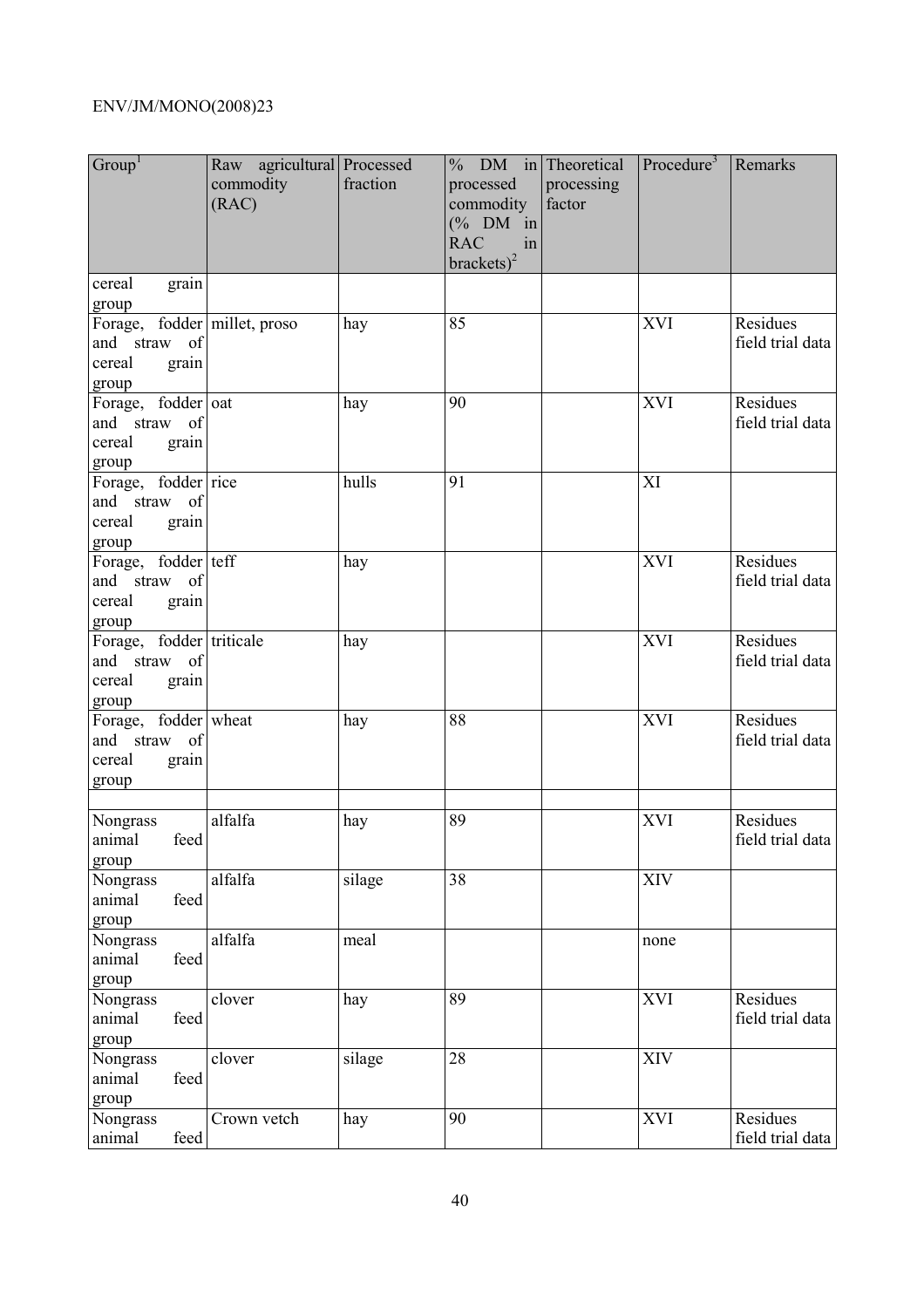| Group <sup>1</sup>                   | Raw agricultural Processed<br>commodity<br>(RAC) | fraction      | DM<br>in<br>$\frac{0}{0}$<br>processed<br>commodity<br>$(\%$ DM in<br><b>RAC</b><br>in<br>brackets) <sup>2</sup> | Theoretical<br>processing<br>factor | Procedure <sup>3</sup> | Remarks                      |
|--------------------------------------|--------------------------------------------------|---------------|------------------------------------------------------------------------------------------------------------------|-------------------------------------|------------------------|------------------------------|
| group                                |                                                  |               |                                                                                                                  |                                     |                        |                              |
| Nongrass<br>feed<br>animal<br>group  | lespedeza                                        | hay           | 88                                                                                                               |                                     | <b>XVI</b>             | Residues<br>field trial data |
| Nongrass<br>animal<br>feed<br>group  | lupine                                           | hay           |                                                                                                                  |                                     | <b>XVI</b>             | Residues<br>field trial data |
| Nongrass<br>feed<br>animal<br>group  | lupine seed                                      | meal          |                                                                                                                  |                                     | none                   |                              |
| Nongrass<br>feed<br>animal<br>group  | sainfoin                                         | hay           |                                                                                                                  |                                     | <b>XVI</b>             | Residues<br>field trial data |
| Nongrass<br>animal<br>feed<br>group  | trefoil                                          | hay           | 85                                                                                                               |                                     | <b>XVI</b>             | Residues<br>field trial data |
| Nongrass<br>animal<br>feed<br>group  | vetch                                            | hay           | 85                                                                                                               |                                     | <b>XVI</b>             | Residues<br>field trial data |
| Foliage<br>legume<br>vegetable group | of Legume<br>vegetable                           | hay           |                                                                                                                  |                                     | XVI                    | Residues<br>field trial data |
| Foliage<br>legume<br>vegetable group | of Legume<br>vegetable                           | wet silage    |                                                                                                                  |                                     | XIV                    |                              |
| Foliage<br>legume<br>vegetable group | of Legume<br>vegetable                           | wilted silage |                                                                                                                  |                                     | <b>XIV</b>             |                              |
| Foliage<br>legume<br>vegetable group | of cowpea                                        | hay           | 88                                                                                                               |                                     | <b>XVI</b>             | Residues<br>field trial data |
| Foliage<br>legume<br>vegetable group | of pea, field                                    | hay           | 88                                                                                                               |                                     | <b>XVI</b>             | Residues<br>field trial data |
| Foliage<br>legume<br>vegetable group | of pea, field                                    | silage        | 34                                                                                                               |                                     | <b>XIV</b>             |                              |
| Foliage<br>legume<br>vegetable group | of peanut                                        | hay           | 85                                                                                                               |                                     | <b>XVI</b>             | Residues<br>field trial data |
| Foliage<br>legume<br>vegetable group | of peanut, perennial                             | hay           |                                                                                                                  |                                     | <b>XVI</b>             | Residues<br>field trial data |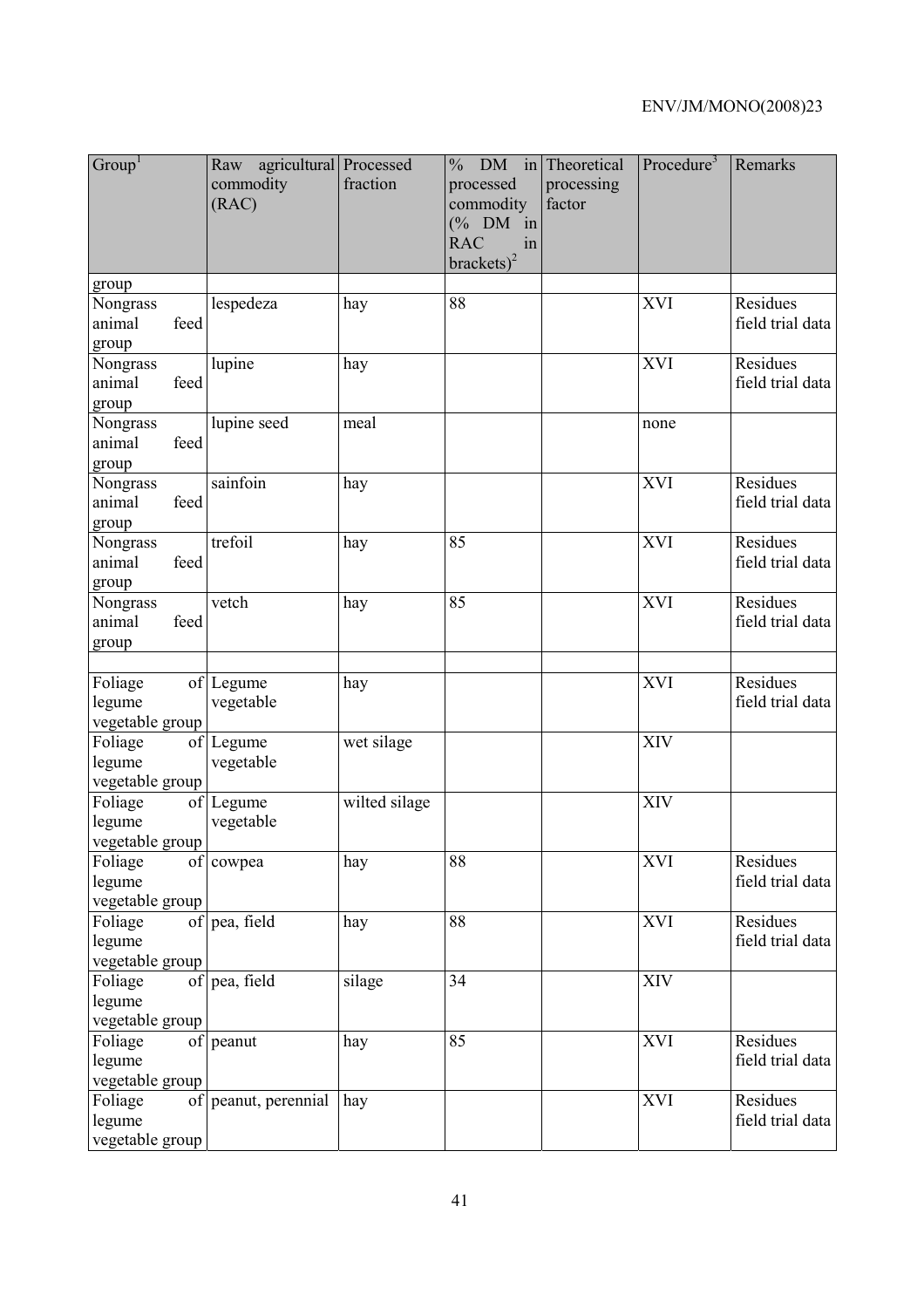| Group <sup>1</sup>                   | Raw agricultural Processed<br>commodity<br>(RAC) | fraction              | $%$ DM in Theoretical<br>processed<br>commodity<br>$(\%$ DM in<br><b>RAC</b><br>in<br>brackets) <sup>2</sup> | processing<br>factor | Procedure <sup>3</sup> | Remarks                      |
|--------------------------------------|--------------------------------------------------|-----------------------|--------------------------------------------------------------------------------------------------------------|----------------------|------------------------|------------------------------|
| Foliage<br>legume<br>vegetable group | of soybean                                       | hay                   | 89                                                                                                           |                      | <b>XVI</b>             | Residues<br>field trial data |
| Foliage<br>legume<br>vegetable group | of soybean                                       | silage                | 30                                                                                                           |                      | XIV                    |                              |
| No group name                        | leaf, hay<br>Arrow<br>balsam leaf                |                       |                                                                                                              |                      | <b>XIV</b>             | Residues<br>field trial data |
| No group name                        | black wattle                                     | hay                   |                                                                                                              |                      | XIV                    | Residues<br>field trial data |
| No group name                        | crotolaria                                       | hay                   |                                                                                                              |                      | XIV                    | Residues<br>field trial data |
| No group name                        | curly mesquite                                   | hay                   |                                                                                                              |                      | XIV                    | Residues<br>field trial data |
| No group name                        | leucaena                                         | hay                   |                                                                                                              |                      | <b>XIV</b>             | Residues<br>field trial data |
|                                      |                                                  |                       |                                                                                                              |                      |                        |                              |
| Fish                                 |                                                  | fish meal             |                                                                                                              |                      | XV                     |                              |
| Milk producing Milk<br>animals       |                                                  | Fresh<br>skim<br>milk |                                                                                                              |                      | XV                     |                              |
| Milk producing Milk<br>animals       |                                                  | skim<br>dried<br>milk |                                                                                                              |                      | XVI                    |                              |
| Milk producing Milk<br>animals       |                                                  | Pasteurized<br>milk   |                                                                                                              |                      | $\overline{XV}$        |                              |
| Milk producing Milk<br>animals       |                                                  | butter                |                                                                                                              |                      | XV                     |                              |
| Milk producing Milk<br>animals       |                                                  | cheese                |                                                                                                              |                      | XV                     |                              |
| Milk producing Milk<br>animals       |                                                  | fresh whey            |                                                                                                              |                      | XV                     |                              |
| Milk producing Milk<br>animals       |                                                  | dry whey              |                                                                                                              |                      | XVI                    |                              |
| Bird's eggs                          |                                                  | boiled                |                                                                                                              |                      | ${\rm XV}$             |                              |
| Bird's eggs                          | eggs<br>eggs                                     | fried                 |                                                                                                              |                      | $\overline{XV}$        |                              |
| Bird's eggs                          | eggs                                             | poached               |                                                                                                              |                      | ${\it XV}$             |                              |
|                                      |                                                  |                       |                                                                                                              |                      |                        |                              |
| Poultry                              | meat                                             | baked                 |                                                                                                              |                      | XV                     |                              |
| Mammals                              | meat                                             | baked                 |                                                                                                              |                      | XV                     |                              |
| Fish                                 | Meat                                             | baked                 |                                                                                                              |                      | XV                     |                              |
|                                      |                                                  |                       |                                                                                                              |                      |                        |                              |
| Poultry                              | meat                                             | fried                 |                                                                                                              |                      | <b>XV</b>              |                              |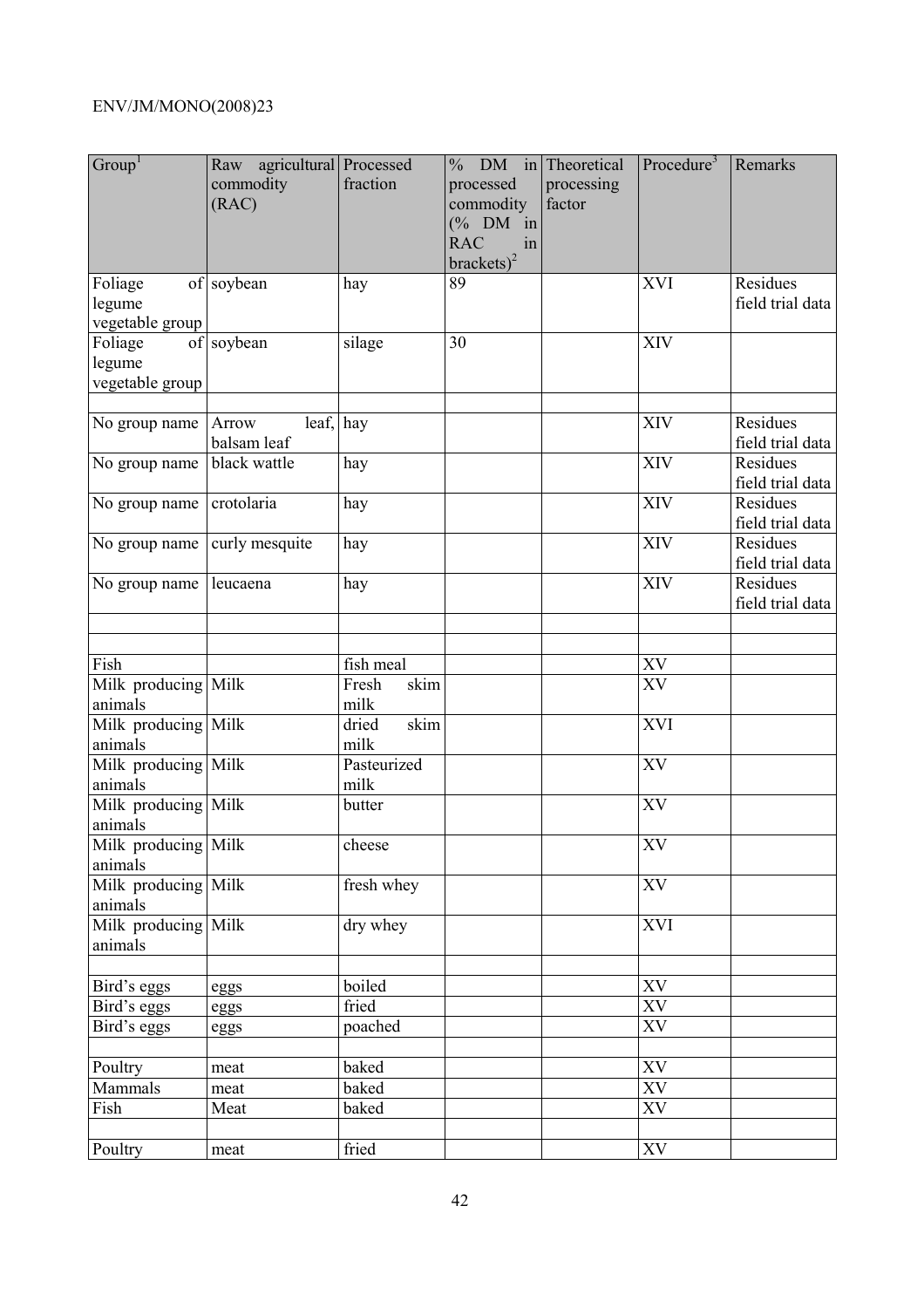| Group   | Raw agricultural Processed<br>commodity<br>(RAC) | fraction | $%$ DM in Theoretical<br>processed<br>commodity<br>$(\%$ DM in<br><b>RAC</b><br>in<br>brackets) <sup>2</sup> | processing<br>factor | Procedure <sup>3</sup> | Remarks |
|---------|--------------------------------------------------|----------|--------------------------------------------------------------------------------------------------------------|----------------------|------------------------|---------|
| Mammals | meat                                             | fried    |                                                                                                              |                      | XV                     |         |
| Fish    | Meat                                             | fried    |                                                                                                              |                      | XV                     |         |
|         |                                                  |          |                                                                                                              |                      |                        |         |
| Mammals | meat                                             | smoked   |                                                                                                              |                      | XV                     |         |
| Fish    | Meat                                             | smoked   |                                                                                                              |                      | XV                     |         |
|         |                                                  |          |                                                                                                              |                      |                        |         |

- 1 crop groups not yet harmonised; changes necessary as soon as Codex revision is finalized
- 2 US-EPA Data base
- 3 types of core processing procedures:
- I distribution in the edible / non edible portion (To be conducted as described in Field Trials Guideline)
- II preparation of fruit juice
- III preparation of canned fruit
- IV preparation of other fruit products<br>V preparation of alcoholic heverages
- V preparation of alcoholic beverages (fermentation, distillation)<br>VI cooking vegetables pulses and grains in water (including steal
- cooking vegetables, pulses and grains in water (including steaming)
- VII preparation of vegetable juice
- VIII preparation of canned vegetable
- IX miscellaneous preparation of other vegetable products
- X preparation of oil (extraction, pressing, milling in case of maize)
- Xa belongs to extraction, Xb belongs to pressing, Xc belongs to maize milling
- XI distribution on milling
- XII preparation of sugar
- XIII infusions and extractions
- XIV silage production
- XV processing of products of animal origin including preparation of meat and fish (poaching, frying, baking, boiling) [for veterinary use (direct treatment) only]
- XVI dehydration
- XVII fermentation of soybeans, rice and others (except alcoholic beverages)
- XVIII microwaving vegetable
- XIX pickling

#### Literature concerning the Annex

Adams, C.F. 1975. Nutritive Value of American Foods in Common Units. USDA ARS Agricultural Handbook No. 456.

Ensminger, M.E., J.L. Oldfield, and W.W. Heinemann. 1990. Feeds and Nutrition. 2nd Edition. Ensminger Publishing Co., Clovis, CA.

Fortin, J. 1996. The Visual Food Encyclopedia. Macmillan Co., NY. 685 pp.